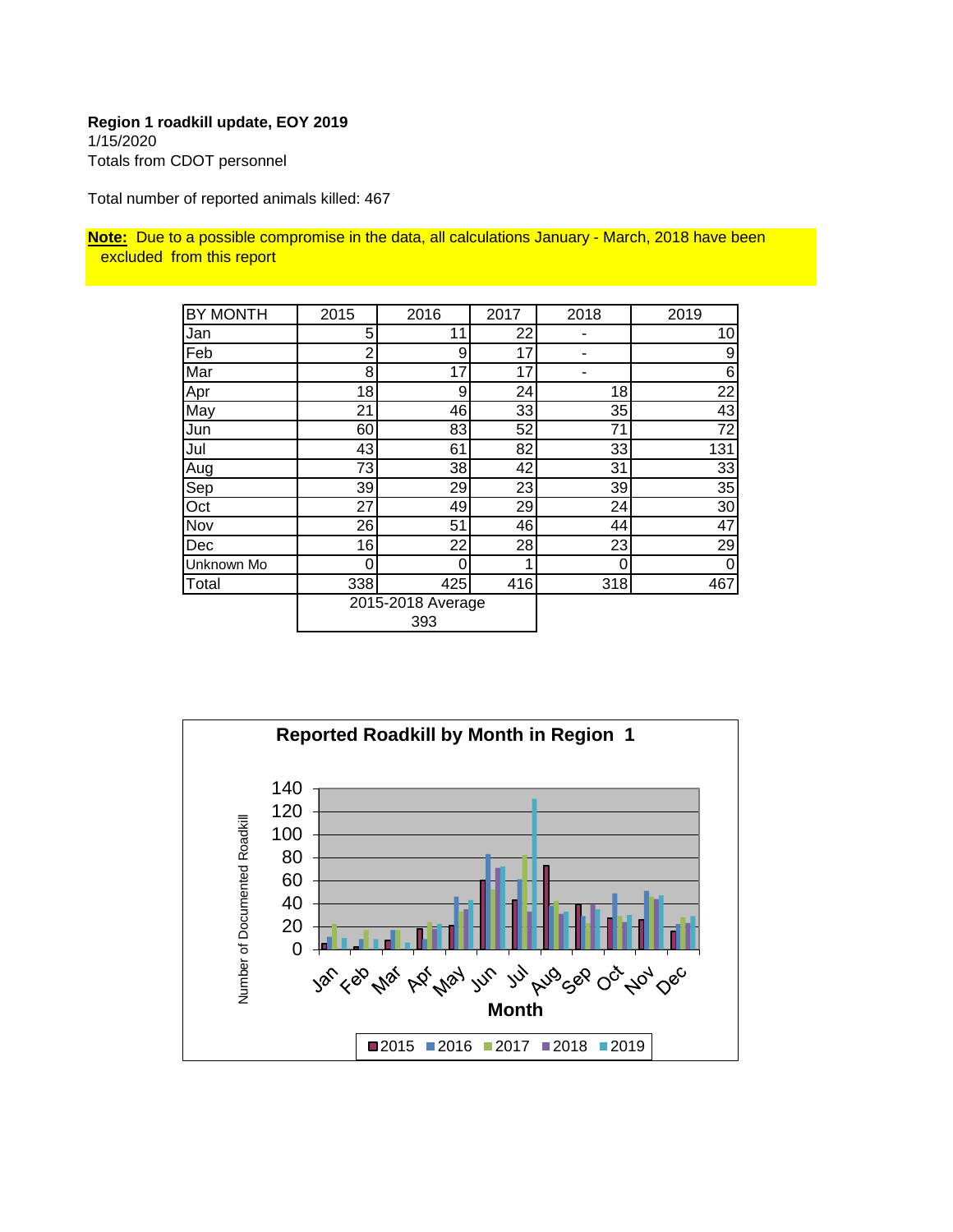1/15/2020

|              |     | 2019 BY SPECIES  |     |                  |     |
|--------------|-----|------------------|-----|------------------|-----|
| IBADGER      |     | ELK              | 481 | <b>PRONGHORN</b> |     |
| IBEAR        |     | FOX              |     | <b>IRACCOON</b>  | 31  |
| ICOYOTE      |     | LION             |     | ISKUNK           |     |
| <b>IDEER</b> | 316 | <b>IMOOSE</b>    |     | <b>UNK</b>       | 761 |
| IDOG         |     | <b>PORCUPINE</b> |     |                  |     |

|                  |                  | SPECIES BY MONTH |                |                 |                 |
|------------------|------------------|------------------|----------------|-----------------|-----------------|
| January          |                  | July             |                | <b>November</b> |                 |
| <b>DEER</b>      | 7                | <b>DEER</b>      | 99             | <b>DEER</b>     | 28              |
| <b>UNK</b>       | 3                | <b>ELK</b>       | 10             | <b>ELK</b>      | $\overline{7}$  |
| February         |                  | <b>MOOSE</b>     | 6              | <b>FOX</b>      | 1               |
| <b>DEER</b>      | $\,6$            | <b>RACCOON</b>   |                | <b>UNK</b>      | 11              |
| <b>UNK</b>       | 3                | <b>SKUNK</b>     | 1              | <b>December</b> | 1               |
| <b>March</b>     |                  | <b>UNK</b>       | 14             | <b>DEER</b>     | 19              |
| COYOTE           | 1                | <b>August</b>    | $\overline{2}$ | <b>ELK</b>      | $\overline{5}$  |
| <b>DEER</b>      | 3                | <b>BADGER</b>    |                | <b>LION</b>     | $\mathbf{1}$    |
| <b>ELK</b>       |                  | <b>BEAR</b>      | $\overline{2}$ | <b>UNK</b>      | $\vert 4 \vert$ |
| <b>UNK</b>       |                  | <b>COYOTE</b>    |                |                 |                 |
| <b>April</b>     |                  | <b>DEER</b>      | 21             |                 |                 |
| <b>BEAR</b>      | 1                | <b>ELK</b>       | 4              |                 |                 |
| <b>DEER</b>      | 17               | <b>PORCUPINE</b> |                |                 |                 |
| <b>UNK</b>       | 4                | <b>UNK</b>       | 3              |                 |                 |
| May              |                  | September        |                |                 |                 |
| <b>BEAR</b>      |                  | <b>DEER</b>      | 20             |                 |                 |
| <b>COYOTE</b>    | 1                | <b>DOG</b>       | 1              |                 |                 |
| <b>DEER</b>      | 26               | <b>ELK</b>       | 5              |                 |                 |
| <b>ELK</b>       | 5                | <b>UNK</b>       | 9              |                 |                 |
| <b>MOOSE</b>     |                  | <b>October</b>   |                |                 |                 |
| <b>PRONGHORN</b> |                  | COYOTE           | 1              |                 |                 |
| <b>UNK</b>       | 8                | <b>DEER</b>      | 11             |                 |                 |
| June             | 4                | <b>ELK</b>       | $\overline{2}$ |                 |                 |
| <b>BEAR</b>      | $\overline{2}$   | <b>UNK</b>       | 16             |                 |                 |
| <b>DEER</b>      | 59               |                  |                |                 |                 |
| <b>ELK</b>       | $\boldsymbol{9}$ |                  |                |                 |                 |
| <b>RACCOON</b>   | $\overline{2}$   |                  |                |                 |                 |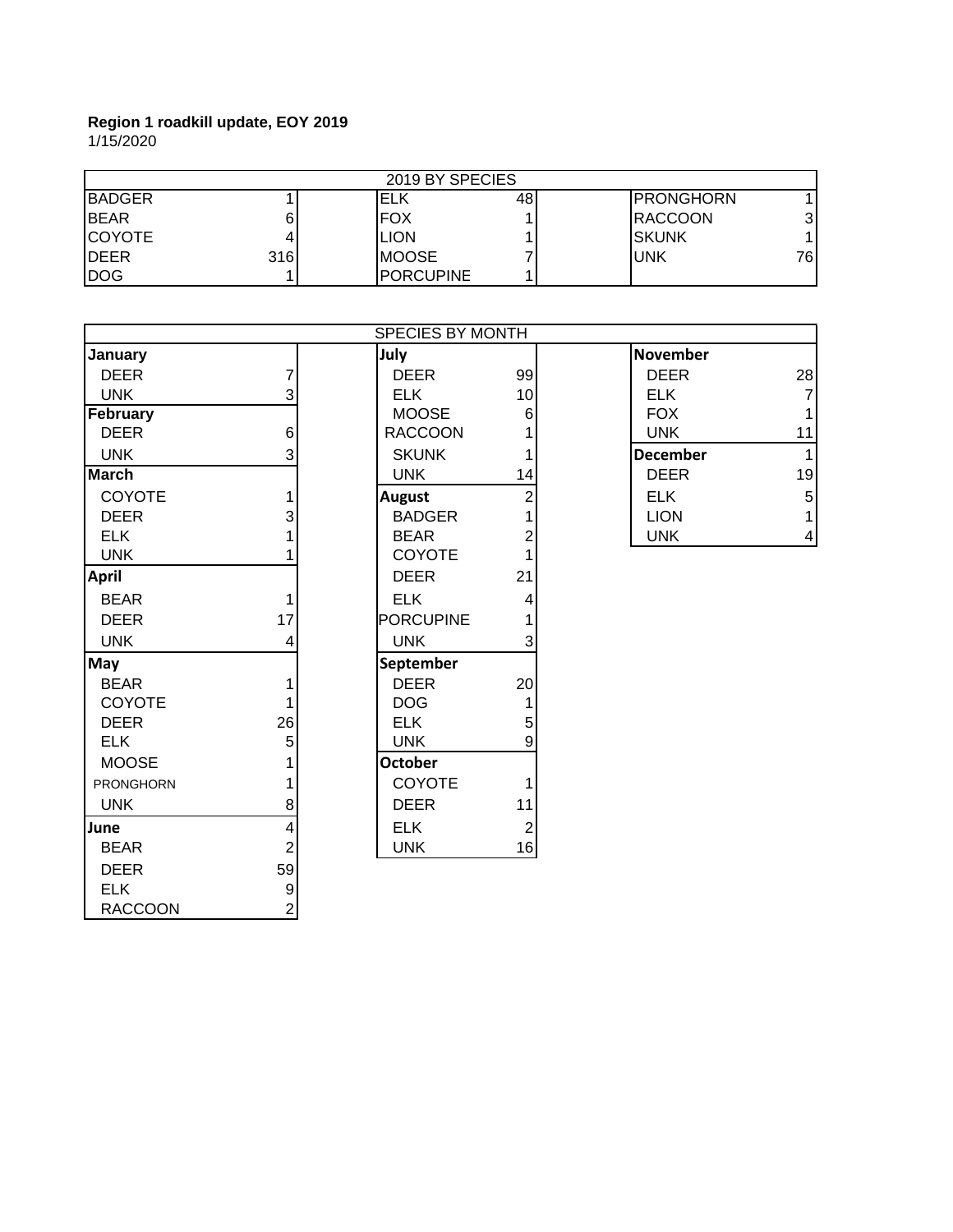1/15/2020

| <b>Hwy</b>       | $\#$           | <b>Hwy</b>       | $\#$            | <b>Hwy</b>              | #              |
|------------------|----------------|------------------|-----------------|-------------------------|----------------|
| MP range<br>006G |                | MP range<br>074A |                 | MP range<br><b>287C</b> |                |
| 270-280          | $\overline{c}$ | $0 - 10$         | 14              | 290-300                 | 1              |
| 280-290          | 5              | $10 - 20$        | 15              | 300-310                 | 1              |
| 008A             |                | 075B             |                 | 470A                    |                |
| $0 - 10$         | 1              | $10 - 20$        | 1               | $0 - 10$                | $\overline{7}$ |
| 025A             |                | 076A             |                 | 10-20                   | 19             |
| 160-170          | 13             | 20-30            | 1               |                         |                |
| 170-180          | 33             | 083A             |                 |                         |                |
| 180-190          | 20             | 30-40            | $\,6$           |                         |                |
| 190-200          | 14             | 40-50            | $6\phantom{1}6$ |                         |                |
| 200-210          |                | 50-60            | 31              |                         |                |
| 210-220          |                | 60-70            | 29              |                         |                |
| 220-230          |                | 70-80            | 8               |                         |                |
| 230-240          |                | 085B             |                 |                         |                |
| 030A             |                | 190-200          | $\bf{8}$        |                         |                |
| 20-30            | 1              | 200-210          | 5               |                         |                |
| 036D             |                | 086A             |                 |                         |                |
| 90-100           |                | $0 - 10$         | $\mathfrak{S}$  |                         |                |
| 040A             |                | $10 - 20$        | 16              |                         |                |
| 240-250          | 1              | 20-30            | 4               |                         |                |
| 260-270          | 2              | 088B             |                 |                         |                |
| 0470A            |                | 20-30            | 1               |                         |                |
| 20-30            | 1              | 093A             |                 |                         |                |
| 058A             |                | $0 - 10$         | $\overline{2}$  |                         |                |
| $0 - 10$         | 1              | $10 - 20$        | 6               |                         |                |
| 067E             |                | 121B             |                 |                         |                |
| 130-140          |                | $0 - 10$         | 5               |                         |                |
| 070A             |                | 128A             |                 |                         |                |
| 200-210          |                | $0 - 10$         | $\mathbf{3}$    |                         |                |
| 210-220          | 5              | $10 - 20$        | 1               |                         |                |
| 220-230          | 18             | 224A             |                 |                         |                |
| 230-240          | 12             | $0 - 10$         | 1               |                         |                |
| 240-250          | 10             | 285A             |                 |                         |                |
| 250-260          | 47             | 230-240          | $\overline{2}$  |                         |                |
| 260-270          | 16             | 250-260          | 1               |                         |                |
| 300-310          |                | 285D             |                 |                         |                |
| 072A             |                | 230-240          | 18              |                         |                |
| $10 - 20$        | 1              | 240-250          | 29              |                         |                |

| <b>Hwy</b> |                |
|------------|----------------|
| MP range   | #              |
| 074A       |                |
| $0 - 10$   | 14             |
| 10-20      | 15             |
| 075B       |                |
| 10-20      | 1              |
| 076A       |                |
| 20-30      | 1              |
| 083A       |                |
| 30-40      | 6              |
| 40-50      | 6              |
| 50-60      | 31             |
| 60-70      | 29             |
| 70-80      | 8              |
| 085B       |                |
| 190-200    | 8              |
| 200-210    | 5              |
| 086A       |                |
|            |                |
| $0 - 10$   | 3              |
| 10-20      | 16             |
| 20-30      | 4              |
| 088B       |                |
| 20-30      | 1              |
| 093A       |                |
| $0 - 10$   | $\overline{c}$ |
| 10-20      | 6              |
| 121B       |                |
| $0 - 10$   | 5              |
| 128A       |                |
| $0 - 10$   | 3              |
| 10-20      | 1              |
| 224A       |                |
| $0 - 10$   | 1              |
| 285A       |                |
| 230-240    | $\overline{c}$ |
| 250-260    | 1              |
| 285D       |                |
| 230-240    | 18             |
| 240-250    | 29             |
| 250-260    | 9              |
| 260-270    |                |

| <b>Hwy</b> |    |
|------------|----|
| MP range   |    |
| 287C       |    |
| 290-300    |    |
| 300-310    |    |
| 470A       |    |
| $0 - 10$   |    |
| $10 - 20$  | 19 |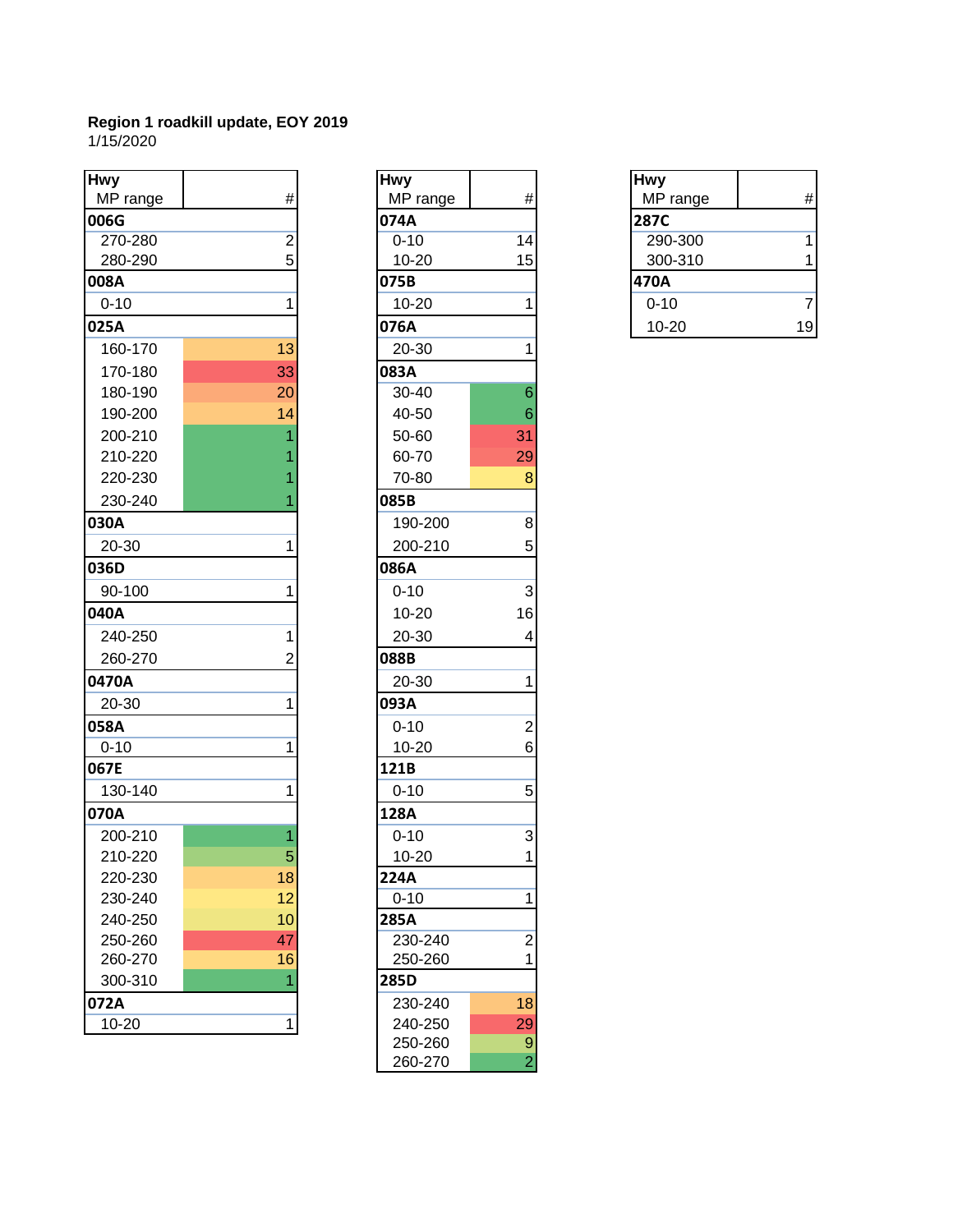#### **Region 1 roadkill update, EOY 2019** 1/15/2020

| <b>Species</b> |      | <b>Species</b> |                         | <b>Species</b> |                 |
|----------------|------|----------------|-------------------------|----------------|-----------------|
| hwy            |      | hwy            |                         | hwy            |                 |
| mp             | $\#$ | mp             | $\#$                    | mp             | #               |
| <b>BADGER</b>  |      | <b>DEER</b>    |                         | <b>DEER</b>    |                 |
| 036D           |      | 070A           |                         | 285D           |                 |
| 90-100         |      | 200-210        |                         | 230-240        | 15              |
| <b>BEAR</b>    |      | 210-220        |                         | 240-250        | 26              |
| 025A           |      | 220-230        | 6                       | 250-260        | $6\phantom{1}6$ |
| 160-170        |      | 230-240        | 8                       | 287C           |                 |
| 170-180        |      | 240-250        | 7                       | 300-310        | 1               |
| 190-200        | 2    | 250-260        | 35                      | 470A           |                 |
| 0470A          |      | 260-270        | 15                      | $0 - 10$       | 6               |
| 20-30          |      | 074A           |                         | $10 - 20$      | 18              |
| 285D           |      | $0 - 10$       | $\overline{7}$          | <b>DOG</b>     |                 |
| 230-240        |      | $10 - 20$      | 14                      | 128A           |                 |
| <b>COYOTE</b>  |      | 075B           |                         | $10 - 20$      | 1               |
| 025A           |      | $10 - 20$      |                         | <b>ELK</b>     |                 |
| 170-180        | 2    | 076A           |                         | 025A           |                 |
| 070A           |      | 20-30          |                         | 170-180        | 6               |
| 210-220        |      | 083A           |                         | 180-190        | 1               |
| 083A           |      | 30-40          | 4                       | 190-200        | 5               |
| 70-80          |      | 40-50          | 1                       | 070A           |                 |
| <b>DEER</b>    |      | 50-60          | 16                      | 220-230        | $\overline{4}$  |
| 006G           |      | 60-70          | 20                      | 230-240        | $\overline{1}$  |
| 270-280        | 2    | 70-80          | 1                       | 250-260        | 11              |
| 280-290        | 3    | 085B           |                         | 260-270        | 1               |
| 008A           |      | 190-200        | $\overline{\mathbf{c}}$ | 072A           |                 |
| $0 - 10$       |      | 200-210        | 5                       | $10 - 20$      | 1               |
| 025A           |      | 086A           |                         | 074A           |                 |
| 160-170        | 10   | $0 - 10$       | 3                       | $0 - 10$       | 5               |
| 170-180        | 23   | $10 - 20$      | 12                      | $10 - 20$      | 1               |
| 180-190        | 17   | 20-30          | $\overline{3}$          | 083A           |                 |
| 190-200        | 7    | 093A           |                         | 30-40          | $\overline{c}$  |
| 220-230        |      | $0 - 10$       | 1                       | 40-50          | $\overline{c}$  |
| 230-240        |      | $10 - 20$      | 3                       | 50-60          | $\overline{c}$  |
| 030A           |      | 121B           |                         | 085B           |                 |
| 20-30          |      | $0 - 10$       | 5                       | 190-200        | $\overline{4}$  |
| 040A           |      | 285A           |                         | 285D           |                 |
| 260-270        | 2    | 230-240        | $\mathbf{2}$            | 240-250        | $\overline{c}$  |
| 067E           |      |                |                         | <b>FOX</b>     |                 |
| 130-140        |      |                |                         | 025A           |                 |

| <b>Species</b> |                                                        |
|----------------|--------------------------------------------------------|
| hwy            |                                                        |
| mp             | #                                                      |
| <b>DEER</b>    |                                                        |
| 070A           |                                                        |
| 200-210        | 1                                                      |
| 210-220        | 1                                                      |
| 220-230        |                                                        |
| 230-240        | 6<br>8<br>7                                            |
| 240-250        |                                                        |
| 250-260        | 35                                                     |
| 260-270        | 15                                                     |
| 074A           |                                                        |
| $0 - 10$       | 7                                                      |
| 10-20          | 14                                                     |
| 075B           |                                                        |
| 10-20          | 1                                                      |
| 076A           |                                                        |
| 20-30          | 1                                                      |
| 083A           |                                                        |
| 30-40          | 4                                                      |
| 40-50          | $\overline{\mathbf{1}}$                                |
| 50-60          | 16                                                     |
| 60-70          | 20                                                     |
| 70-80          | 1                                                      |
| 085B           |                                                        |
| 190-200        |                                                        |
| 200-210        |                                                        |
| 086A           |                                                        |
| $0 - 10$       | $\begin{array}{cc}\n2 & 5 \\ 3 & 3 \\ 12\n\end{array}$ |
| 10-20          |                                                        |
| 20-30          | 3                                                      |
| 093A           |                                                        |
| $0 - 10$       |                                                        |
| 10-20          |                                                        |
| 121B           |                                                        |
| $0 - 10$       |                                                        |
| 285A           |                                                        |
| 230-240        |                                                        |

| cies        |                | <b>Species</b> |                | <b>Species</b> |                         |
|-------------|----------------|----------------|----------------|----------------|-------------------------|
| hwy         |                | hwy            |                | hwy            |                         |
| mp          | $\#$           | mp             | $\#$           | mp             | $\#$                    |
| <b>OGER</b> |                | <b>DEER</b>    |                | <b>DEER</b>    |                         |
| 36D         |                | 070A           |                | 285D           |                         |
| 90-100      | 1              | 200-210        | 1              | 230-240        | 15                      |
| ιR.         |                | 210-220        |                | 240-250        | 26                      |
| 25A         |                | 220-230        | 6              | 250-260        | 6                       |
| 160-170     | 1              | 230-240        | 8              | 287C           |                         |
| 170-180     |                | 240-250        | $\overline{7}$ | 300-310        | 1                       |
| 190-200     | 2              | 250-260        | 35             | 470A           |                         |
| 170A        |                | 260-270        | 15             | $0 - 10$       | 6                       |
| 20-30       | 1              | 074A           |                | $10 - 20$      | 18                      |
| 35D         |                | $0 - 10$       | 7              | <b>DOG</b>     |                         |
| 230-240     | 1              | $10 - 20$      | 14             | 128A           |                         |
| <b>OTE</b>  |                | 075B           |                | $10 - 20$      | 1                       |
| 25A         |                | $10 - 20$      | 1              | <b>ELK</b>     |                         |
| 170-180     | $\overline{2}$ | 076A           |                | 025A           |                         |
| 70A         |                | 20-30          | 1              | 170-180        | 6                       |
| 210-220     | 1              | 083A           |                | 180-190        | 1                       |
| 33A         |                | 30-40          | 4              | 190-200        | 5                       |
| 70-80       | 1              | 40-50          | 1              | 070A           |                         |
| R           |                | 50-60          | 16             | 220-230        | 4                       |
| )6G         |                | 60-70          | 20             | 230-240        |                         |
| 270-280     | 2              | 70-80          | 1              | 250-260        | 11                      |
| 280-290     | 3              | 085B           |                | 260-270        | 1                       |
| 08A         |                | 190-200        | $\mathbf{2}$   | 072A           |                         |
| $0 - 10$    | 1              | 200-210        | 5 <sup>1</sup> | $10 - 20$      | 1                       |
| 25A         |                | 086A           |                | 074A           |                         |
| 160-170     | 10             | $0 - 10$       | $\mathbf{3}$   | $0 - 10$       | 5                       |
| 170-180     | 23             | $10 - 20$      | 12             | $10 - 20$      | $\mathbf{1}$            |
| 180-190     | 17             | 20-30          | $\overline{3}$ | 083A           |                         |
| 190-200     | $\overline{7}$ | 093A           |                | 30-40          | $\overline{\mathbf{c}}$ |
| 220-230     | 1              | $0 - 10$       | 1              | 40-50          | $\overline{\mathbf{c}}$ |
| 230-240     | 1              | $10 - 20$      | $\mathbf{3}$   | 50-60          | $\overline{2}$          |
| 30A         |                | 121B           |                | 085B           |                         |
| 20-30       | 1              | $0 - 10$       | 5 <sup>1</sup> | 190-200        | 4                       |
| 10A         |                | 285A           |                | 285D           |                         |
| 260-270     | 2              | 230-240        | $\mathbf{2}$   | 240-250        | $\overline{c}$          |
| 57E         |                |                |                | <b>FOX</b>     |                         |
| 130-140     | 1              |                |                | 025A           |                         |
|             |                |                |                | 180-190        | $\mathbf{1}$            |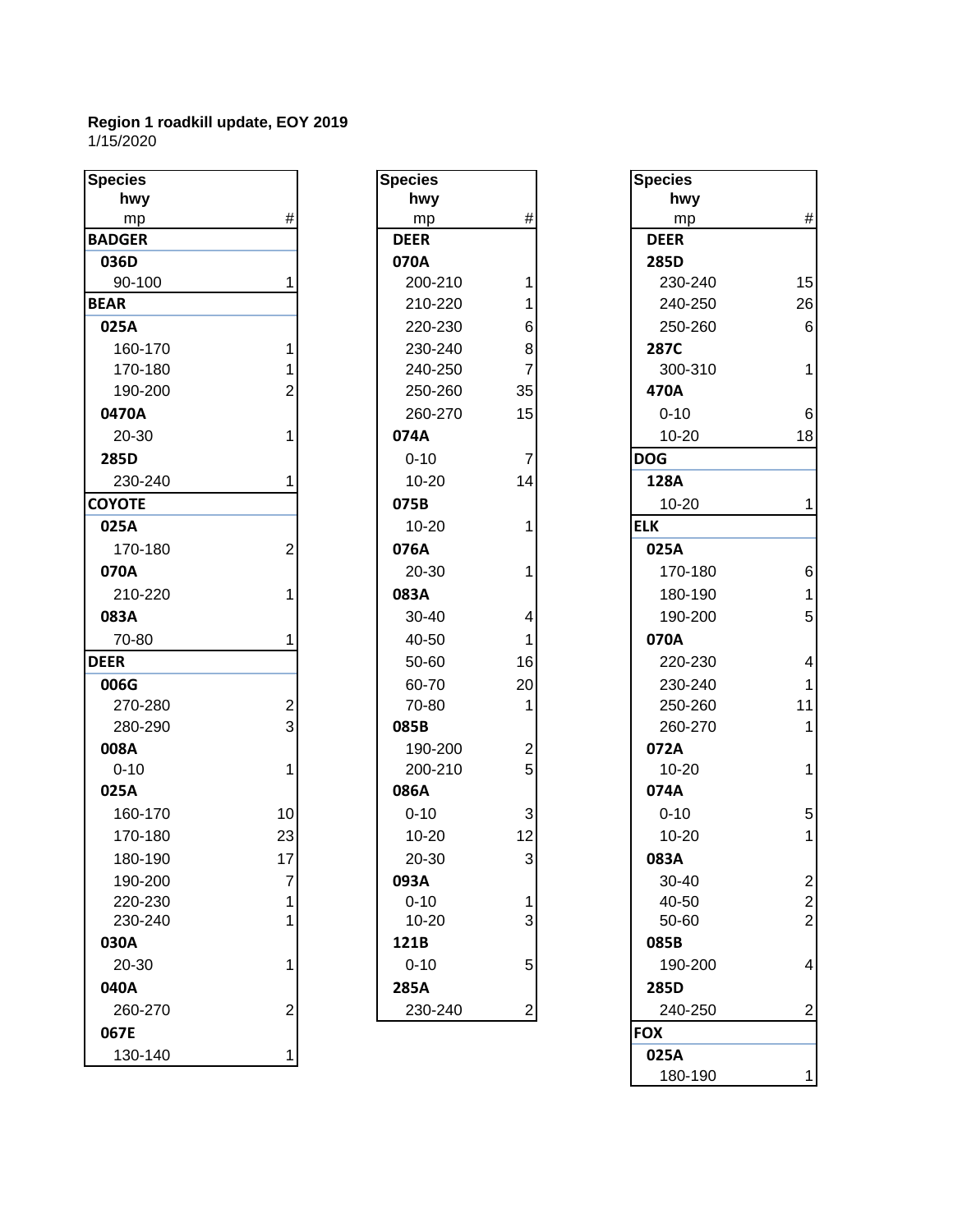1/15/2020

| <b>Species</b>     |                              | <b>Species</b> |                | Patrols re  |
|--------------------|------------------------------|----------------|----------------|-------------|
| hwy                |                              | hwy            |                | 1502        |
| mp                 | $\#$                         | mp             | $\#$           | 1503        |
| <b>LION</b>        |                              | <b>UNK</b>     |                | 1506        |
| 025A               |                              | 074A           |                | 1507        |
| 170-180            | 1                            | $0 - 10$       | $\overline{2}$ | 1508        |
| <b>MOOSE</b>       |                              | 083A           |                | 1509        |
| 025A               |                              | 40-50          | 3              | 1513        |
| 160-170            | 1                            | 50-60          | 12             | 1514        |
| 070A               |                              | 60-70          | $\overline{7}$ | 1516        |
| 220-230            | 6                            | 70-80          | 5              | 1517        |
| <b>PORCUPINE</b>   |                              | 085B           |                | 1518        |
| 025A               |                              | 190-200        | $\overline{2}$ | 1519        |
| 180-190            | 1                            | 086A           |                | 1521        |
| <b>PRONGHORN</b>   |                              | 10-20          | 4              | 1522        |
| 083A               |                              | 20-30          | 1              | 1524        |
| 60-70              | 1                            | 088B           |                | 1525        |
| <b>RACCOON</b>     |                              | 20-30          | 1              | 1526        |
| 025A               |                              | 093A           |                | 1528        |
| 160-170            | 1                            | $0 - 10$       | 1              | 1530        |
| 083A               |                              | $10 - 20$      | 3              | 1542        |
| 60-70              | 1                            | 128A           |                | 1598        |
| 70-80              |                              | $0 - 10$       | 3              | 1915        |
| <b>SKUNK</b>       |                              | 224A           |                | 1927        |
| 083A               |                              | $0 - 10$       | 1              | 1930        |
| 50-60              | 1                            | 285A           |                | 1934        |
| <b>UNK</b>         |                              | 250-260        | 1              | 1935        |
| 006G               |                              | 285D           |                | 1936        |
| 280-290            | $\overline{2}$               | 230-240        | $\overline{c}$ | 1940        |
| 025A               |                              | 240-250        | $\mathbf{1}$   | 1941        |
| 200-210            |                              | 250-260        | 3              | 1945        |
| 210-220            | 1                            | 260-270        | $\overline{2}$ | 1969        |
| 040A               |                              | 287C           |                | <b>15S3</b> |
| 240-250            | 1                            | 290-300        | 1              | <b>CPW</b>  |
| 058A               |                              | 470A           |                |             |
| $0 - 10$           | 1                            | $0 - 10$       | 1              |             |
| 070A               |                              | 10-20          | $\mathbf{1}$   |             |
| 210-220            | 3                            |                |                |             |
| 220-230<br>230-240 | $\overline{\mathbf{c}}$<br>3 |                |                |             |
| 240-250            | 3                            |                |                |             |
|                    |                              |                |                |             |
| 250-260            | 1<br>1                       |                |                |             |
| 300-310            |                              |                |                |             |

| pecies            |                                                  |  |
|-------------------|--------------------------------------------------|--|
| hwy               |                                                  |  |
| mp                | #                                                |  |
| <b>INK</b>        |                                                  |  |
| 074A              |                                                  |  |
| $0 - 10$          | $\overline{c}$                                   |  |
| 083A              |                                                  |  |
| 40-50             |                                                  |  |
| 50-60             | $\begin{array}{c} 3 \\ 12 \\ 7 \\ 5 \end{array}$ |  |
| 60-70             |                                                  |  |
| 70-80             |                                                  |  |
| 085B              |                                                  |  |
| 190-200           | $\overline{c}$                                   |  |
| 086A              |                                                  |  |
| $10 - 20$         | 4                                                |  |
| 20-30             | 1                                                |  |
| 088B              |                                                  |  |
| 20-30             | 1                                                |  |
| 093A              |                                                  |  |
| 0-10              |                                                  |  |
| 10-20             | $\frac{1}{3}$                                    |  |
| 128A              |                                                  |  |
| $0 - 10$          | 3                                                |  |
| 224A              |                                                  |  |
| $0 - 10$          | 1                                                |  |
| 285A              |                                                  |  |
| 250-260           | 1                                                |  |
| 285D              |                                                  |  |
| 230-240           | $\begin{array}{c} 2 \\ 1 \\ 3 \\ 2 \end{array}$  |  |
| 240-250           |                                                  |  |
| 250-260           |                                                  |  |
| 260-270           |                                                  |  |
| 287C              |                                                  |  |
| 290-300           | $\overline{1}$                                   |  |
| 470A              |                                                  |  |
| $0 - 10$<br>10-20 | 1<br>$\overline{1}$                              |  |
|                   |                                                  |  |

| Patrols reporting |
|-------------------|
| 1502              |
| 1503              |
| 1506              |
| 1507              |
| 1508              |
| 1509              |
| 1513              |
| 1514              |
| 1516              |
| 1517              |
| 1518              |
| 1519              |
| 1521              |
| 1522              |
| 1524              |
| 1525              |
| 1526              |
| 1528              |
| 1530              |
| 1542              |
| 1598              |
| 1915              |
| 1927              |
| 1930              |
| 1934              |
| 1935              |
| 1936              |
| 1940              |
| 1941              |
| 1945              |
| 1969              |
| <b>15S3</b>       |
| <b>CPW</b>        |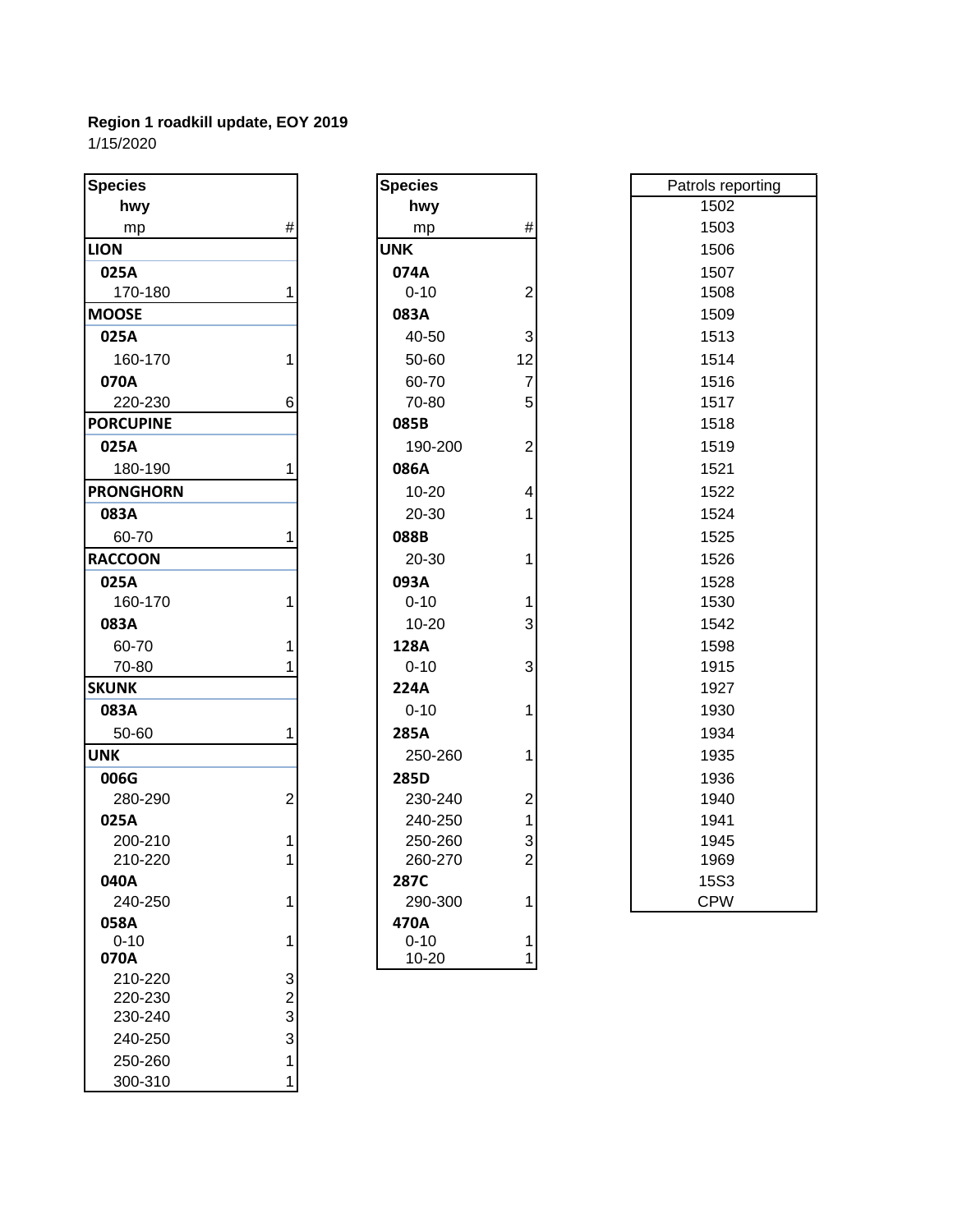## **Region 2 roadkill update, EOY 2019** 1/15/2020

Totals from CDOT personnel

Total number of reported animals killed: 656

**Note:** Due to a possible compromise in the data, all calculations January - March, 2018, have been excluded from this report

| BY MONTH | 2015 | 2016              | 2017 | 2018 | 2019 |
|----------|------|-------------------|------|------|------|
|          |      |                   |      |      |      |
| Jan      | 14   | 34                | 35   |      | 23   |
| Feb      | 22   | 45                | 43   |      | 39   |
| Mar      | 24   | 74                | 81   |      | 45   |
| Apr      | 54   | 89                | 54   | 31   | 72   |
| May      | 31   | 77                | 65   | 98   | 97   |
| Jun      | 214  | 86                | 97   | 61   | 75   |
| Jul      | 81   | 69                | 88   | 99   | 81   |
| Aug      | 71   | 73                | 53   | 57   | 48   |
| Sep      | 84   | 87                | 48   | 69   | 67   |
| Oct      | 112  | 127               | 88   | 92   | 36   |
| Nov      | 94   | 108               | 96   | 90   | 35   |
| Dec      | 81   | 57                | 77   | 54   | 38   |
| Total    | 882  | 926               | 825  | 651  | 656  |
|          |      | 2015-2017 Average |      |      |      |
|          |      | 878               |      |      |      |

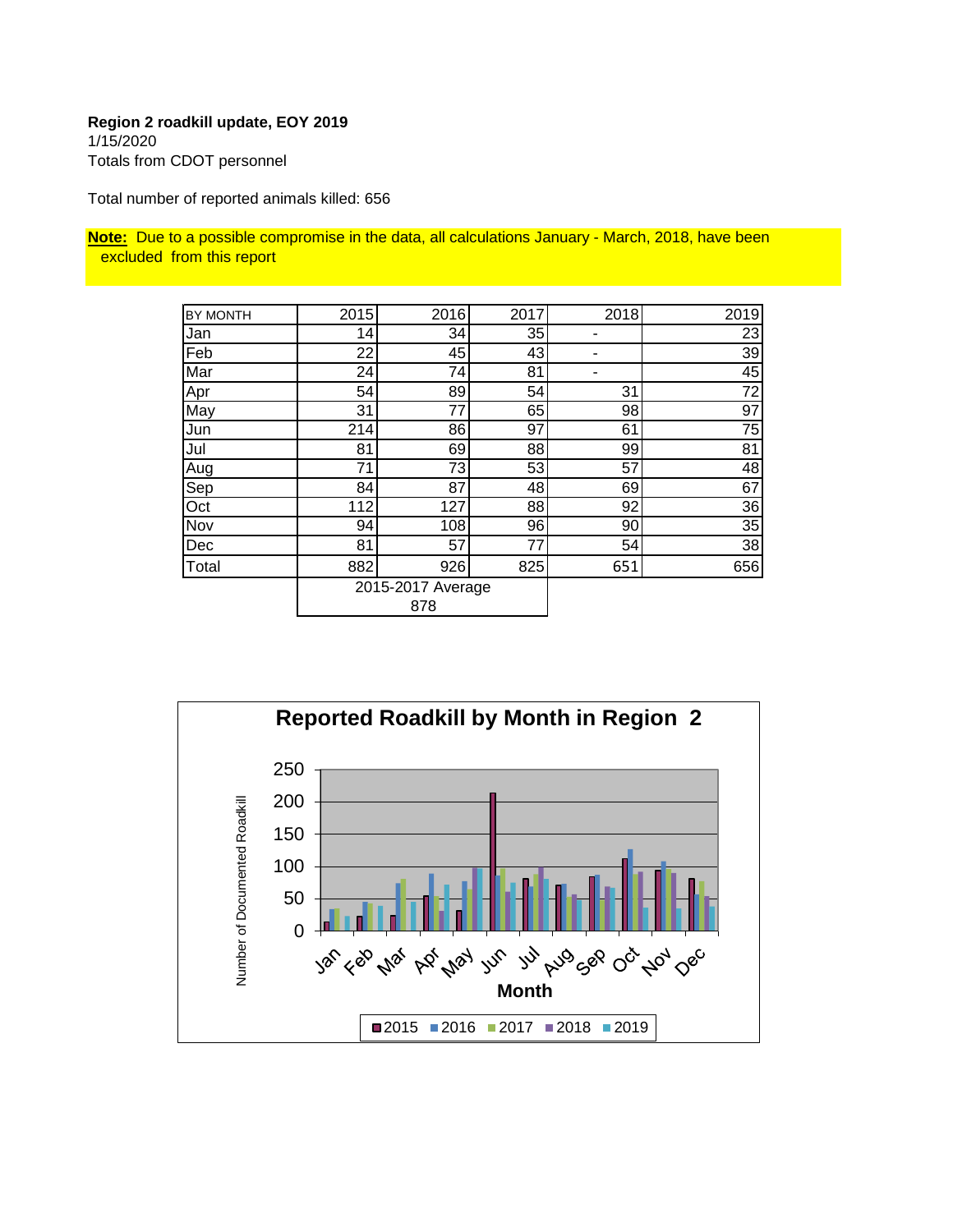1/15/2020

| 2019 BY SPECIES         |                 | <b>SPECIES BY MONTH</b> |                         | <b>SPECIES BY MONTH</b> |                |
|-------------------------|-----------------|-------------------------|-------------------------|-------------------------|----------------|
| <b>BEAR</b>             |                 | May                     |                         | <b>November</b>         |                |
| <b>BEAVER</b>           |                 | <b>BEAR</b>             | 1                       | <b>DEER</b>             | 26             |
| <b>BIGHORN</b>          |                 | <b>BEAVER</b>           |                         | <b>PRONGHORN</b>        | 3              |
| <b>CAT</b>              | 5               | <b>CAT</b>              | 3                       | <b>SKUNK</b>            | $\overline{2}$ |
| COW                     | 2               | <b>DEER</b>             | 53                      | <b>UNK</b>              | 4              |
| <b>COYOTE</b>           | $6\phantom{1}6$ | <b>ELK</b>              | 17                      | <b>December</b>         |                |
| <b>DEER</b>             | 440             | <b>MOOSE</b>            | 1                       | <b>DEER</b>             | 28             |
| <b>ELK</b>              | 55              | PRONGHORN               | 2                       | <b>ELK</b>              | 3              |
| <b>GOOSE</b>            | 3               | <b>RACCOON</b>          | 6                       | GOOSE                   | 3              |
| <b>HORSE</b>            |                 | <b>SKUNK</b>            | 1                       | <b>UNK</b>              | 4              |
| <b>MOOSE</b>            | $\overline{c}$  | <b>UNK</b>              | 12                      |                         |                |
| <b>PORCUPINE</b>        | 1               | June                    |                         |                         |                |
| <b>PRONGHORN</b>        | 14              | <b>DEER</b>             | 57                      |                         |                |
| <b>RABBIT</b>           | 3               | <b>ELK</b>              | 1                       |                         |                |
| <b>RACCOON</b>          | 13              | <b>PRONGHORI</b>        | 2                       |                         |                |
| <b>SKUNK</b>            | 10              | <b>RACCOON</b>          | $\overline{7}$          |                         |                |
| <b>UNK</b>              | 98              | <b>UNK</b>              | 8                       |                         |                |
|                         |                 | July                    |                         |                         |                |
| <b>SPECIES BY MONTH</b> |                 | <b>BIGHORN</b>          | 1                       |                         |                |
| January                 |                 | <b>COYOTE</b>           | 1                       |                         |                |
| <b>CAT</b>              | 1               | <b>DEER</b>             | 62                      |                         |                |
| <b>DEER</b>             | 20              | <b>ELK</b>              | $\,$ 6 $\,$             |                         |                |
| <b>ELK</b>              | 1               | <b>MOOSE</b>            | 1                       |                         |                |
| <b>SKUNK</b>            |                 | <b>UNK</b>              | 10                      |                         |                |
| February                |                 | <b>August</b>           |                         |                         |                |
| COW                     | 1               | COYOTE                  | $\mathbf{1}$            |                         |                |
| COYOTE                  |                 | <b>DEER</b>             | 35                      |                         |                |
| <b>DEER</b>             | 22              | <b>ELK</b>              | $\overline{2}$          |                         |                |
| <b>ELK</b>              | $\overline{c}$  | <b>SKUNK</b>            | $\overline{\mathbf{c}}$ |                         |                |
| <b>SKUNK</b>            | $\overline{2}$  | <b>UNK</b>              | 8                       |                         |                |
| <b>UNK</b>              | 11              | September               |                         |                         |                |
| <b>March</b>            |                 | COYOTE                  | 1                       |                         |                |
| <b>CAT</b>              | 1               | <b>DEER</b>             | 47                      |                         |                |
| <b>DEER</b>             | 18              | <b>ELK</b>              | $\overline{3}$          |                         |                |
| <b>ELK</b>              | 4               | <b>HORSE</b>            | 1                       |                         |                |
| <b>UNK</b>              | 22              | <b>PRONGHORI</b>        | $\boldsymbol{2}$        |                         |                |
| <b>April</b>            |                 | <b>SKUNK</b>            | $\overline{2}$          |                         |                |
| COW                     | 1               | <b>UNK</b>              | 11                      |                         |                |
| <b>COYOTE</b>           | $\overline{2}$  | October                 |                         |                         |                |
| <b>DEER</b>             | 39              | <b>DEER</b>             | 33                      |                         |                |
| <b>ELK</b>              | 15              | <b>ELK</b>              | 1                       |                         |                |
| <b>PRONGHORN</b>        | 5               | <b>PORCUPIN</b>         | 1                       |                         |                |
| <b>RABBIT</b>           | $\frac{3}{7}$   | <b>UNK</b>              | 1                       |                         |                |
| <b>UNK</b>              |                 |                         |                         |                         |                |

| SPECIES BY MONTH |                                                                                          |
|------------------|------------------------------------------------------------------------------------------|
| <b>May</b>       |                                                                                          |
| <b>BEAR</b>      | 1                                                                                        |
| <b>BEAVER</b>    | $\begin{array}{cccc}\n1 & 3 & 53 \\ 53 & 17 & 1 & 2 & 6 \\ 6 & 1 & 12 & 12\n\end{array}$ |
| CAT              |                                                                                          |
| DEER             |                                                                                          |
| <b>ELK</b>       |                                                                                          |
| <b>MOOSE</b>     |                                                                                          |
| PRONGHORN        |                                                                                          |
| RACCOON          |                                                                                          |
| <b>SKUNK</b>     |                                                                                          |
| UNK              |                                                                                          |
| June             |                                                                                          |
| DEER             |                                                                                          |
| <b>ELK</b>       |                                                                                          |
| <b>PRONGHORI</b> | $57$ 1<br>2<br>7<br>8                                                                    |
| RACCOON          |                                                                                          |
| <b>UNK</b>       |                                                                                          |
| July             |                                                                                          |
| <b>BIGHORN</b>   | 1                                                                                        |
| <b>COYOTE</b>    |                                                                                          |
| <b>DEER</b>      | $\begin{array}{c} 1 \\ 62 \end{array}$                                                   |
| <b>ELK</b>       | 6<br>1                                                                                   |
| MOOSE            |                                                                                          |
| UNK              | 10                                                                                       |
| August           |                                                                                          |
| <b>COYOTE</b>    | 1                                                                                        |
| <b>DEER</b>      |                                                                                          |
| ELK              |                                                                                          |
| <b>SKUNK</b>     | 35<br>2<br>2<br>8                                                                        |
| <b>UNK</b>       |                                                                                          |
| September        |                                                                                          |
| COYOTE           | 1                                                                                        |
| <b>DEER</b>      | 47                                                                                       |
| <b>ELK</b>       | 3                                                                                        |
| HORSE            | 1                                                                                        |
| <b>PRONGHORI</b> | $\frac{2}{2}$                                                                            |
| SKUNK            |                                                                                          |
| UNK              | 11                                                                                       |
| October          |                                                                                          |
| <b>DEER</b>      | 33                                                                                       |
| <b>ELK</b>       | $\begin{array}{c} 1 \\ 1 \end{array}$                                                    |
| <b>PORCUPIN</b>  |                                                                                          |
| UNK              | 1                                                                                        |

| <b>SPECIES BY MONTH</b> |                |
|-------------------------|----------------|
| <b>November</b>         |                |
| DEER                    | 26             |
| PRONGHORN               | 3              |
| <b>SKUNK</b>            | $\overline{2}$ |
| UNK                     | 4              |
| <b>December</b>         |                |
| DEER                    | 28             |
| ELK                     | 3              |
| GOOSE                   | 3              |
| UNK                     |                |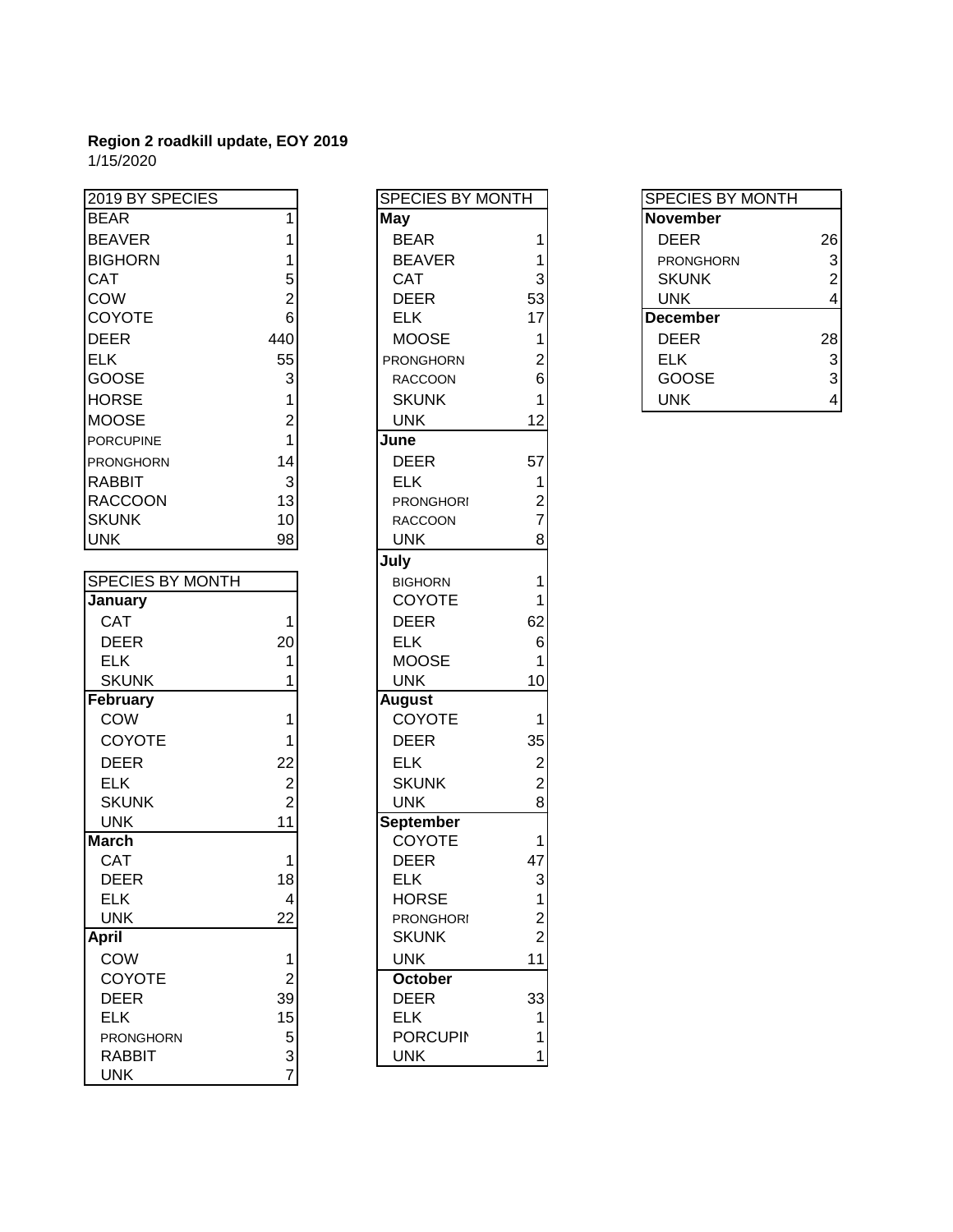1/15/2020

| hwy                                                    | hwy       |                | hwy       |                |
|--------------------------------------------------------|-----------|----------------|-----------|----------------|
| #<br>mp                                                | mp        | $\#$           | mp        | #              |
| 009A                                                   | 025A      |                | 067A      |                |
| $10 - 20$<br>8                                         | 80-90     | 3              | $0 - 10$  | 5              |
| 20-30<br>4                                             | 90-100    | 3              | $10 - 20$ | 1              |
| 30-40                                                  | 100-110   |                | 067D      |                |
| 40-50<br>2                                             | 110-120   |                | 80-90     | 1              |
| 009B                                                   | 120-130   |                | 067F      |                |
| $\overline{3}$<br>50-60                                | 130-140   |                | 50-60     | 1              |
| 3<br>60-70                                             | 140-150   |                | 60-70     | 1              |
| 009C                                                   | 150-160   | 9              | 069A      |                |
| 70-80<br>4                                             | 160-170   |                | 40-50     | 1              |
| 012A                                                   | 045A      |                | 60-70     | 3              |
| $0 - 10$<br>4                                          | $10 - 20$ | 2              | 70-80     | 3              |
| 40-50                                                  | 050A      |                | 80-90     | 3              |
| 016A                                                   | 240-250   |                | 078A      |                |
| $0 - 10$<br>1                                          | 250-260   |                | 20-30     | 4              |
| 021A                                                   | 260-270   |                | 30-40     | 4              |
| 130-140                                                | 270-280   | 7              | 083A      |                |
| 140-150<br>3                                           | 280-290   | 18             | $20 - 30$ | $\overline{2}$ |
| 021B                                                   | 290-300   | 3              | 089A      |                |
| 140-150<br>7                                           | 310-320   | $\overline{2}$ | $10 - 20$ | 1              |
| 150-160<br>2                                           | 050B      |                | 30-40     | $\overline{2}$ |
| 024A                                                   | 240-250   | 5              | 094A      |                |
| $\overline{\mathbf{c}}$<br>240-250                     | 260-270   | $\overline{2}$ | $0 - 10$  | $\overline{8}$ |
| $\overline{7}$<br>260-270                              | 320-330   | $\overline{2}$ | $10 - 20$ | 14             |
| 10<br>270-280                                          | 330-340   |                | 20-30     | 5              |
| 25<br>280-290                                          | 340-350   | 4              | 30-40     | $\overline{7}$ |
| 50<br>290-300                                          | 350-360   | 25             | 096A      |                |
| 300-310<br>34                                          | 350-361   | 6              | $0 - 10$  | 1              |
| 024G                                                   | 350-362   | 5              | 20-30     | 1              |
| 320-330                                                | 350-363   | 4              | 30-40     | 4              |
| $\begin{bmatrix} 2 \\ 2 \\ 4 \end{bmatrix}$<br>330-340 | 360-370   | 8              | 50-60     | 3              |
| 340-350                                                | 370-380   | $\overline{4}$ | 60-70     | 1              |
| 3<br>350-360                                           | 380-390   |                | 096B      |                |
| 025A                                                   | 440-450   | 14             | 80-90     | 1              |
| $\overline{c}$<br>$0 - 10$                             | 450-460   | 5              | 096C      |                |
| $10 - 20$                                              | 460-470   | 3              | 110-120   | 1              |
| 20-30                                                  | 470-480   | 3              | 096D      |                |
| 40-50                                                  | 050C      |                | 170-180   | $\overline{a}$ |
| 60-70<br>1                                             | $10 - 20$ | $\mathbf{1}$   | 180-190   | 16             |
| 6<br>70-80                                             |           |                | 210-220   | 1              |

| hwy       |                                                       |
|-----------|-------------------------------------------------------|
| mp        | #                                                     |
| 025A      |                                                       |
| 80-90     |                                                       |
| 90-100    |                                                       |
| 100-110   |                                                       |
| 110-120   |                                                       |
| 120-130   | 3342167                                               |
| 130-140   |                                                       |
| 140-150   |                                                       |
| 150-160   | 9                                                     |
| 160-170   | $\overline{4}$                                        |
| 045A      |                                                       |
| $10 - 20$ | $\overline{2}$                                        |
| 050A      |                                                       |
| 240-250   | $\overline{\mathbf{1}}$                               |
| 250-260   |                                                       |
| 260-270   | $\frac{3}{1}$                                         |
| 270-280   | 7                                                     |
| 280-290   | $\overline{18}$                                       |
| 290-300   | $\frac{3}{2}$                                         |
| 310-320   |                                                       |
| 050B      |                                                       |
| 240-250   |                                                       |
| 260-270   | $\frac{5}{2}$ $\frac{2}{1}$                           |
| 320-330   |                                                       |
| 330-340   |                                                       |
| 340-350   | $\overline{4}$                                        |
| 350-360   |                                                       |
| 350-361   | $\begin{array}{r} 25 \\ 6 \\ 5 \\ 4 \\ 8 \end{array}$ |
| 350-362   |                                                       |
| 350-363   |                                                       |
| 360-370   |                                                       |
| 370-380   | 4                                                     |
| 380-390   | 1                                                     |
| 440-450   | 14                                                    |
| 450-460   | $\frac{5}{3}$                                         |
| 460-470   |                                                       |
| 470-480   |                                                       |
| 050C      |                                                       |
| 10-20     | 1                                                     |

| hwy              |                | hwy       |                | hwy       |                         |
|------------------|----------------|-----------|----------------|-----------|-------------------------|
| mp               | $\#$           | mp        | #              | mp        | $\#$                    |
| )9A              |                | 025A      |                | 067A      |                         |
| 10-20            | 8              | 80-90     | 3              | $0 - 10$  | 5                       |
| 20-30            |                | 90-100    | 3              | $10 - 20$ | 1                       |
| 30-40            |                | 100-110   | 4              | 067D      |                         |
| 40-50            |                | 110-120   | $\overline{2}$ | 80-90     | 1                       |
| )9B              |                | 120-130   |                | 067F      |                         |
| 50-60            | 3              | 130-140   | 6              | 50-60     |                         |
| 60-70            | 3              | 140-150   |                | 60-70     |                         |
| )9C              |                | 150-160   | 9              | 069A      |                         |
| 70-80            |                | 160-170   |                | 40-50     |                         |
| L <sub>2</sub> A |                | 045A      |                | 60-70     | $\mathbf{3}$            |
| $0 - 10$         |                | $10 - 20$ | 2              | 70-80     | 3                       |
| 40-50            |                | 050A      |                | 80-90     | 3                       |
| L6A              |                | 240-250   |                | 078A      |                         |
| $0 - 10$         |                | 250-260   |                | 20-30     | $\overline{\mathbf{4}}$ |
| 21A              |                | 260-270   |                | 30-40     | 4                       |
| 130-140          |                | 270-280   |                | 083A      |                         |
| 140-150          | 3              | 280-290   | 18             | 20-30     | $\overline{2}$          |
| 21B              |                | 290-300   | 3              | 089A      |                         |
| 140-150          |                | 310-320   | $\overline{2}$ | $10 - 20$ |                         |
| 150-160          |                | 050B      |                | 30-40     | 2                       |
| 24A              |                | 240-250   | 5              | 094A      |                         |
| 240-250          | $\overline{2}$ | 260-270   | $\overline{2}$ | $0 - 10$  | $\boldsymbol{8}$        |
| 260-270          |                | 320-330   | $\overline{2}$ | $10 - 20$ | 14                      |
| 270-280          | 10             | 330-340   |                | 20-30     | $\sqrt{5}$              |
| 280-290          | 25             | 340-350   | 4              | 30-40     | $\overline{7}$          |
| 290-300          | 50             | 350-360   | 25             | 096A      |                         |
| 300-310          | 34             | 350-361   | 6              | $0 - 10$  |                         |
| 24G              |                | 350-362   | 5              | 20-30     |                         |
| 320-330          | 2              | 350-363   |                | $30 - 40$ | 4                       |
| 330-340          | 2              | 360-370   | $\bf 8$        | 50-60     | $\mathbf{3}$            |
| 340-350          |                | 370-380   |                | 60-70     | $\overline{1}$          |
| 350-360          | 3              | 380-390   |                | 096B      |                         |
| 25A              |                | 440-450   | 14             | 80-90     | 1                       |
| $0 - 10$         | $\overline{2}$ | 450-460   | 5              | 096C      |                         |
| 10-20            |                | 460-470   | 3              | 110-120   | 1                       |
| 20-30            |                | 470-480   | $\overline{3}$ | 096D      |                         |
| 40-50            |                | 050C      |                | 170-180   | $\overline{2}$          |
| 60-70            |                | $10 - 20$ | $\mathbf{1}$   | 180-190   | 16                      |
| 70-80            | 6              |           |                | 210-220   | 1                       |
|                  |                |           |                | 109A      |                         |
|                  |                |           |                | 60-70     | $\mathbf{1}$            |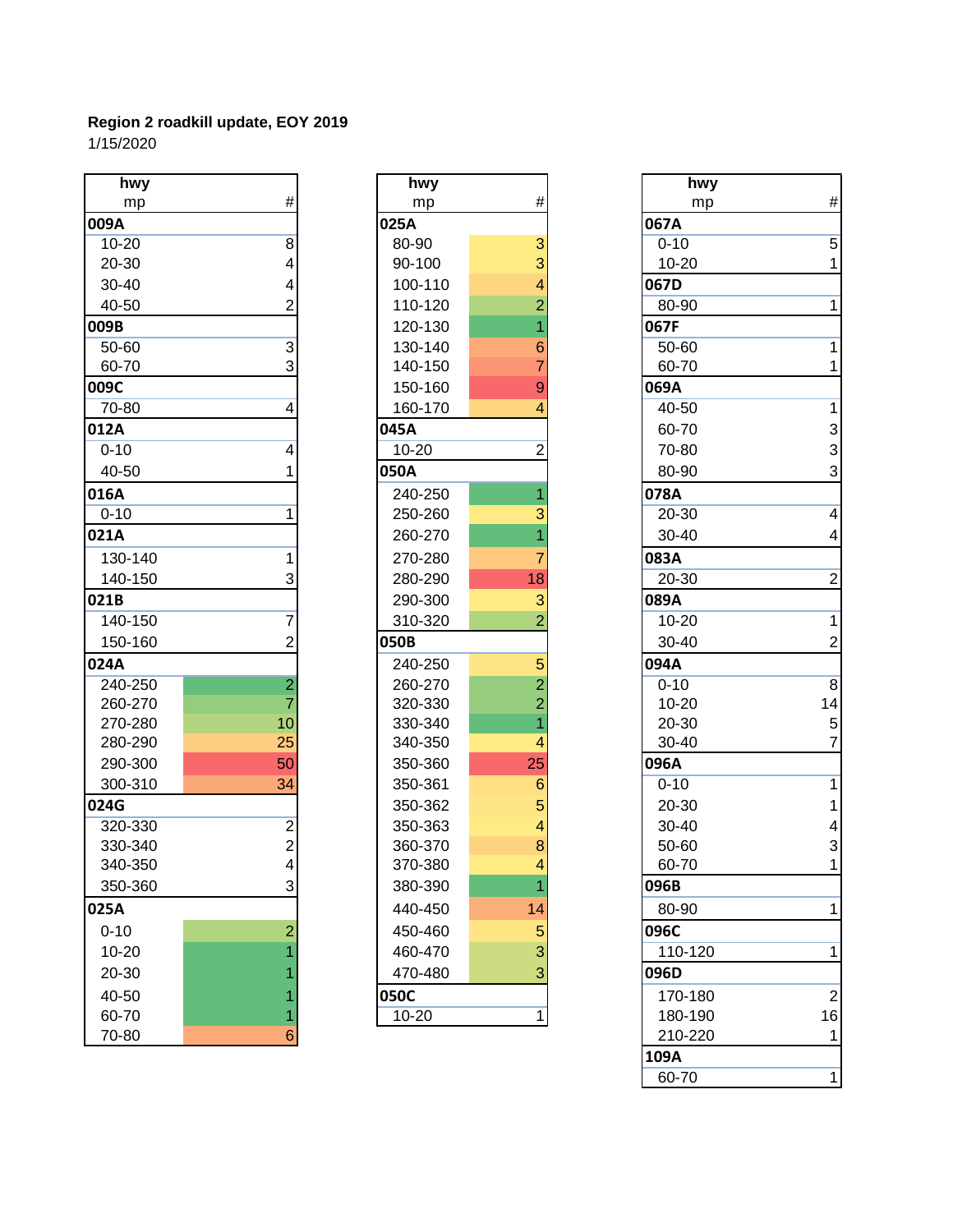#### **Region 2 roadkill update, EOY 2019** 1/15/2020

| hwy         |                | <b>Species</b> |                | <b>Species</b> |                |
|-------------|----------------|----------------|----------------|----------------|----------------|
| mp          | $\#$           | hwy            |                | hwy            |                |
| 115A        |                | mp             | $\#$           | mp             | #              |
| $0 - 10$    | 18             | <b>BEAR</b>    |                | <b>DEER</b>    |                |
| $10 - 20$   | $\overline{7}$ | 024A           |                | 009C           |                |
| 20-30       | 15             | 290-300        |                | 70-80          | 1              |
| 30-40       | 18             | <b>BEAVER</b>  |                | 012A           |                |
| 40-50       | 24             | 285D           |                | $0 - 10$       | 4              |
| 50-60       | 5              | 220-230        | 1              | 40-50          | 1              |
| <b>160A</b> |                | <b>BIGHORN</b> |                | 016A           |                |
| 280-290     | 11             | 050A           |                | $0 - 10$       | 1              |
| 290-300     | 11             | 260-270        | 1              | 021A           |                |
| 300-310     | 5              | <b>CAT</b>     |                | 130-140        | 1              |
| 160C        |                | 024A           |                | 140-150        | 3              |
| 340-350     | 1              | 300-310        | 1              | 021B           |                |
| 500-510     |                | 050B           |                | 140-150        | 6              |
| 165A        |                | 360-370        | $\overline{2}$ | 150-160        | $\overline{a}$ |
| $30 - 40$   | 7              | 370-380        | 1              | 024A           |                |
| 40-50       | 3              | 115A           |                | 240-250        | $\overline{1}$ |
| <b>285D</b> |                | $0 - 10$       | 1              | 260-270        | 3              |
| 160-170     | 1              | <b>COW</b>     |                | 270-280        | 9              |
| 170-180     | 8              | 067F           |                | 280-290        | 21             |
| 180-190     |                | 50-60          | 1              | 290-300        | 43             |
| 190-200     | 5              | 160A           |                | 300-310        | 33             |
| 200-210     | $\overline{2}$ | 300-310        | 1              | 024G           |                |
| 210-220     | 3              | <b>COYOTE</b>  |                | 320-330        | $\overline{c}$ |
| 220-230     | 19             | 024A           |                | 330-340        | $\overline{c}$ |
| 230-240     | 18             | 280-290        | 1              | 340-350        | 4              |
| 287A        |                | 290-300        |                | 350-360        | 1              |
| $30 - 40$   | 1              | 094A           |                | 025A           |                |
| 40-50       | $\overline{2}$ | $0 - 10$       |                | $10 - 20$      |                |
| 287B        |                | $10 - 20$      |                | 20-30          |                |
| 90-100      |                | 115A           |                | 40-50          |                |
| 100-110     |                | $10 - 20$      | 1              | 60-70          |                |
| 110-120     | $\overline{2}$ | 40-50          |                | 70-80          | 6              |
| 491B        |                | <b>DEER</b>    |                | 80-90          | $\overline{c}$ |
| 70-80       | 1              | 009A           |                | 90-100         | $\overline{2}$ |

| <b>nwy</b> |                | <b>Species</b> |                | <b>Species</b>   |
|------------|----------------|----------------|----------------|------------------|
| mp         | #              | hwy            |                | hwy              |
|            |                | mp             | #              | mp               |
| 0          | 18             | <b>BEAR</b>    |                | <b>DEER</b>      |
| 20         | $\overline{7}$ | 024A           |                | 009C             |
| 30         | 15             | 290-300        | 1              | 70-80            |
| 40         | 18             | <b>BEAVER</b>  |                | 012A             |
| 50         | 24             | 285D           |                | $0 - 10$         |
| 60         | 5              | 220-230        | 1              | 40-50            |
|            |                | <b>BIGHORN</b> |                | 016A             |
| $-290$     | 11             | 050A           |                | $0 - 10$         |
| -300       | 11             | 260-270        | 1              | 021A             |
| -310       | 5              | <b>CAT</b>     |                | 130-14           |
|            |                | 024A           |                | 140-15           |
| -350       | 1              | 300-310        | 1              | 021B             |
| $-510$     | 1              | 050B           |                | 140-15           |
|            |                | 360-370        | $\overline{2}$ | 150-16           |
| 40         | 7              | 370-380        | 1              | 024A             |
| 50         | 3              | 115A           |                | 240-25           |
|            |                | $0 - 10$       | 1              | 260-27           |
| $-170$     | 1              | <b>COW</b>     |                | 270-28           |
| $-180$     | 8              | 067F           |                | 280-29           |
| $-190$     | 1              | 50-60          | 1              | 290-30           |
| -200       | 5              | 160A           |                | 300-31           |
| $-210$     | $\overline{2}$ | 300-310        | 1              | 024G             |
| -220       | 3              | <b>COYOTE</b>  |                | 320-33           |
| $-230$     | 19             | 024A           |                | 330-34           |
| $-240$     | 18             | 280-290        | 1              | 340-35           |
|            |                | 290-300        | 1              | 350-36           |
| 40         | $\mathbf{1}$   | 094A           |                | 025A             |
| 50         | 2              | $0 - 10$       | 1              | $10 - 20$        |
|            |                | $10 - 20$      | 1              | 20-30            |
| 100        | 1              | 115A           |                | 40-50            |
| $-110$     | 1              | $10 - 20$      | 1              | 60-70            |
| -120       | $\overline{2}$ | 40-50          | 1              | 70-80            |
|            |                | <b>DEER</b>    |                | 80-90            |
| 80         | 1              | 009A           |                | 90-100           |
|            |                | $10 - 20$      | 8              | 110-12           |
|            |                | 20-30<br>30-40 | 4<br>1         | 120-13<br>130-14 |
|            |                | 009B           |                | 140-15           |
|            |                | 50-60          | 1              | 150-16           |
|            |                |                |                |                  |

| hwy      |                | <b>Species</b> |                | <b>Species</b> |                           |
|----------|----------------|----------------|----------------|----------------|---------------------------|
| mp       | #              | hwy            |                | hwy            |                           |
| L5A      |                | mp             | #              | mp             | $\#$                      |
| $0 - 10$ | 18             | <b>BEAR</b>    |                | <b>DEER</b>    |                           |
| 10-20    | 7              | 024A           |                | 009C           |                           |
| 20-30    | 15             | 290-300        |                | 70-80          |                           |
| 30-40    | 18             | <b>BEAVER</b>  |                | 012A           |                           |
| 40-50    | 24             | 285D           |                | $0 - 10$       | 4                         |
| 50-60    | 5              | 220-230        | 1              | 40-50          |                           |
| 50A      |                | <b>BIGHORN</b> |                | 016A           |                           |
| 280-290  | 11             | 050A           |                | $0 - 10$       |                           |
| 290-300  | 11             | 260-270        |                | 021A           |                           |
| 300-310  | 5              | <b>CAT</b>     |                | 130-140        |                           |
| 50C      |                | 024A           |                | 140-150        | 3                         |
| 340-350  |                | 300-310        | 1              | 021B           |                           |
| 500-510  |                | 050B           |                | 140-150        | 6                         |
| 55A      |                | 360-370        | $\overline{2}$ | 150-160        | $\mathbf{2}$              |
| 30-40    |                | 370-380        | 1              | 024A           |                           |
| 40-50    | 3              | 115A           |                | 240-250        |                           |
| 35D      |                | $0 - 10$       | 1              | 260-270        | $\ensuremath{\mathsf{3}}$ |
| 160-170  |                | <b>COW</b>     |                | 270-280        | 9                         |
| 170-180  | 8              | 067F           |                | 280-290        | 21                        |
| 180-190  |                | 50-60          |                | 290-300        | 43                        |
| 190-200  | 5              | 160A           |                | 300-310        | 33                        |
| 200-210  | $\overline{2}$ | 300-310        | 1              | 024G           |                           |
| 210-220  | 3              | <b>COYOTE</b>  |                | 320-330        | $\overline{c}$            |
| 220-230  | 19             | 024A           |                | 330-340        | $\overline{\mathbf{c}}$   |
| 230-240  | 18             | 280-290        |                | 340-350        | 4                         |
| 37A      |                | 290-300        |                | 350-360        | 1                         |
| 30-40    |                | 094A           |                | 025A           |                           |
| 40-50    |                | $0 - 10$       |                | 10-20          |                           |
| 37B      |                | $10 - 20$      | 1              | 20-30          | 1                         |
| 90-100   |                | 115A           |                | 40-50          |                           |
| 100-110  |                | $10 - 20$      | 1              | 60-70          |                           |
| 110-120  | 2              | 40-50          |                | 70-80          | 6                         |
| )1B      |                | <b>DEER</b>    |                | 80-90          | $\overline{c}$            |
| 70-80    | 1              | 009A           |                | 90-100         | $\overline{\mathbf{c}}$   |
|          |                | $10 - 20$      | 8              | 110-120        | 1                         |
|          |                | 20-30          | 4              | 120-130        | 1                         |
|          |                | 30-40          |                | 130-140        | 5                         |
|          |                | 009B           |                | 140-150        | $\overline{7}$            |
|          |                | 50-60          | 1              | 150-160        | 9                         |
|          |                |                |                | 160-170        | 3                         |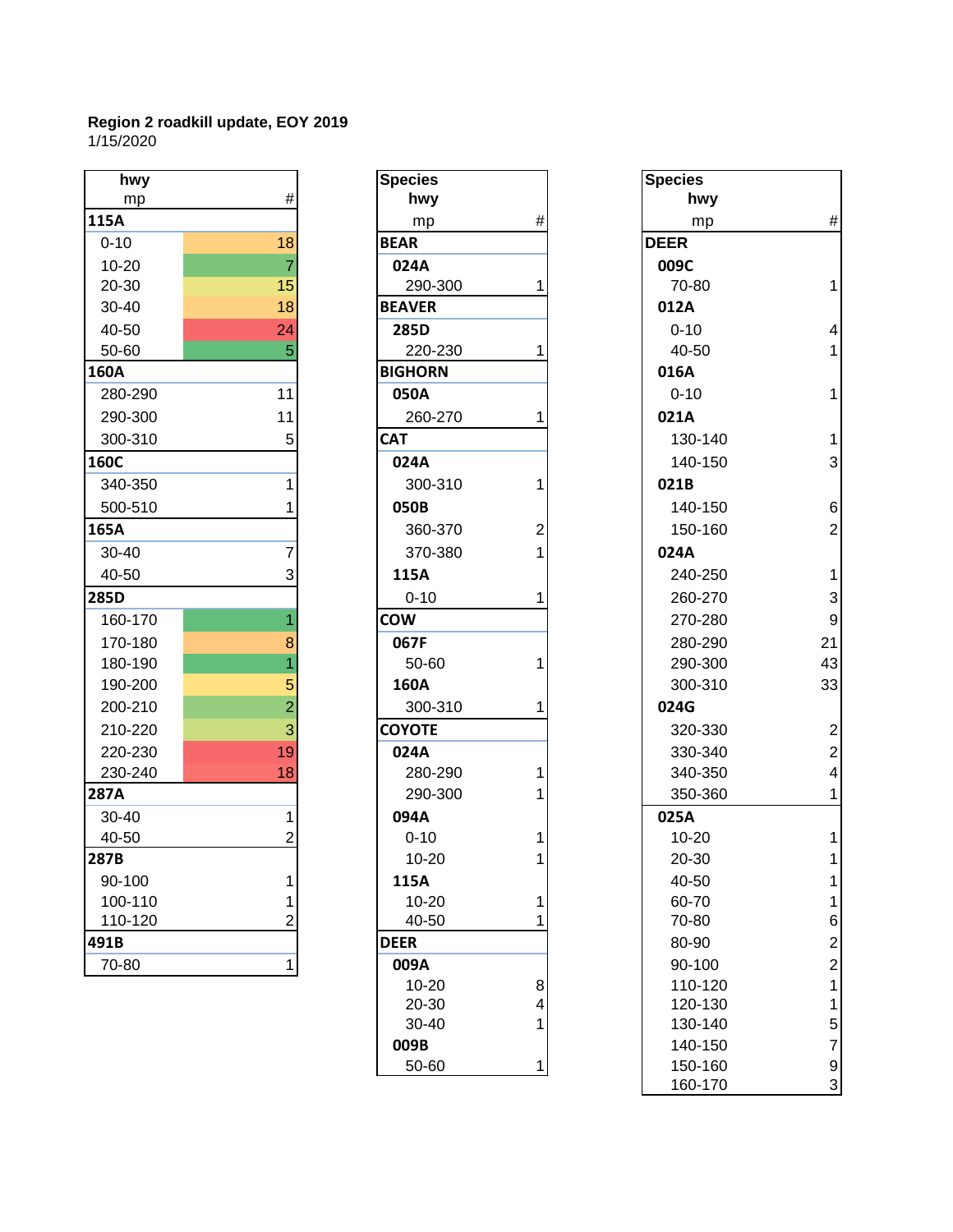1/15/2020

| <b>Species</b> |                         | <b>Species</b> |                         | <b>Species</b> |                |
|----------------|-------------------------|----------------|-------------------------|----------------|----------------|
| hwy            |                         | hwy            |                         | hwy            |                |
| mp             | #                       | mp             | $\#$                    | mp             | #              |
| <b>DEER</b>    |                         | <b>DEER</b>    |                         | <b>DEER</b>    |                |
| 045A           |                         | 089A           |                         | 287A           |                |
| $10 - 20$      | $\overline{2}$          | $10 - 20$      | 1                       | 30-40          | 1              |
| 050A           |                         | 30-40          | $\overline{c}$          | 40-50          | $\overline{a}$ |
| 240-250        | 1                       | 094A           |                         | 287B           |                |
| 250-260        | 3                       | $0 - 10$       | $\overline{\mathbf{r}}$ | 110-120        | $\overline{c}$ |
| 270-280        | 6 <sup>1</sup>          | $10 - 20$      | $\mathsf g$             | 491B           |                |
| 280-290        | 15                      | 20-30          | $\overline{2}$          | 70-80          | 1              |
| 290-300        | $\mathbf{2}$            | 30-40          | $\overline{3}$          | <b>ELK</b>     |                |
| 310-320        | $\overline{2}$          | 096A           |                         | 009A           |                |
| 050B           |                         | $0 - 10$       | 1                       | 30-40          | 3              |
| 240-250        | 5                       | 20-30          | 1                       | 009B           |                |
| 260-270        | $\overline{2}$          | 30-40          | 4                       | 60-70          | $\overline{c}$ |
| 320-330        | $\mathbf{2}$            | 50-60          | $\overline{c}$          | 009C           |                |
| 330-340        | $\overline{1}$          | 60-70          | $\mathbf{1}$            | 70-80          | 3              |
| 340-350        | $\overline{\mathbf{c}}$ | 096B           |                         | 024A           |                |
| 350-363        | $\overline{\mathbf{4}}$ | 80-90          | 1                       | 260-270        | 4              |
| 360-370        | 1                       | 096C           |                         | 270-280        | 1              |
| 380-390        | 1                       | 110-120        | 1                       | 280-290        | $\overline{c}$ |
| 440-450        |                         | 115A           |                         | 025A           |                |
| 450-460        | $\frac{2}{5}$           | $0 - 10$       | 11                      | 110-120        |                |
| 460-470        | $\overline{3}$          | $10 - 20$      | $\mathbf{3}$            | 130-140        |                |
| 470-480        | $\overline{3}$          | 20-30          | 15                      | 80-90          | 1              |
| 067A           |                         | 30-40          | 17                      | 115A           |                |
| $0 - 10$       | $\mathbf{3}$            | 40-50          | 22                      | 40-50          | 1              |
| 10-20          | 1                       | 50-60          | 5                       | 160A           |                |
| 067D           |                         | 160A           |                         | 280-290        | 10             |
| 80-90          | 1                       | 280-290        | 1                       | 290-300        | 11             |
| 067F           |                         | 300-310        | 4                       | 285D           |                |
| 60-70          | 1                       | 160C           |                         | 170-180        | $\overline{7}$ |
| 069A           |                         | 340-350        | 11                      | 180-190        |                |
| 40-50          | 1                       | 500-510        | 1                       | 190-200        | $\overline{2}$ |
| 60-70          | $\mathbf{3}$            | 165A           |                         | 200-210        |                |
| 70-80          | $\overline{3}$          | $30 - 40$      | 7                       | 220-230        |                |
| 80-90          | $\overline{3}$          | 40-50          | $\overline{3}$          | 230-240        | 3              |
| 078A           |                         | 285D           |                         | <b>GOOSE</b>   |                |
| 20-30          | $\mathbf{2}$            | 190-200        | 3                       | 025A           |                |
| 083A           |                         | 200-210        | 1                       | 100-110        | 3              |
| 20-30          | 11                      | 210-220        | 3 <sup>1</sup>          | <b>HORSE</b>   |                |
|                |                         | 220-230        | 17                      | <b>287R</b>    |                |

| ipecies    |                         | Specie          |
|------------|-------------------------|-----------------|
| hwy        |                         | ŀ               |
| mp         | #                       |                 |
| <b>EER</b> |                         | <b>DEER</b>     |
| 089A       |                         | 287A            |
| 10-20      | 1                       | $30-$           |
| 30-40      | $\overline{2}$          | 40-             |
| 094A       |                         | 287B            |
| $0 - 10$   | 4                       | 110             |
| 10-20      | 9                       | 491B            |
| 20-30      | $\overline{\mathbf{c}}$ | 70-             |
| 30-40      | 3                       | <b>ELK</b>      |
| 096A       |                         | 009A            |
| $0 - 10$   | 1                       | 30-             |
| 20-30      | 1                       | 009B            |
| 30-40      | 4                       | 60-             |
| 50-60      | $\overline{\mathbf{c}}$ | 009C            |
| 60-70      | 1                       | $70-$           |
| 096B       |                         | 024A            |
| 80-90      | 1                       | 260             |
| 096C       |                         | 270             |
| 110-120    | 1                       | 280             |
| 115A       |                         | 025A            |
| $0 - 10$   | 11                      | 110             |
| 10-20      | 3                       | 130             |
| 20-30      | 15                      | 80-             |
| 30-40      | 17                      | 115A            |
| 40-50      | 22                      | 40-             |
| 50-60      | 5                       | 160A            |
| 160A       |                         | 280             |
| 280-290    | 1                       | 290             |
| 300-310    | $\overline{4}$          | 285D            |
| 160C       |                         | 170             |
| 340-350    | 1                       | 180             |
| 500-510    | 1                       | 190             |
| 165A       |                         | 200             |
| 30-40      | 7                       | 220             |
| 40-50      | 3                       | 230             |
| 285D       |                         | <b>GOOSE</b>    |
| 190-200    | 3                       | 025A            |
| 200-210    | $\overline{1}$          | 10 <sub>C</sub> |
| 210-220    | 3                       | <b>HORSE</b>    |
| 220-230    | 17                      | 287B            |
| 230-240    | 15                      | 90-             |
|            |                         |                 |

| :cies    |                | <b>Species</b> |                |
|----------|----------------|----------------|----------------|
| hwy      |                | hwy            |                |
| mp       | #              | mp             | #              |
| ΞR       |                | <b>DEER</b>    |                |
| 39A      |                | 287A           |                |
| 10-20    | 1              | 30-40          | 1              |
| 30-40    | $\overline{2}$ | 40-50          | $\overline{2}$ |
| )4A      |                | 287B           |                |
| $0 - 10$ | 4              | 110-120        | $\overline{2}$ |
| 10-20    | 9              | 491B           |                |
| 20-30    | $\overline{c}$ | 70-80          | 1              |
| 30-40    | 3              | <b>ELK</b>     |                |
| )6A      |                | 009A           |                |
| 0-10     | 1              | 30-40          | 3              |
| 20-30    | 1              | 009B           |                |
| 30-40    | 4              | 60-70          | 2              |
| 50-60    | $\overline{c}$ | 009C           |                |
| 60-70    | 1              | 70-80          | 3              |
| 96B      |                | 024A           |                |
| 80-90    | 1              | 260-270        | 4              |
| 96C      |                | 270-280        | 1              |
| 110-120  | 1              | 280-290        | $\overline{c}$ |
| L5A      |                | 025A           |                |
| $0 - 10$ | 11             | 110-120        | 1              |
| 10-20    | 3              | 130-140        | 1              |
| 20-30    | 15             | 80-90          | 1              |
| 30-40    | 17             | 115A           |                |
| 40-50    | 22             | 40-50          | 1              |
| 50-60    | 5              | 160A           |                |
| 50A      |                | 280-290        | 10             |
| 280-290  | 1              | 290-300        | 11             |
| 300-310  | 4              | 285D           |                |
| 50C      |                | 170-180        | $\overline{7}$ |
| 340-350  | 1              | 180-190        | 1              |
| 500-510  | 1              | 190-200        | 2              |
| 55A      |                | 200-210        | 1              |
| 30-40    | 7              | 220-230        | 1              |
| 40-50    | 3              | 230-240        | 3 <sup>1</sup> |
| 35D      |                | <b>GOOSE</b>   |                |
| 190-200  | 3              | 025A           |                |
| 200-210  | 1              | 100-110        | 3              |
| 210-220  | 3              | <b>HORSE</b>   |                |
| 220-230  | 17             | 287B           |                |
| 230-240  | 15             | 90-100         | 1              |

**Region 2 roadkill update, EOY 2019**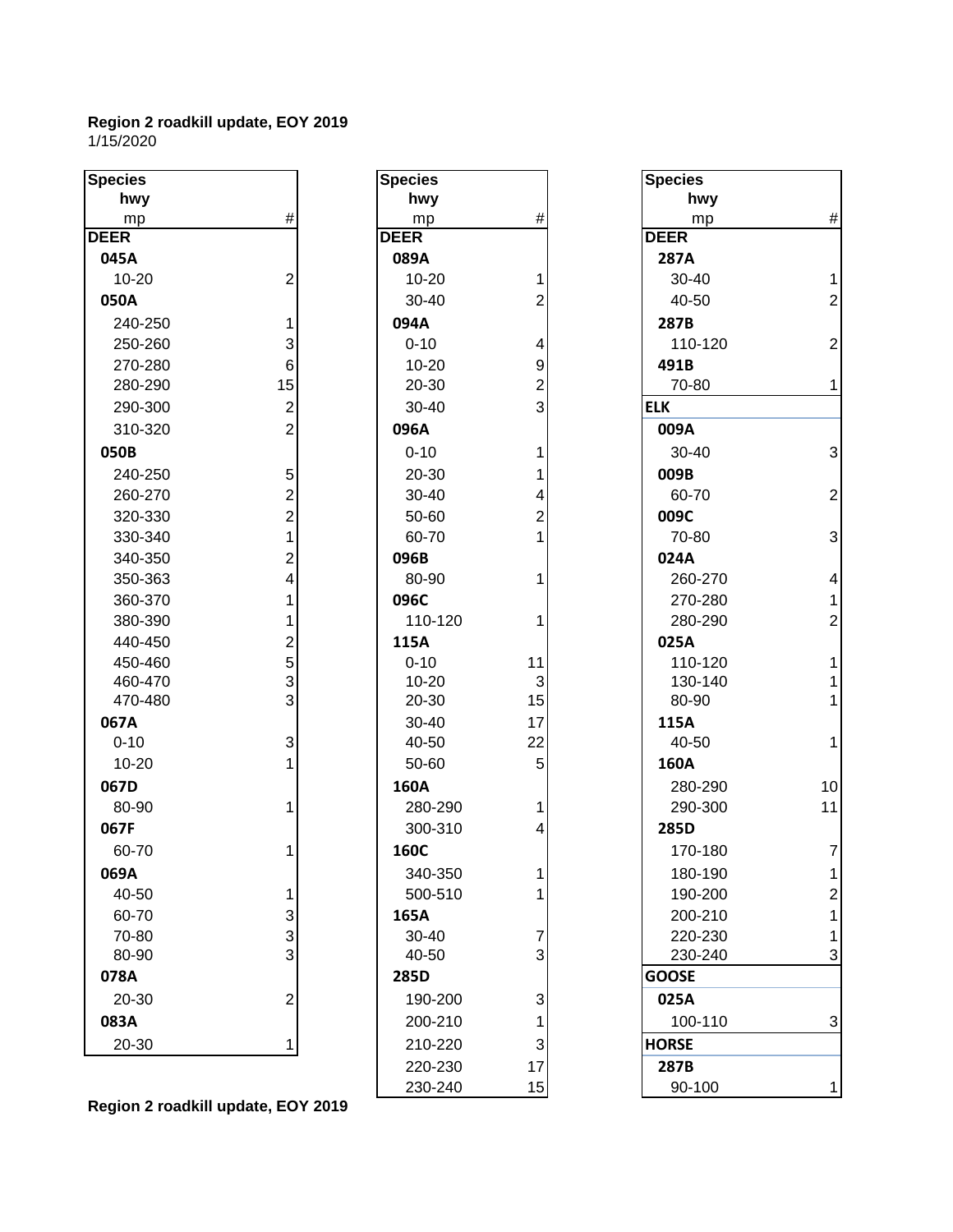#### 1/15/2020

| <b>Species</b>   |                         | <b>Species</b> |                         | <b>Species</b> |                |
|------------------|-------------------------|----------------|-------------------------|----------------|----------------|
| hwy              |                         | hwy            |                         | hwy            |                |
| mp               | $\#$                    | mp             | $\#$                    | mp             | #              |
| <b>MOOSE</b>     |                         | Raccoon        |                         | <b>UNK</b>     |                |
| 024A             |                         | 094A           |                         | 078A           |                |
| 280-290          |                         | $0 - 10$       |                         | 20-30          | $\overline{2}$ |
| 025A             |                         | <b>SKUNK</b>   |                         | 094A           |                |
| 160-170          |                         | 050A           |                         | 30-40          | $\overline{a}$ |
| <b>PORCUPINE</b> |                         | 270-280        | 1                       | 096A           |                |
| 094A             |                         | 280-290        |                         | 50-60          | 1              |
| $0 - 10$         |                         | 050B           |                         | 096D           |                |
| <b>PRONGHORN</b> |                         | 370-380        | 1                       | 170-180        | $\overline{a}$ |
| 009A             |                         | 067A           |                         | 180-190        | 16             |
| 40-50            | $\overline{2}$          | $0 - 10$       | $\overline{2}$          | 210-220        | 1              |
| 009B             |                         | 094A           |                         | 109A           |                |
| 60-70            | 1                       | 20-30          | $\overline{c}$          | 60-70          | 1              |
| 024A             |                         | 30-40          | $\overline{2}$          | 115A           |                |
| 240-250          |                         | 115A           |                         | $0 - 10$       | 5              |
| 024G             |                         | $0 - 10$       | 1                       | $10 - 20$      | 3              |
| 350-360          | 2                       | <b>UNK</b>     |                         | 30-40          | 1              |
| 078A             |                         | 009B           |                         | 285D           |                |
| 30-40            | $\overline{c}$          | 50-60          | $\overline{2}$          | 160-170        | 1              |
| 083A             |                         | 021B           |                         |                |                |
| 20-30            |                         | 140-150        | 1                       |                |                |
| 094A             |                         | 025A           |                         |                |                |
| $0 - 10$         |                         | $0 - 10$       | $\overline{\mathbf{c}}$ |                |                |
| $10 - 20$        |                         | 100-110        | 1                       |                |                |
| 20-30            |                         | 90-100         |                         |                |                |
| 285D             |                         | 050A           |                         |                |                |
| 170-180          |                         | 280-290        | $\overline{c}$          |                |                |
| 287B             |                         | 290-300        | 1                       |                |                |
| 100-110          |                         | 050B           |                         |                |                |
| <b>RABBIT</b>    |                         | 340-350        | $\overline{2}$          |                |                |
| 094A             |                         | 350-360        | 23                      |                |                |
| $10 - 20$        | 3                       | 350-361        | $\,$ 6 $\,$             |                |                |
| <b>RACCOON</b>   |                         | 350-362        | 5                       |                |                |
| 024A             |                         | 360-370        | $\overline{c}$          |                |                |
| 290-300          | 5                       | 370-380        | $\overline{2}$          |                |                |
| 050B             |                         | 440-450        | 12                      |                |                |
| 350-360          | $\overline{\mathbf{c}}$ | 050C           |                         |                |                |
| 360-370          | 3                       | 10-20          | 1                       |                |                |
| 078A             |                         |                |                         |                |                |
| 30-40            | $\mathbf 2$             |                |                         |                |                |

| Species      |                                            |
|--------------|--------------------------------------------|
| hwy          |                                            |
| mp           | #                                          |
| Raccoon      |                                            |
| 094A         |                                            |
| $0 - 10$     | 1                                          |
| <b>SKUNK</b> |                                            |
| 050A         |                                            |
| 270-280      | 1                                          |
| 280-290      | 1                                          |
| 050B         |                                            |
| 370-380      | 1                                          |
| 067A         |                                            |
| $0 - 10$     |                                            |
| 094A         | $\begin{array}{c} 2 \\ 2 \\ 2 \end{array}$ |
| 20-30        |                                            |
| 30-40        |                                            |
| 115A         |                                            |
| $0 - 10$     | 1                                          |
| UNK          |                                            |
| 009B         |                                            |
| 50-60        | $\overline{c}$                             |
| 021B         |                                            |
| 140-150      | $\overline{1}$                             |
| 025A         |                                            |
| $0 - 10$     |                                            |
| 100-110      | $\begin{array}{c} 2 \\ 1 \\ 1 \end{array}$ |
| 90-100       |                                            |
| 050A         |                                            |
| 280-290      | $\overline{\mathbf{c}}$                    |
| 290-300      | $\overline{\mathbf{1}}$                    |
| 050B         |                                            |
| 340-350      | $\overline{c}$                             |
| 350-360      |                                            |
| 350-361      |                                            |
| 350-362      |                                            |
| 360-370      | 23<br>6<br>5<br>2<br>2<br>2<br>1<br>2      |
| 370-380      |                                            |
| 440-450      |                                            |
| 050C         |                                            |
| 10-20        | 1                                          |

| <b>Species</b> |                |
|----------------|----------------|
| hwy            |                |
| mp             | #              |
| <b>UNK</b>     |                |
| 078A           |                |
| 20-30          | $\overline{c}$ |
| 094A           |                |
| 30-40          | $\overline{c}$ |
| 096A           |                |
| 50-60          |                |
| 096D           |                |
| 170-180        | $\overline{2}$ |
| 180-190        | 16             |
| 210-220        | 1              |
| 109A           |                |
| 60-70          |                |
| 115A           |                |
| $0 - 10$       |                |
| 10-20          | 5<br>3         |
| 30-40          | $\overline{1}$ |
| 285D           |                |
| 160-170        |                |

**Region 2 roadkill update, EOY 2019**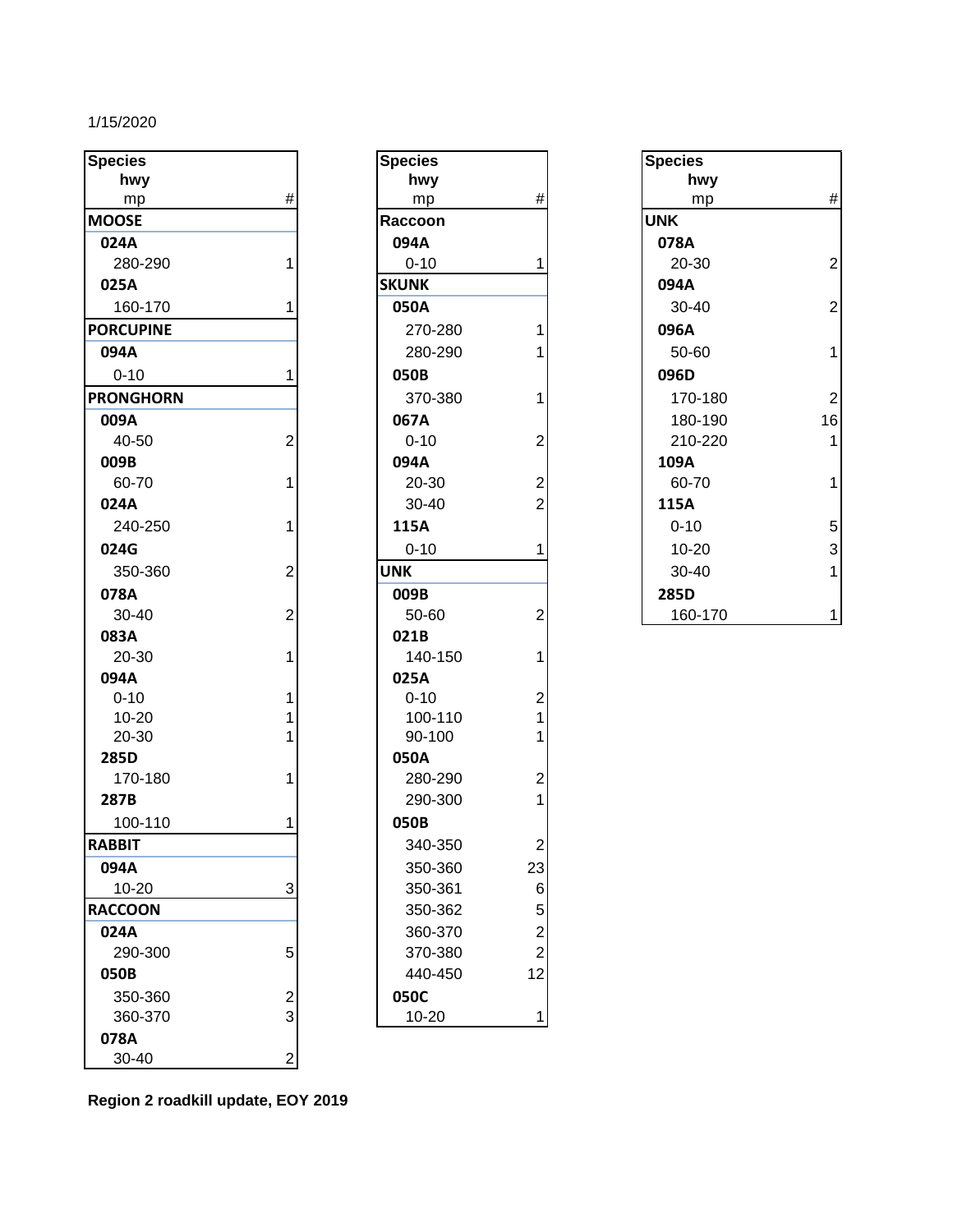#### 1/15/2020

| <b>PATROLS REPORTING</b> |      |
|--------------------------|------|
| 2401                     | 2430 |
| 2403                     | 2431 |
| 2404                     | 2432 |
| 2405                     | 2433 |
| 2406                     | 2435 |
| 2407                     | 2436 |
| 2408                     | 2437 |
| 2409                     | 2438 |
| 2410                     | 2439 |
| 2412                     | 2441 |
| 2414                     | 2446 |
| 2415                     | 2452 |
| 2416                     | 2453 |
| 2418                     | 2458 |
| 2419                     | 2459 |
| 2420                     | 2460 |
| 2421                     | 2465 |
| 2422                     | 2467 |
| 2423                     | 2468 |
| 2424                     | 2469 |
| 2425                     | 2472 |
| 2426                     | 2475 |
| 2427                     | 2476 |
| 2428                     | 5301 |
| 2429                     | 24PR |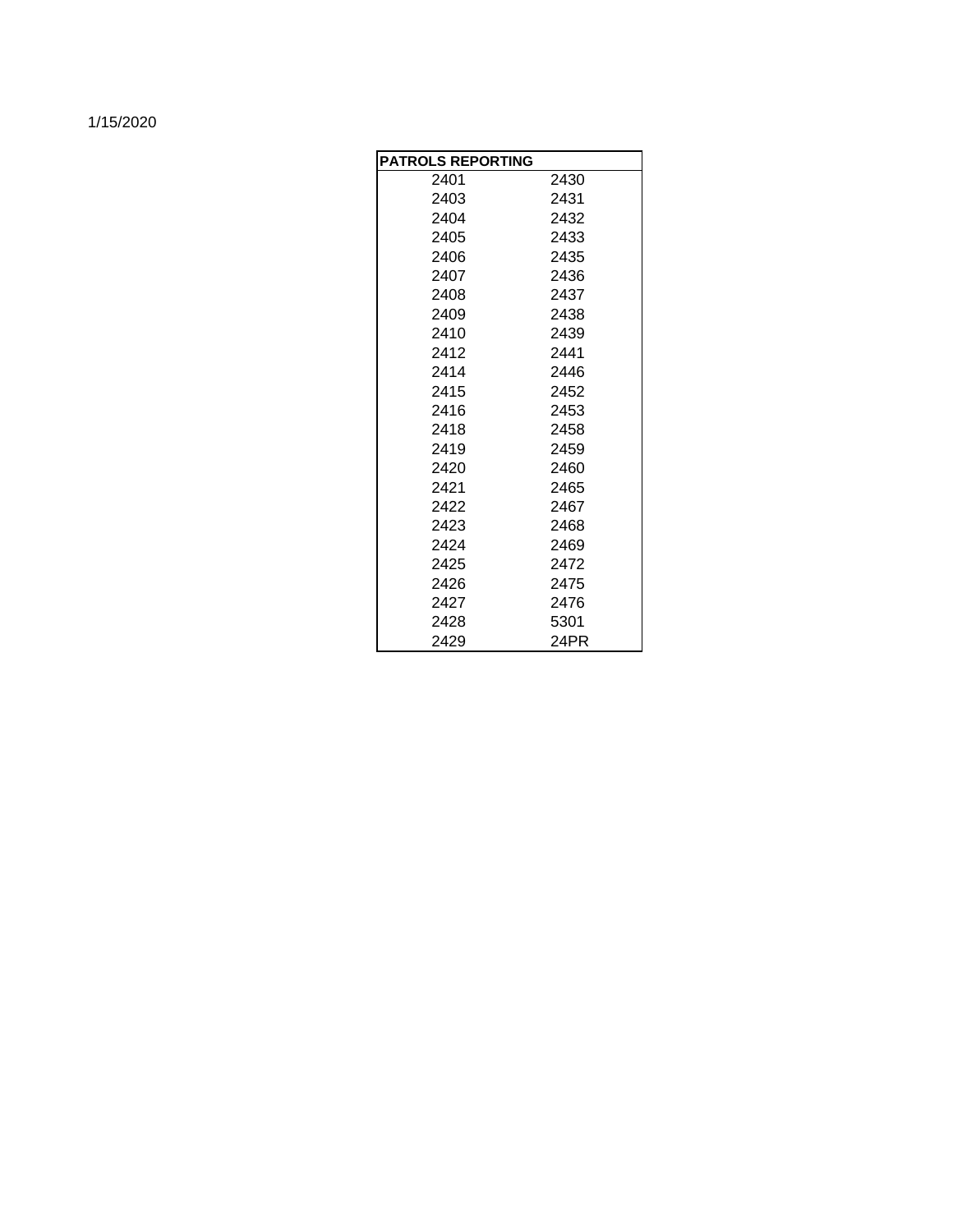**Region 3 roadkill update, EOY 2019** 1/16/2020 Totals from CDOT personnel

Total number of reported animals killed: 1774

**Note:** Due to a possible compromise in the data, all calculations January - March, 2018, have been excluded from this report

| <b>BY MONTH</b> | 2015 | 2016              | 2017 | 2018 | 2019 |
|-----------------|------|-------------------|------|------|------|
| Jan             | 182  | 166               | 108  |      | 62   |
| Feb             | 201  | 253               | 210  |      | 155  |
| Mar             | 192  | 368               | 298  |      | 414  |
| Apr             | 110  | 247               | 96   | 83   | 312  |
| May             | 68   | 89                | 81   | 88   | 81   |
| Jun             | 125  | 89                | 90   | 70   | 63   |
| Jul             | 107  | 77                | 86   | 86   | 92   |
| Aug             | 147  | 82                | 78   | 92   | 65   |
| Sep             | 98   | 117               | 123  | 103  | 154  |
| Oct             | 201  | 187               | 139  | 217  | 90   |
| Nov             | 229  | 250               | 246  | 196  | 144  |
| Dec             | 199  | 161               | 221  | 120  | 142  |
| Total           | 1859 | 2086              | 1776 | 1055 | 1774 |
|                 |      | 2015-2017 Average |      |      |      |
|                 |      | 1907              |      |      |      |

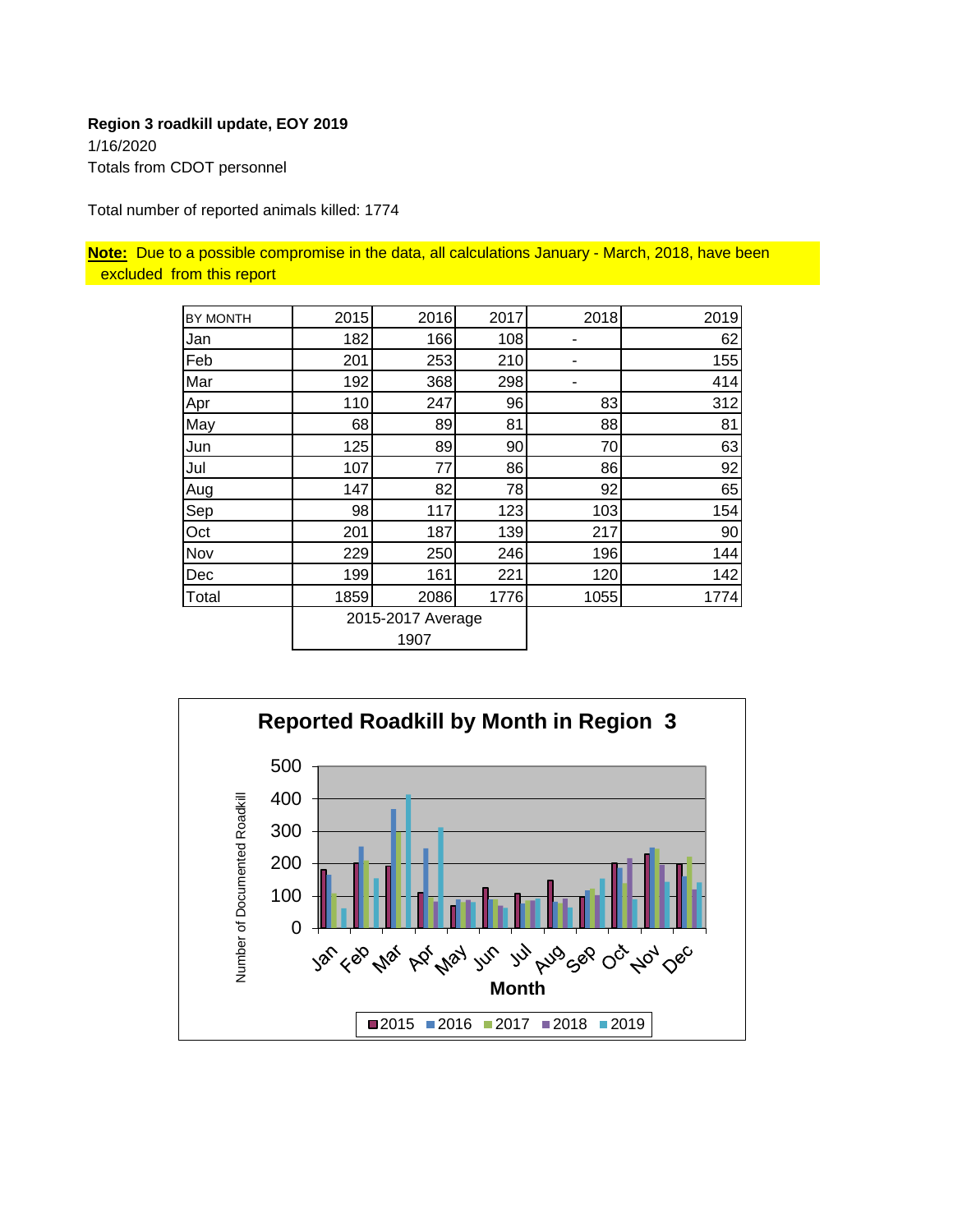## **Region 3 roadkill update, EOY 2019** 1/16/2020

| 2019 BY SPECIES  |                | <b>SF</b>    |
|------------------|----------------|--------------|
| <b>BEAR</b>      | 5              | <b>March</b> |
| <b>BEAVER</b>    | 1              | <b>CAT</b>   |
| <b>CAT</b>       | 3              | COY          |
| <b>COW</b>       | 3              | <b>DEE</b>   |
| COYOTE           | 4              | <b>ELK</b>   |
| <b>DEER</b>      | 1273           | <b>PRONG</b> |
| <b>DOG</b>       | 1              | <b>RAB</b>   |
| <b>ELK</b>       | 208            | <b>RAC</b>   |
| <b>FOX</b>       | 10             | <b>SKU</b>   |
| <b>HORSE</b>     | $\overline{2}$ | <b>UNK</b>   |
| <b>LION</b>      | $\overline{2}$ | April        |
| <b>MOOSE</b>     | 8              | COW          |
| <b>MUSKRAT</b>   | 1              | <b>DEE</b>   |
| <b>PORCUPINE</b> | 8              | <b>ELK</b>   |
| PRONGHORN        | 5              | <b>RACC</b>  |
| <b>RABBIT</b>    | 4              | <b>UNK</b>   |
| <b>RACCOON</b>   | 59             | May          |
| <b>SKUNK</b>     | 21             | COY          |
| <b>UNK</b>       | 156            | <b>DEE</b>   |

| <b>SPECIES BY MONTH</b> |    |      |
|-------------------------|----|------|
| January                 |    | June |
| <b>COW</b>              |    |      |
| <b>DEER</b>             | 38 |      |
| <b>ELK</b>              | 19 |      |
| <b>FOX</b>              | 2  |      |
| <b>RABBIT</b>           |    |      |
| <b>UNK</b>              |    |      |
| <b>February</b>         |    |      |
| <b>DEER</b>             | 95 |      |
| <b>ELK</b>              | 46 |      |
| <b>HORSE</b>            |    |      |
| <b>RACCOON</b>          |    |      |
| <b>UNK</b>              | 12 |      |

| 2019 BY SPECIES  |                | SPECIES BY MONTH |                         |
|------------------|----------------|------------------|-------------------------|
| <b>BEAR</b>      | 5              | <b>March</b>     |                         |
| <b>BEAVER</b>    | 1              | CAT              | 1                       |
| CAT              | 3              | COYOTE           |                         |
| COW              | 3              | <b>DEER</b>      | 321                     |
| <b>COYOTE</b>    | $\overline{4}$ | <b>ELK</b>       | 56                      |
| <b>DEER</b>      | 1273           | <b>PRONGHORN</b> | $\boldsymbol{2}$        |
| DOG              | 1              | <b>RABBIT</b>    | $\mathbf{1}$            |
| ELK              | 208            | <b>RACCOON</b>   | $\overline{\mathbf{c}}$ |
| <b>FOX</b>       | 10             | <b>SKUNK</b>     | $\overline{2}$          |
| <b>HORSE</b>     | $\overline{2}$ | <b>UNK</b>       | 28                      |
| <b>LION</b>      | $\overline{2}$ | <b>April</b>     |                         |
| <b>MOOSE</b>     | 8              | COW              | 1                       |
| <b>MUSKRAT</b>   | 1              | <b>DEER</b>      | 246                     |
| <b>PORCUPINE</b> | 8              | <b>ELK</b>       | 39                      |
| PRONGHORN        | 5              | <b>RACCOON</b>   | 4                       |
| <b>RABBIT</b>    | 4              | <b>UNK</b>       | 22                      |
| <b>RACCOON</b>   | 59             | May              |                         |
| <b>SKUNK</b>     | 21             | COYOTE           | 1                       |
| <b>UNK</b>       | 156            | <b>DEER</b>      | 70                      |
|                  |                | <b>ELK</b>       | $\mathbf 1$             |
|                  |                | <b>MOOSE</b>     | $\boldsymbol{2}$        |
| SPECIES BY MONTH |                | <b>UNK</b>       | $\overline{7}$          |
| <b>January</b>   |                | June             |                         |
| COW              | 1              | <b>DEER</b>      | 38                      |
| <b>DEER</b>      | 38             | <b>ELK</b>       | $\mathbf 5$             |
| <b>ELK</b>       | 19             | <b>FOX</b>       | 1                       |
| <b>FOX</b>       | $\overline{2}$ | <b>MOOSE</b>     | 1                       |
| <b>RABBIT</b>    | 1              | <b>PORCUPINE</b> | 1                       |
| <b>UNK</b>       | 1              | <b>PRONGHORN</b> | $\overline{2}$          |
| February         |                | <b>UNK</b>       | 15                      |
| <b>DEER</b>      | 95             | July             |                         |
| <b>ELK</b>       | 46             | <b>BEAR</b>      | 4                       |
| <b>HORSE</b>     | 1              | <b>DEER</b>      | 63                      |
| <b>RACCOON</b>   | 1              | <b>ELK</b>       | 8                       |
| <b>UNK</b>       | 12             | <b>FOX</b>       | 1                       |
|                  |                | <b>LION</b>      | 1                       |
|                  |                | <b>MOOSE</b>     | $\overline{2}$          |
|                  |                | PRONGHORN        | $\mathbf{1}$            |
|                  |                | <b>RACCOON</b>   | 3                       |
|                  |                | <b>SKUNK</b>     | $\mathbf{1}$            |
|                  |                | <b>UNK</b>       | $\bf{8}$                |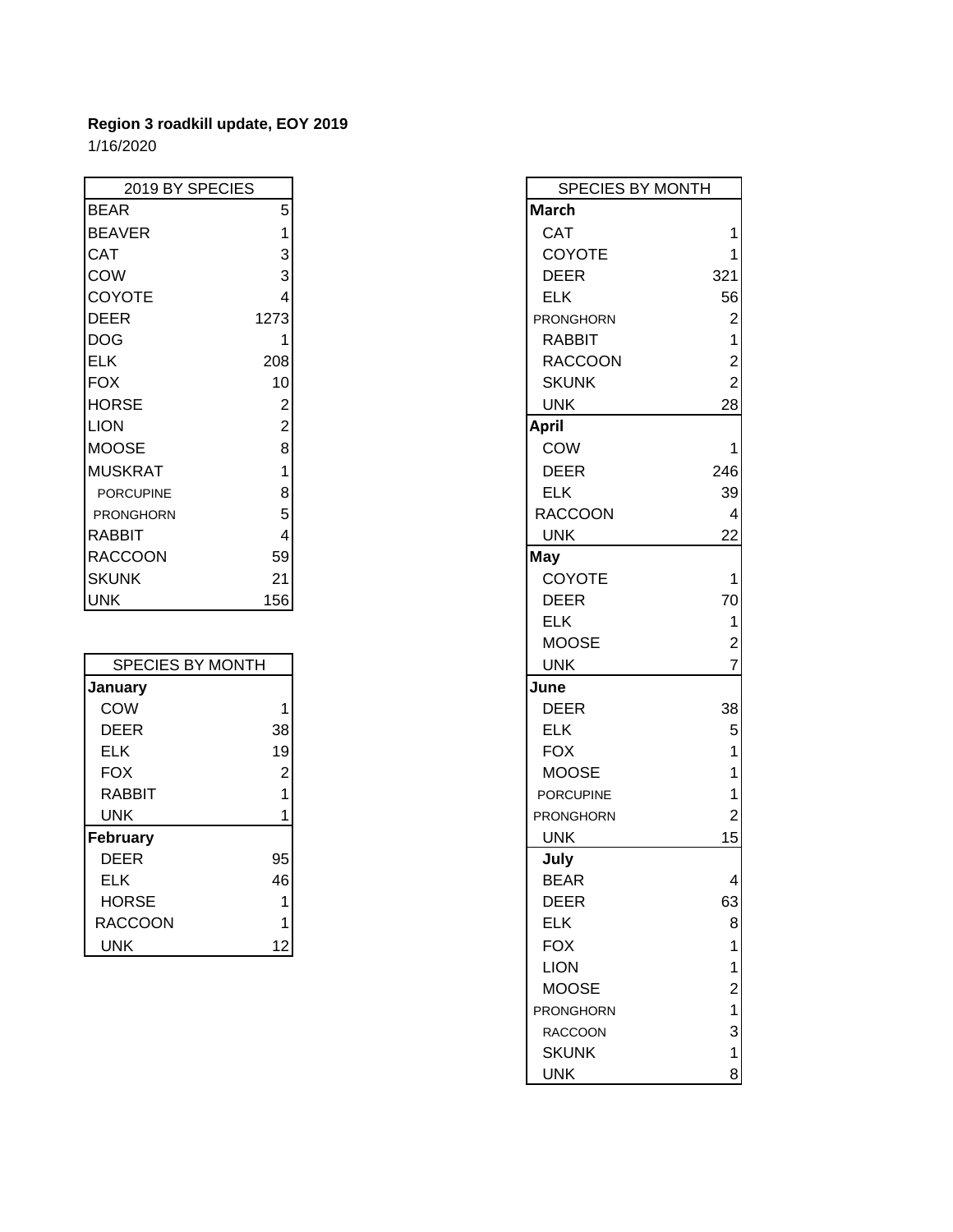| SPECIES BY MONTH |                | SPECIES BY MONTH             |
|------------------|----------------|------------------------------|
| <b>August</b>    |                | <b>November</b>              |
| <b>BEAVER</b>    | 1              | COYOTE<br>$\mathbf{1}$       |
| COW              | 1              | <b>DEER</b><br>119           |
| <b>DEER</b>      | 33             | <b>ELK</b><br>5              |
| <b>ELK</b>       | 3              | 3<br><b>RACCOON</b>          |
| <b>FOX</b>       | 3              | <b>UNK</b><br>16             |
| <b>LION</b>      | 1              | <b>December</b>              |
| <b>MUSKRAT</b>   | 1              | <b>CAT</b><br>$\mathbf{1}$   |
| <b>RACCOON</b>   | 8              | <b>DEER</b><br>115           |
| <b>SKUNK</b>     | $\overline{2}$ | <b>DOG</b><br>1              |
| <b>UNK</b>       | 12             | <b>ELK</b><br>13             |
| <b>September</b> |                | $\overline{c}$<br><b>FOX</b> |
| <b>BEAR</b>      | 1              | <b>MOOSE</b><br>$\mathbf{1}$ |
| <b>CAT</b>       | 1              | 9<br><b>UNK</b>              |
| COYOTE           | 1              |                              |
| <b>DEER</b>      | 78             |                              |
| <b>ELK</b>       | 8              |                              |
| <b>FOX</b>       | 1              |                              |
| <b>MOOSE</b>     | $\overline{2}$ |                              |
| <b>PORCUPINE</b> | 3              |                              |
| <b>RABBIT</b>    | $\overline{2}$ |                              |
| <b>RACCOON</b>   | 33             |                              |
| <b>SKUNK</b>     | 14             |                              |
| <b>UNK</b>       | 10             |                              |
| <b>October</b>   |                |                              |
| <b>DEER</b>      | 57             |                              |
| <b>ELK</b>       | 5              |                              |
| <b>HORSE</b>     | 1              |                              |
| <b>PORCUPINE</b> | 4              |                              |
| <b>RACCOON</b>   | 5              |                              |
| <b>SKUNK</b>     | $\overline{2}$ |                              |
| <b>UNK</b>       | 16             |                              |

| <b>SPECIES BY MONTH</b> |                |
|-------------------------|----------------|
| <b>November</b>         |                |
| COYOTE                  | 1              |
| DEER                    | 119            |
| ELK                     | 5              |
| RACCOON                 | 3              |
| <b>UNK</b>              | 16             |
| <b>December</b>         |                |
| CAT                     | 1              |
| DEER                    | 115            |
| DOG                     | 1              |
| ELK                     | 13             |
| FOX                     | $\overline{2}$ |
| MOOSE                   | 1              |
| UNK                     |                |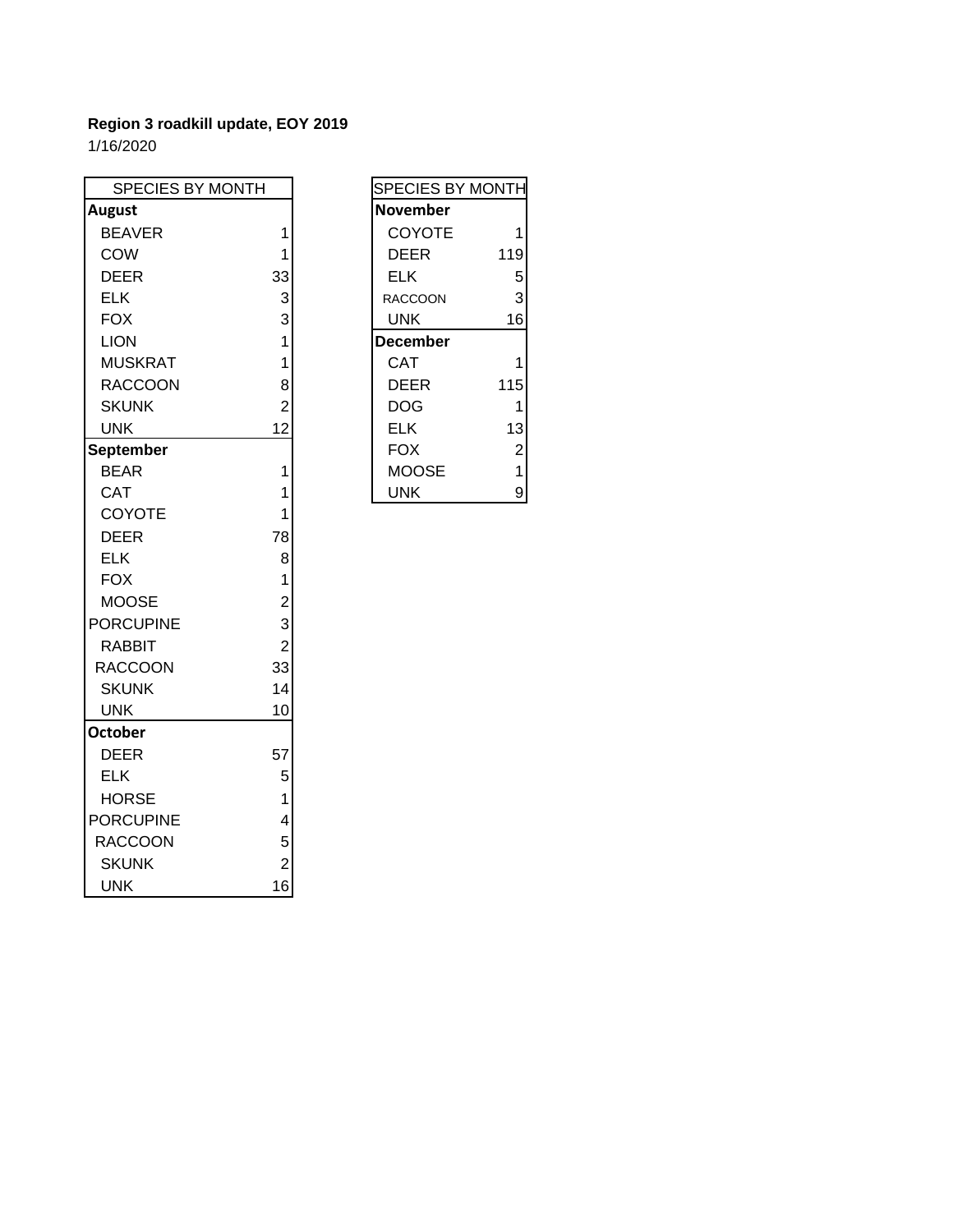| hwy       |                          | hwy       |                         | hwy       |                          |
|-----------|--------------------------|-----------|-------------------------|-----------|--------------------------|
| mp        | $\#$                     | mp        | $\#$                    | mp        | #                        |
| 006A      |                          | 013B      |                         | 040A      |                          |
| 20-30     | 6                        | 90-100    | 49                      | 190-200   | 31                       |
| 006D      |                          | 100-110   | 29                      | 200-210   | 7                        |
| 100-110   | 6                        | 110-120   | 25                      | 210-220   | 3                        |
| 110-120   | 2                        | 120-130   | 85                      | 220-230   | 3                        |
| 90-100    | 3                        | 130-140   | $\overline{9}$          | 240-250   | $\overline{1}$           |
| 006E      |                          | 014A      |                         | 050A      |                          |
| 150-160   | 4                        | $10 - 20$ | 1                       | 40-50     | $6\phantom{1}6$          |
| 160-170   | 2                        | 20-30     | 2                       | 50-60     | 3                        |
| 170-180   | 6                        | 014B      |                         | 60-70     | 4                        |
| 006F      |                          | 40-50     | $\mathbf 2$             | 70-80     | $\overline{1}$           |
| 210-220   | 4                        | 50-60     | $\overline{2}$          | 80-90     | $\overline{a}$           |
| 220-230   | 3                        | 024A      |                         | 90-100    | 9                        |
| 009C      |                          | 140-150   | $\overline{2}$          | 100-110   | 10                       |
| 100-110   | 3                        | 160-170   |                         | 110-120   | 23                       |
| 80-90     | 7                        | 180-190   | $\overline{c}$          | 120-130   | $\overline{\mathcal{A}}$ |
| 90-100    | 7                        | 190-200   | 4                       | 130-140   | $\overline{1}$           |
| 009D      |                          | 034A      |                         | 140-150   | 178                      |
| 100-110   | 5                        | $0 - 10$  | 3                       | 150-160   | 53                       |
| 110-120   | 5                        | 040A      |                         | 160-170   | 17                       |
| 120-130   | 39                       | $0 - 10$  | $6\phantom{1}6$         | 170-180   | $\overline{2}$           |
| 130-140   | 21                       | $10 - 20$ | 6                       | 064A      |                          |
| 140-150   | $\overline{2}$           | 20-30     | 4                       | $0 - 10$  | $\overline{1}$           |
| 013A      |                          | 30-40     |                         | 20-30     | 4                        |
| $0 - 10$  | 12                       | 40-50     | 8                       | 40-50     | 4                        |
| $10 - 20$ | $\overline{4}$           | 50-60     | $\overline{\mathbf{4}}$ | 50-60     | $\overline{a}$           |
| 20-30     | 24                       | 60-70     | 43                      | 60-70     | $\overline{1}$           |
| 30-40     | 5                        | 70-80     | 8                       | 70-80     | $6\overline{6}$          |
| 40-50     | 4                        | 80-90     | 15                      | 065A      |                          |
| 50-60     | $\overline{a}$           | 90-100    | 21                      | $10 - 20$ | 8                        |
| 60-70     | 21                       | 100-110   | 79                      | $30 - 40$ |                          |
| 70-80     | 51                       | 110-120   | 30                      | 40-50     | 3                        |
| 80-90     | 12                       | 120-130   | 35                      | 50-60     | 1                        |
| 90-100    | 26                       | 130-140   | 11                      | 070A      |                          |
| 100-110   | $\overline{\mathcal{A}}$ | 140-150   | 4                       | $0 - 10$  | 1                        |
| 110-120   | $\boldsymbol{8}$         | 150-160   | $\mathbf{3}$            | 20-30     | $\overline{c}$           |
| 120-130   | $\mathbf{1}$             | 170-180   | $\overline{\mathbf{3}}$ | 40-50     | $\overline{\mathbf{c}}$  |
| 130-140   | $\overline{7}$           | 180-190   | $6\phantom{1}$          | 50-60     |                          |

| hwy      |                                            |
|----------|--------------------------------------------|
| mp       | #                                          |
| 013B     |                                            |
| 90-100   | 49                                         |
| 100-110  | 29                                         |
| 110-120  | 25                                         |
| 120-130  | 85                                         |
| 130-140  | 9                                          |
| 014A     |                                            |
| 10-20    | 1                                          |
| 20-30    | $\overline{c}$                             |
| 014B     |                                            |
| 40-50    | $\frac{1}{2}$                              |
| 50-60    | $\overline{2}$                             |
| 024A     |                                            |
| 140-150  |                                            |
| 160-170  |                                            |
| 180-190  | $\begin{array}{c} 2 \\ 1 \\ 2 \end{array}$ |
| 190-200  | 4                                          |
| 034A     |                                            |
| $0 - 10$ | 3                                          |
| 040A     |                                            |
| $0 - 10$ | 6                                          |
| 10-20    | 6                                          |
| 20-30    | 4                                          |
| 30-40    | $\overline{1}$                             |
| 40-50    | 8                                          |
| 50-60    | 4                                          |
| 60-70    | 43                                         |
| 70-80    | 8                                          |
| 80-90    | 15                                         |
| 90-100   | 21                                         |
| 100-110  | 79                                         |
| 110-120  | 30                                         |
| 120-130  | 35                                         |
| 130-140  | 11                                         |
| 140-150  | 4                                          |
| 150-160  |                                            |
| 170-180  | $\frac{3}{3}$                              |
| 180-190  | 6                                          |

| hwy      |                          | hwy       |                           | hwy       |                           |
|----------|--------------------------|-----------|---------------------------|-----------|---------------------------|
| mp       | #                        | mp        | #                         | mp        | $\#$                      |
| 06A      |                          | 013B      |                           | 040A      |                           |
| 20-30    | 6                        | 90-100    | 49                        | 190-200   | 31                        |
| 06D      |                          | 100-110   | 29                        | 200-210   |                           |
| 100-110  | 6                        | 110-120   | 25                        | 210-220   | 3                         |
| 110-120  | 2                        | 120-130   | 85                        | 220-230   | $\ensuremath{\mathsf{3}}$ |
| 90-100   | 3                        | 130-140   | 9                         | 240-250   |                           |
| 06E      |                          | 014A      |                           | 050A      |                           |
| 150-160  | 4                        | $10 - 20$ |                           | 40-50     | $6\phantom{1}6$           |
| 160-170  | 2                        | 20-30     | 2                         | 50-60     | 3                         |
| 170-180  | 6                        | 014B      |                           | 60-70     | 4                         |
| )6F      |                          | 40-50     | $\overline{2}$            | 70-80     |                           |
| 210-220  | 4                        | 50-60     | $\overline{2}$            | 80-90     | $\overline{c}$            |
| 220-230  | 3                        | 024A      |                           | 90-100    | $\overline{9}$            |
| )9C      |                          | 140-150   | 2                         | 100-110   | 10                        |
| 100-110  | 3                        | 160-170   |                           | 110-120   | 23                        |
| 80-90    |                          | 180-190   | 2                         | 120-130   | 4                         |
| 90-100   | 7                        | 190-200   | 4                         | 130-140   |                           |
| )9D      |                          | 034A      |                           | 140-150   | 178                       |
| 100-110  | 5                        | $0 - 10$  | 3                         | 150-160   | 53                        |
| 110-120  | 5                        | 040A      |                           | 160-170   | 17                        |
| 120-130  | 39                       | $0 - 10$  | $6\phantom{1}6$           | 170-180   |                           |
| 130-140  | 21                       | $10 - 20$ | 6                         | 064A      |                           |
| 140-150  | 2                        | 20-30     | 4                         | $0 - 10$  |                           |
| L3A      |                          | 30-40     |                           | 20-30     |                           |
| $0 - 10$ | 12                       | 40-50     | 8                         | 40-50     |                           |
| 10-20    | $\overline{4}$           | 50-60     | $\overline{4}$            | 50-60     | $\overline{c}$            |
| 20-30    | 24                       | 60-70     | 43                        | 60-70     |                           |
| 30-40    | 5                        | 70-80     | 8                         | 70-80     | 6                         |
| 40-50    | 4                        | 80-90     | 15                        | 065A      |                           |
| 50-60    | $\angle$                 | 90-100    | 21                        | $10 - 20$ | 8                         |
| 60-70    | 21                       | 100-110   | 79                        | 30-40     |                           |
| 70-80    | 51                       | 110-120   | 30                        | 40-50     | 3                         |
| 80-90    | 12                       | 120-130   | 35                        | 50-60     | 1                         |
| 90-100   | 26                       | 130-140   | 11                        | 070A      |                           |
| 100-110  | $\overline{\mathcal{A}}$ | 140-150   | 4                         | $0 - 10$  |                           |
| 110-120  | 8                        | 150-160   | $\ensuremath{\mathsf{3}}$ | 20-30     | $\overline{\mathbf{c}}$   |
| 120-130  | 1                        | 170-180   | 3                         | 40-50     | $\overline{a}$            |
| 130-140  | 7                        | 180-190   | $6 \overline{6}$          | 50-60     | 1                         |
|          |                          |           |                           | 60-70     | 10                        |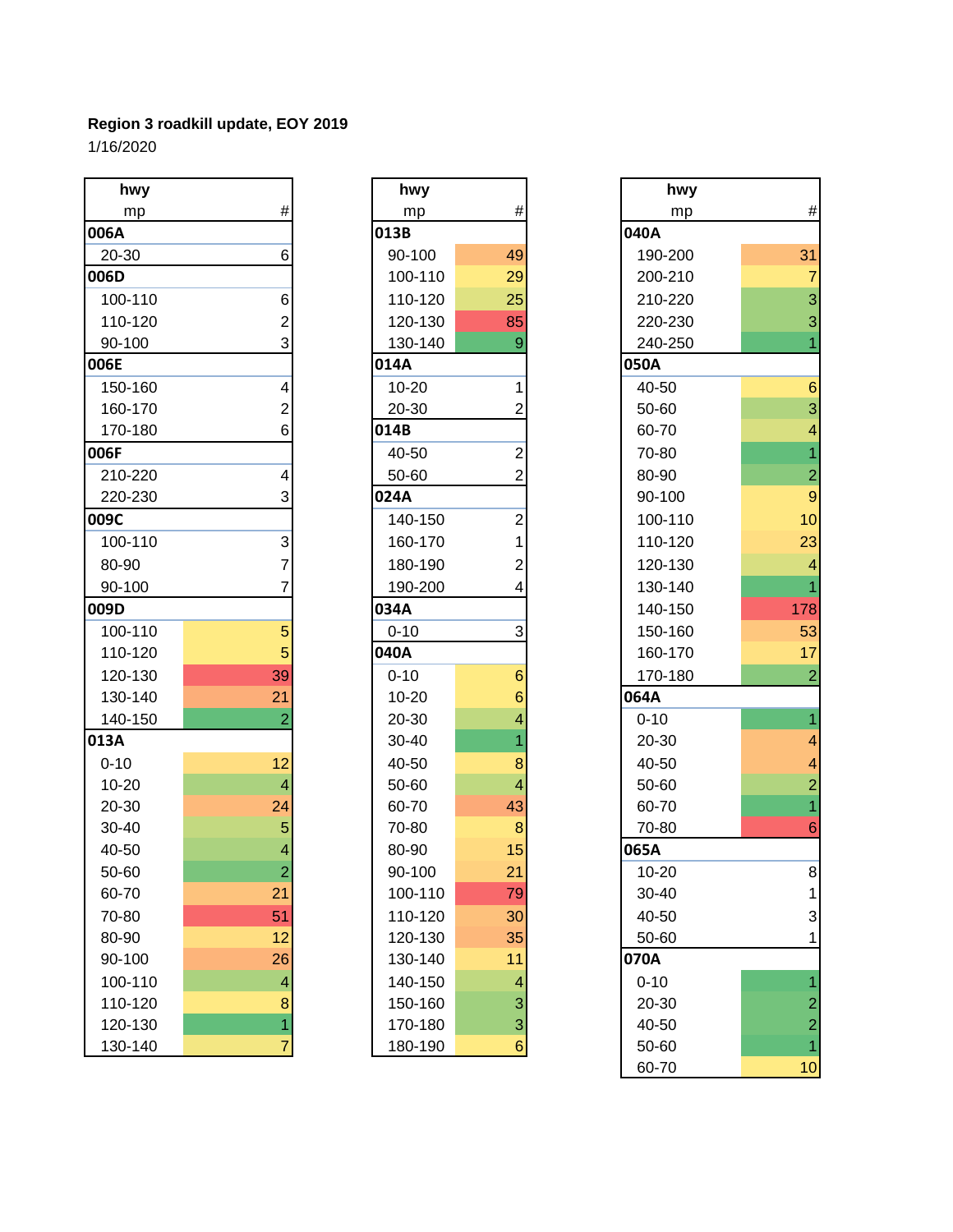| hwy       |                         | hwy       |                | hwy       |
|-----------|-------------------------|-----------|----------------|-----------|
| mp        | $\#$                    | mp        | $\#$           | mp        |
| 070A      |                         | 125A      |                | 141B      |
| 70-80     | 5                       | 20-30     | 1              | 160-170   |
| 80-90     | 1                       | 50-60     | $\overline{2}$ | 149A      |
| 90-100    | 13                      | 60-70     | 3              | 70-80     |
| 100-110   | 5                       | 127A      |                | 100-110   |
| 110-120   | 14                      | $0 - 10$  | 1              | 110-120   |
| 120-130   | $\mathbf{9}$            | 131B      |                | 318A      |
| 130-140   | 11                      | $0 - 10$  | $\overline{2}$ | 40-50     |
| 140-150   | 10                      | 20-30     | 8              | 50-60     |
| 150-160   | 20                      | 30-40     | $\overline{4}$ | 60-70     |
| 160-170   | 14                      | 40-50     | 3              | 330A      |
| 170-180   | 28                      | 50-60     | $\overline{1}$ | $0 - 10$  |
| 180-190   | 17                      | 70-80     | 3              | 10-20     |
| 190-200   | 10                      | 133A      |                | 340A      |
| 200-210   | 13                      | $0 - 10$  | 5              | $0 - 10$  |
| 210-220   | 8                       | $10 - 20$ | 16             | $10 - 20$ |
| 070B      |                         | 20-30     | $\overline{2}$ | 394A      |
| $10 - 20$ | $\overline{2}$          | 30-40     |                | $0 - 10$  |
| 082A      |                         | 50-60     |                | 550B      |
| $0 - 10$  | 37                      | 60-70     |                | 120-130   |
| $10 - 20$ | 64                      | 70-80     |                | 130-140   |
| 20-30     | 53                      | 134A      |                |           |
| 30-40     | 18                      | 10-20     | 1              |           |
| 40-50     | 11                      | 135A      |                |           |
| 090B      |                         | $0 - 10$  | $\overline{c}$ |           |
| 80-90     | $\overline{c}$          | $10 - 20$ | $\mathbf 1$    |           |
| 90-100    | 3                       | 30-40     | 4              |           |
| 091A      |                         | 139A      |                |           |
| $10 - 20$ | 16                      | 20-30     | $\overline{c}$ |           |
| 20-30     | $\overline{\mathbf{4}}$ | 50-60     | $\mathbf{1}$   |           |
| 092A      |                         | 60-70     | 3              |           |
| $0 - 10$  | 2                       | 70-80     | 1              |           |
| 20-30     | 3                       | 141A      |                |           |
| 30-40     | 1                       | 110-120   | 5              |           |
| 40-50     | 1                       | 120-130   | 1              |           |
| 114A      |                         | 130-140   | 1              |           |
| 10-20     | 1                       | 150-160   | 2              |           |
| 20-30     | 1                       |           |                |           |

| hwy      |                         |
|----------|-------------------------|
| mp       | #                       |
| 125A     |                         |
| 20-30    | 1                       |
| 50-60    |                         |
| 60-70    | $\frac{2}{3}$           |
| 127A     |                         |
| 0-10     | 1                       |
| 131B     |                         |
| $0 - 10$ | $\overline{c}$          |
| 20-30    | 8                       |
| 30-40    |                         |
| 40-50    | $\frac{4}{3}$           |
| 50-60    |                         |
| 70-80    | 3                       |
| 133A     |                         |
| $0 - 10$ | 5                       |
| 10-20    | 16                      |
| 20-30    | $\overline{\mathbf{c}}$ |
| 30-40    | $\overline{\mathbf{1}}$ |
| 50-60    | $\overline{\mathbf{1}}$ |
| 60-70    | 1                       |
| 70-80    | 1                       |
| 134A     |                         |
| 10-20    | 1                       |
| 135A     |                         |
| $0 - 10$ | $\overline{c}$          |
| 10-20    | 1                       |
| 30-40    | 4                       |
| 139A     |                         |
| 20-30    | $\overline{c}$          |
| 50-60    | 1                       |
| 60-70    | 3                       |
| 70-80    | 1                       |
| 141A     |                         |
| 110-120  | 5                       |
| 120-130  | $\mathbf 1$             |
| 130-140  | $\overline{\mathbf{1}}$ |
| 150-160  |                         |

| hwy      |                  | hwy      |                | hwy       |                |
|----------|------------------|----------|----------------|-----------|----------------|
| mp       | #                | mp       | $\#$           | mp        | $\#$           |
| 70A      |                  | 125A     |                | 141B      |                |
| 70-80    | 5                | 20-30    |                | 160-170   | $\mathbf{3}$   |
| 80-90    |                  | 50-60    | 2              | 149A      |                |
| 90-100   | 13               | 60-70    | 3              | 70-80     |                |
| 100-110  | 5                | 127A     |                | 100-110   |                |
| 110-120  | 14               | $0 - 10$ |                | 110-120   |                |
| 120-130  | $\boldsymbol{9}$ | 131B     |                | 318A      |                |
| 130-140  | 11               | $0 - 10$ | $\overline{2}$ | 40-50     |                |
| 140-150  | 10               | 20-30    | 8              | 50-60     | 8              |
| 150-160  | 20               | 30-40    | 4              | 60-70     | $\mathsf g$    |
| 160-170  | 14               | 40-50    | 3              | 330A      |                |
| 170-180  | 28               | 50-60    |                | $0 - 10$  | $\overline{4}$ |
| 180-190  | 17               | 70-80    | 3              | $10 - 20$ |                |
| 190-200  | 10               | 133A     |                | 340A      |                |
| 200-210  | 13               | $0 - 10$ | 5              | $0 - 10$  |                |
| 210-220  | 8                | 10-20    | 16             | $10 - 20$ | 5              |
| 70B      |                  | 20-30    | 2              | 394A      |                |
| 10-20    | 2                | 30-40    |                | $0 - 10$  | 1              |
| 32A      |                  | 50-60    |                | 550B      |                |
| $0 - 10$ | 37               | 60-70    |                | 120-130   | 35             |
| 10-20    | 64               | 70-80    |                | 130-140   | 12             |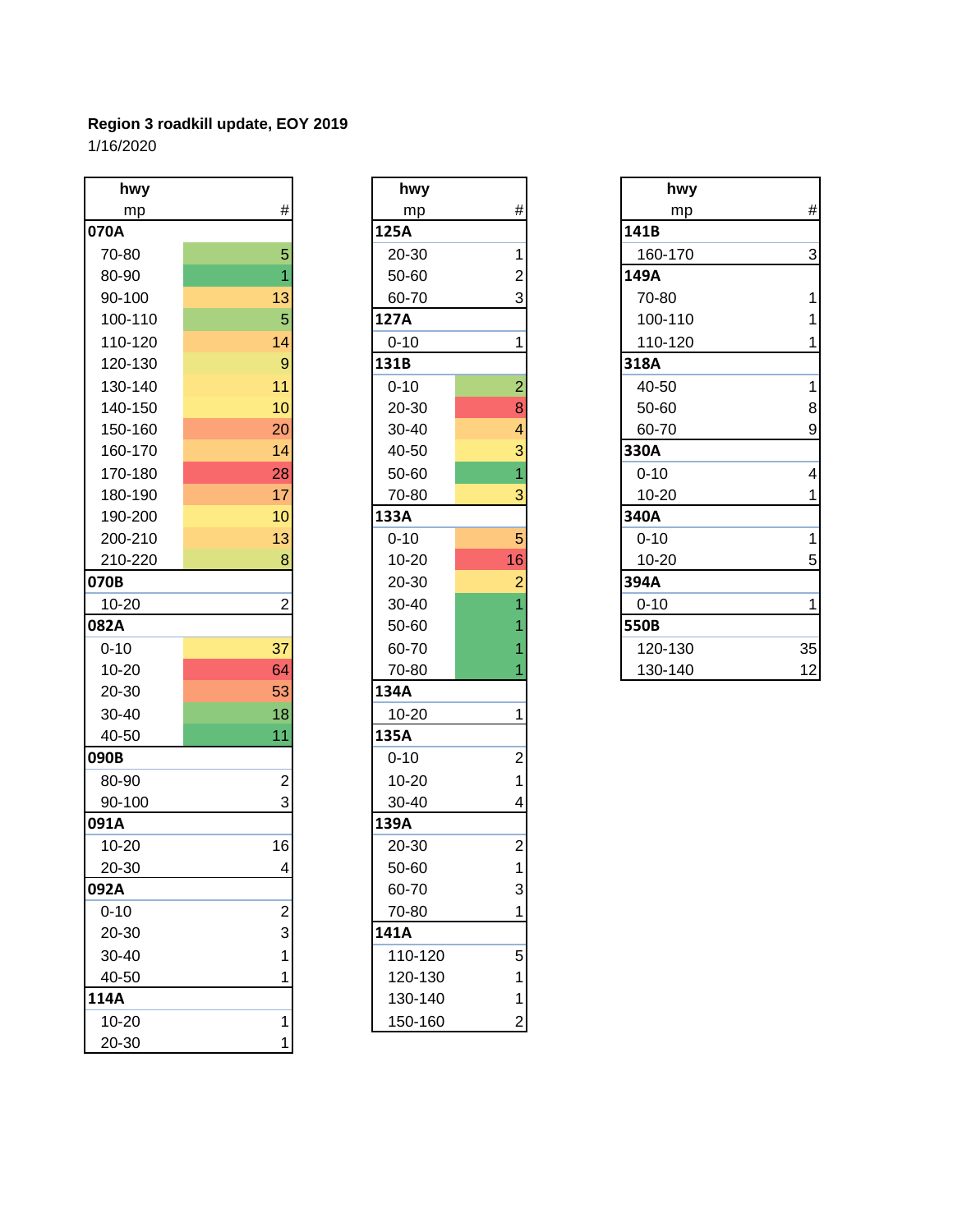| <b>Species</b> |                  | <b>Species</b> |                         | <b>Species</b> |                |
|----------------|------------------|----------------|-------------------------|----------------|----------------|
| hwy            |                  | hwy            |                         | hwy            |                |
| mp             | $\#$             | mp             | $\#$                    | mp             | #              |
| <b>BEAR</b>    |                  | <b>DEER</b>    |                         | <b>DEER</b>    |                |
| 070A           |                  | 006D           |                         | 013B           |                |
| 60-70          | 1                | 90-100         | 3                       | 90-100         | 33             |
| 150-160        |                  | 100-11C        | 6                       | 100-110        | 27             |
| 170-180        |                  | 110-12C        | $\overline{2}$          | 110-120        | 16             |
| 190-200        |                  | 006E           |                         | 120-130        | 68             |
| 082A           |                  | 150-16C        | 4                       | 130-140        | 8              |
| $10 - 20$      | 1                | 160-17C        | $\overline{\mathbf{c}}$ | 014A           |                |
| <b>BEAVER</b>  |                  | 170-18C        | 5                       | $10 - 20$      | 1              |
| 040A           |                  | 006F           |                         | 024A           |                |
| 100-110        |                  | 220-230        | 1                       | 140-150        | $\overline{2}$ |
| <b>CAT</b>     |                  | 009C           |                         | 160-170        | 1              |
| 013A           |                  | 80-90          | 3                       | 180-190        | 1              |
| $0 - 10$       | 1                | 90-100         |                         | 190-200        | 1              |
| 040A           |                  | 009D           |                         | 034A           |                |
| 100-110        |                  | 100-11C        | 4                       | $0 - 10$       | 1              |
| 180-190        |                  | 110-12C        | 3                       | 040A           |                |
| <b>COW</b>     |                  | 120-130        | 28                      | $0 - 10$       | 5              |
| 139A           |                  | 130-14C        | 16                      | $10 - 20$      | 4              |
| 60-70          | 2                | 140-15C        | 1                       | 20-30          | 1              |
| 340A           |                  | 013A           |                         | 40-50          | 1              |
| $10 - 20$      |                  | $0 - 10$       | 10                      | 50-60          | 3              |
| <b>COYOTE</b>  |                  | $10 - 20$      | 4                       | 60-70          | 37             |
| 006F           |                  | 20-30          | 24                      | 70-80          | $\overline{2}$ |
| 220-230        | 1                | 30-40          | 4                       | 80-90          | 9              |
| 009D           |                  | 40-50          | 1                       | 90-100         | 10             |
| 140-150        |                  | 50-60          | 1                       | 100-110        | 20             |
| 040A           |                  | 60-70          | 12                      | 110-120        | 4              |
| 100-110        | 1                | 70-80          | 24                      | 120-130        | $\sqrt{2}$     |
| 070A           |                  | 80-90          | $\boldsymbol{9}$        | 130-140        | 2              |
| 40-50          | 1                | 90-100         | 21                      | 140-150        | 1              |
| <b>DEER</b>    |                  | 100-11C        | 4                       | 170-180        | 3              |
| 006A           |                  | 110-12C        | 7                       | 180-190        | 3              |
| 20-30          | $\boldsymbol{2}$ | 120-13C        | 1                       | 190-200        | 21             |
|                |                  |                |                         |                |                |

| Species     |                                                             |
|-------------|-------------------------------------------------------------|
| hwy         |                                                             |
| mp          | #                                                           |
| <b>DEER</b> |                                                             |
| 006D        |                                                             |
| 90-100      |                                                             |
| 100-110     |                                                             |
| 110-120     | 362425                                                      |
| 006E        |                                                             |
| 150-16C     |                                                             |
| 160-17C     |                                                             |
| 170-18C     |                                                             |
| 006F        |                                                             |
| 220-230     | $\overline{\mathbf{1}}$                                     |
| 009C        |                                                             |
| 80-90       | 3<br>1                                                      |
| 90-100      |                                                             |
| 009D        |                                                             |
| 100-110     | $\overline{\mathcal{L}}$                                    |
| 110-120     | 3                                                           |
| 120-130     | 28                                                          |
| 130-14C     | 16                                                          |
| 140-15C     | 1                                                           |
| 013A        |                                                             |
| $0 - 10$    | 10                                                          |
| 10-20       | 4                                                           |
| 20-30       | 24                                                          |
| 30-40       | $\overline{\mathcal{L}}$                                    |
| 40-50       | 1                                                           |
| 50-60       | 1                                                           |
| 60-70       | 12                                                          |
| 70-80       | 24                                                          |
| 80-90       |                                                             |
| 90-100      |                                                             |
| 100-110     |                                                             |
| 110-120     | $\begin{bmatrix} 9 \\ 21 \\ 4 \\ 7 \\ 1 \\ 7 \end{bmatrix}$ |
| 120-130     |                                                             |
| 130-140     |                                                             |

| cies       |                         | <b>Species</b> |    | <b>Species</b> |                         |
|------------|-------------------------|----------------|----|----------------|-------------------------|
| hwy        |                         | hwy            |    | hwy            |                         |
| mp         | #                       | mp             | #  | mp             | $\#$                    |
| ۱R.        |                         | <b>DEER</b>    |    | <b>DEER</b>    |                         |
| 70A        |                         | 006D           |    | 013B           |                         |
| 60-70      |                         | 90-100         | 3  | 90-100         | 33                      |
| 150-160    |                         | 100-11C        | 6  | 100-110        | 27                      |
| 170-180    |                         | 110-12C        | 2  | 110-120        | 16                      |
| 190-200    |                         | 006E           |    | 120-130        | 68                      |
| 32A        |                         | 150-16C        | 4  | 130-140        | $\bf 8$                 |
| 10-20      |                         | 160-17C        | 2  | 014A           |                         |
| <b>VER</b> |                         | 170-18C        | 5  | $10 - 20$      | $\mathbf{1}$            |
| 10A        |                         | 006F           |    | 024A           |                         |
| 100-110    |                         | 220-230        |    | 140-150        | $\mathbf{2}$            |
|            |                         | 009C           |    | 160-170        | $\mathbf{1}$            |
| L3A        |                         | 80-90          | 3  | 180-190        | $\mathbf{1}$            |
| $0 - 10$   |                         | 90-100         |    | 190-200        | $\mathbf{1}$            |
| 10A        |                         | 009D           |    | 034A           |                         |
| 100-110    |                         | 100-11C        | 4  | $0 - 10$       | $\mathbf{1}$            |
| 180-190    |                         | 110-120        | 3  | 040A           |                         |
| N          |                         | 120-13C        | 28 | $0 - 10$       | $\overline{5}$          |
| 39A        |                         | 130-14C        | 16 | $10 - 20$      | $\overline{4}$          |
| 60-70      | $\overline{c}$          | 140-15C        |    | 20-30          | $\mathbf{1}$            |
| 10A        |                         | 013A           |    | 40-50          | $\mathbf{1}$            |
| 10-20      |                         | $0 - 10$       | 10 | 50-60          | $\mathbf{3}$            |
| <b>OTE</b> |                         | 10-20          | 4  | 60-70          | 37                      |
| )6F        |                         | 20-30          | 24 | 70-80          | $\mathbf{2}$            |
| 220-230    |                         | 30-40          | 4  | 80-90          | $9\,$                   |
| )9D        |                         | 40-50          |    | 90-100         | 10                      |
| 140-150    |                         | 50-60          |    | 100-110        | 20                      |
| 10A        |                         | 60-70          | 12 | 110-120        | $\overline{\mathbf{4}}$ |
| 100-110    |                         | 70-80          | 24 | 120-130        | $5\,$                   |
| 70A        |                         | 80-90          | 9  | 130-140        | $\overline{\mathbf{c}}$ |
| 40-50      | 1                       | 90-100         | 21 | 140-150        | $\mathbf 1$             |
| R          |                         | 100-11C        | 4  | 170-180        | $\mathbf{3}$            |
| 06A        |                         | 110-12C        | 7  | 180-190        | $\mathbf{3}$            |
| 20-30      | $\overline{\mathbf{c}}$ | 120-13C        | 1  | 190-200        | 21                      |
|            |                         | 130-14C        | 7  | 200-210        | $\mathbf{3}$            |
|            |                         |                |    | 210-220        | $\mathbf{2}$            |
|            |                         |                |    | 220-230        | $\overline{c}$          |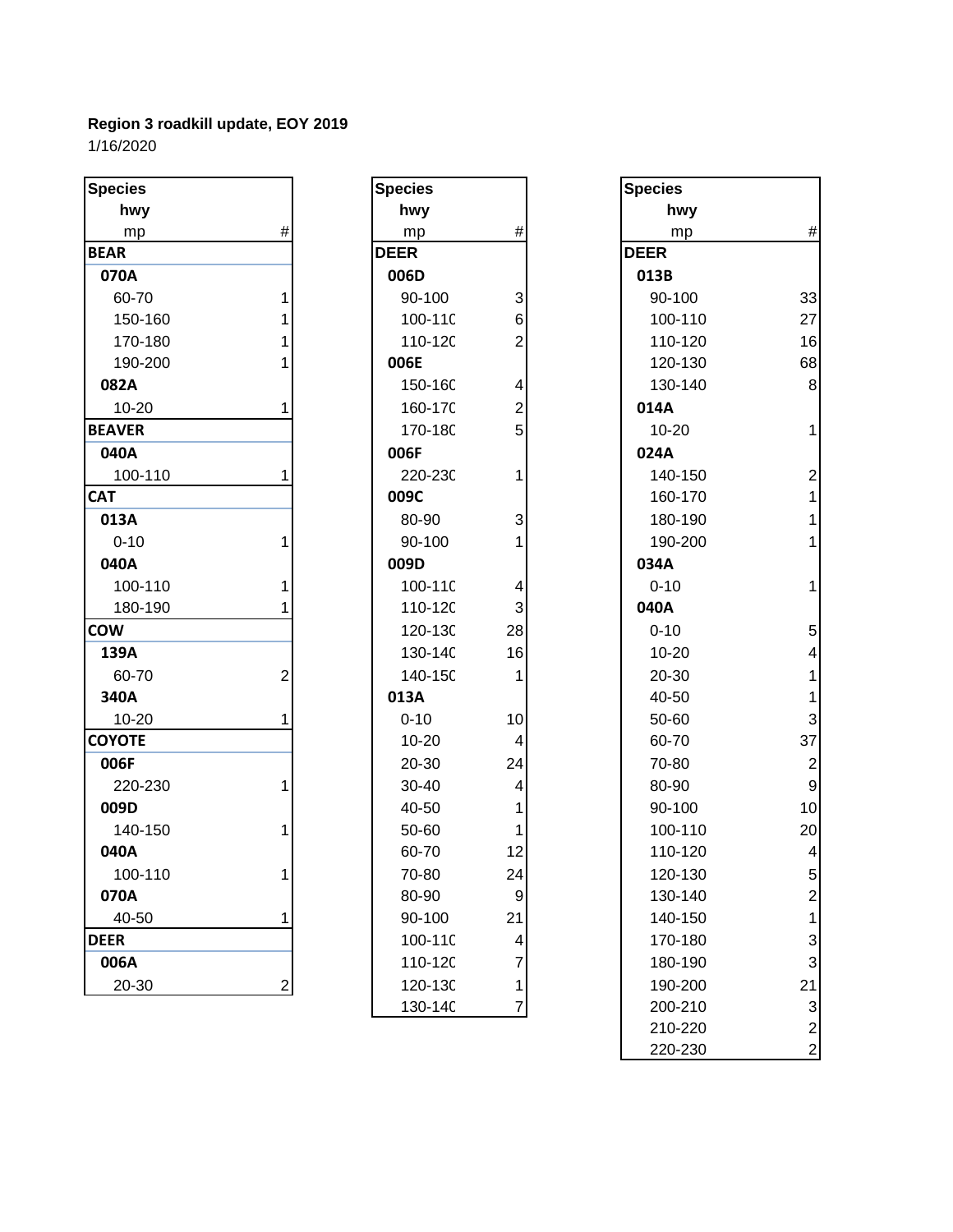| <b>Species</b> |                          | <b>Species</b> |                         | <b>Species</b> |                          |
|----------------|--------------------------|----------------|-------------------------|----------------|--------------------------|
| hwy            |                          | hwy            |                         | hwy            |                          |
| mp             | $\#$                     | mp             | $\#$                    | mp             | #                        |
| <b>DEER</b>    |                          | <b>DEER</b>    |                         | <b>DEER</b>    |                          |
| 050A           |                          | 070A           |                         | 133A           |                          |
| 40-50          | 4                        | 120-130        | 5                       | $0 - 10$       | 5                        |
| 50-60          | $\overline{c}$           | 130-14C        | 7                       | $10 - 20$      | 13                       |
| 60-70          | 4                        | 140-15C        | $\boldsymbol{9}$        | 30-40          | 1                        |
| 70-80          | 1                        | 150-16C        | 13                      | 60-70          | $\mathbf{1}$             |
| 80-90          | 1                        | 160-17C        | 12                      | 70-80          | $\mathbf{1}$             |
| 90-100         | 6                        | 170-18C        | 27                      | 135A           |                          |
| 100-110        | 10                       | 180-19C        | 13                      | $0 - 10$       | $\overline{\mathbf{c}}$  |
| 110-120        | 18                       | 190-20C        | 5                       | $10 - 20$      | $\mathbf{1}$             |
| 120-130        | $\mathbf{1}$             | 200-21C        | $\bf 8$                 | 30-40          | 3                        |
| 130-140        | $\mathbf{1}$             | 210-220        | 6                       | 139A           |                          |
| 140-150        | 162                      | 070B           |                         | 20-30          | $\overline{c}$           |
| 150-160        | 53                       | $10 - 20$      | 1                       | 50-60          | $\overline{1}$           |
| 160-170        | 16                       | 082A           |                         | 60-70          | $\mathbf{1}$             |
| 170-180        | 1                        | $0 - 10$       | 30                      | 70-80          | $\mathbf{1}$             |
| 064A           |                          | $10 - 20$      | 54                      | 141A           |                          |
| $0 - 10$       | 1                        | 20-30          | 52                      | 150-160        | $\overline{2}$           |
| 20-30          | 4                        | 30-40          | 17                      | 141B           |                          |
| 40-50          | $\overline{\mathcal{A}}$ | 40-50          | $\boldsymbol{9}$        | 160-170        | 3                        |
| 60-70          | 1                        | 090B           |                         | 149A           |                          |
| 70-80          | 6                        | 80-90          | 1                       | 100-110        | 1                        |
| 065A           |                          | 90-100         | 3                       | 70-80          | 1                        |
| 10-20          | 8                        | 091A           |                         | 318A           |                          |
| 30-40          | 1                        | $10 - 20$      | 8                       | 50-60          | 3                        |
| 40-50          | 3                        | 20-30          | 4                       | 60-70          | 8                        |
| 50-60          | $\mathbf{1}$             | 092A           |                         | 330A           |                          |
| 070A           |                          | $0 - 10$       | $\overline{\mathbf{c}}$ | $0 - 10$       | $\overline{\mathcal{A}}$ |
| 20-30          | 11                       | $20 - 30$      | $\overline{3}$          | $10 - 20$      | 1                        |
| 40-50          | 1                        | 114A           |                         | 340A           |                          |
| 50-60          | 1                        | $10 - 20$      | 1                       | $0 - 10$       | 1                        |
| 60-70          | 8                        | 125A           |                         | $10 - 20$      | 4                        |
| 70-80          | $\overline{5}$           | 20-30          | 1                       | 394A           |                          |
| 80-90          | 1                        | 131B           |                         | $0 - 10$       | 1                        |
| 90-100         | 10                       | $0 - 10$       | 2                       | 550B           |                          |
| 100-110        | $\mathsf 3$              | 20-30          | 7                       | 120-130        | 34                       |
| 110-120        | 14                       | 30-40          | 4                       | 130-140        | 9                        |
|                |                          | 40-50          | $\boldsymbol{2}$        |                |                          |
|                |                          | 70-80          | $\overline{c}$          |                |                          |
|                |                          |                |                         |                |                          |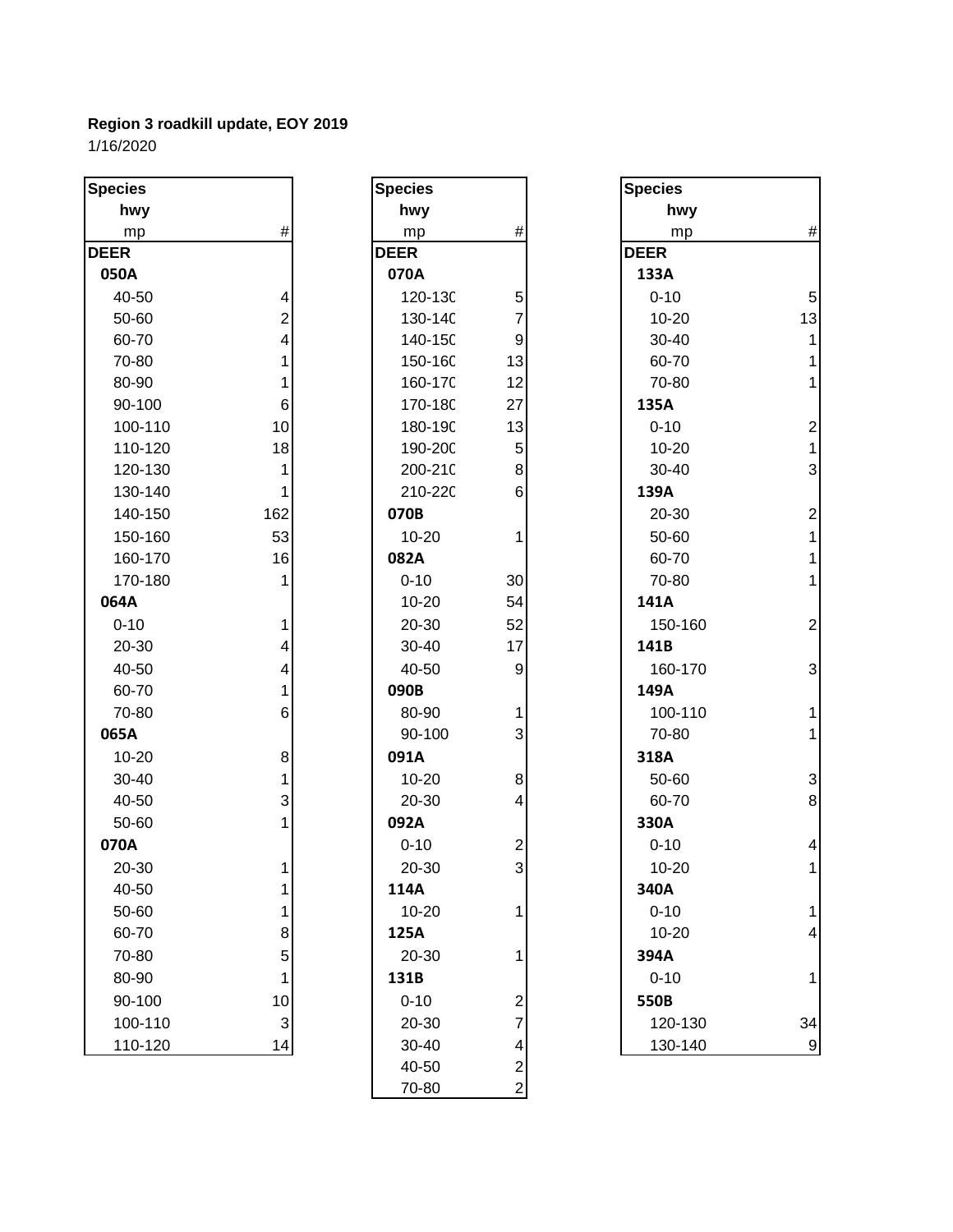| <b>Species</b> |                         | <b>Species</b> |                         | <b>Species</b> |                |
|----------------|-------------------------|----------------|-------------------------|----------------|----------------|
| hwy            |                         | hwy            |                         | hwy            |                |
| mp             | #                       | mp             | $^{\#}$                 | mp             | #              |
| <b>DOG</b>     |                         | <b>ELK</b>     |                         | <b>ELK</b>     |                |
| 050A           |                         | 040A           |                         | 141A           |                |
| 40-50          |                         | 60-70          | 6                       | 120-130        |                |
| <b>ELK</b>     |                         | 70-80          | 4                       | 130-140        | 1              |
| 006F           |                         | 80-90          | 1                       | 149A           |                |
| 210-220        | 1                       | 90-100         | 10                      | 110-120        |                |
| 009D           |                         | 100-110        | 17                      | 318A           |                |
| 110-120        | 2                       | 120-130        | $\overline{c}$          | 50-60          | 5              |
| 120-130        | 9                       | 140-15C        | 3                       | <b>FOX</b>     |                |
| 130-140        | 4                       | 150-16C        | 1                       | 009C           |                |
| 013A           |                         | 180-190        | 1                       | 100-110        |                |
| 30-40          | 1                       | 190-200        | 9                       | 80-90          | 1              |
| 40-50          | 3                       | 200-210        | 4                       | 009D           |                |
| 60-70          | 3                       | 050A           |                         | 130-140        | 1              |
| 70-80          | 27                      | 110-120        | 4                       | 014A           |                |
| 80-90          | $\mathbf{3}$            | 120-130        | 1                       | 20-30          | 1              |
| 90-100         | 3                       | 140-15C        | 1                       | 040A           |                |
| 110-120        | 1                       | 160-170        |                         | 130-140        | 1              |
| 013B           |                         | 070A           |                         | 050A           |                |
| 90-100         | 5                       | 120-130        | 1                       | 40-50          | 1              |
| 100-110        | 1                       | 190-200        | 1                       | 070A           |                |
| 110-120        | 9                       | 200-210        | 1                       | 150-160        | 1              |
| 120-130        | 16                      | 90-100         | 1                       | 180-190        | 1              |
| 130-140        | 1                       | 082A           |                         | 082A           |                |
| 014A           |                         | $0 - 10$       | 3                       | 10-20          | $\overline{c}$ |
| 20-30          |                         | $10 - 20$      | 6                       | <b>HORSE</b>   |                |
| 024A           |                         | 30-40          | 1                       | 318A           |                |
| 180-190        |                         | 40-50          | $\overline{c}$          | 40-50          | 1              |
| 190-200        | 2                       | 091A           |                         | 550B           |                |
| 034A           |                         | 10-20          | 6                       | 130-140        | 1              |
| $0 - 10$       | 2                       | 127A           |                         | <b>LION</b>    |                |
| 040A           |                         | $0 - 10$       | 1                       | 040A           |                |
| $0 - 10$       | 1                       | 133A           |                         | 120-130        | 1              |
| 10-20          | $\overline{\mathbf{c}}$ | $10 - 20$      | 1                       | 070A           |                |
| 20-30          | 3                       | 20-30          | $\overline{\mathbf{c}}$ | 180-190        | 1              |
| 30-40          | 1                       | 50-60          | $\mathbf{1}$            |                |                |
| 40-50          | 6                       |                |                         |                |                |

| Species          |                                                 |
|------------------|-------------------------------------------------|
| hwy              |                                                 |
| mp               | #                                               |
| ELK              |                                                 |
| 040A             |                                                 |
| 60-70            |                                                 |
| 70-80            | 6<br>4                                          |
| 80-90            | 1                                               |
| 90-100           | 10                                              |
| 100-110          | 17                                              |
| 120-130          | $\begin{array}{c} 2 \\ 3 \\ 1 \end{array}$      |
| 140-150          |                                                 |
| 150-160          |                                                 |
| 180-190          |                                                 |
| 190-200          | 9<br>4                                          |
| 200-210          |                                                 |
| 050A             |                                                 |
| 110-120          | 4                                               |
| 120-130          | 1                                               |
| 140-15C          | $\overline{\mathbf{1}}$                         |
| 160-17C          | $\overline{\mathbf{1}}$                         |
| 070A             |                                                 |
| 120-130          | 1                                               |
| 190-200          | 1                                               |
| 200-210          | 1                                               |
| 90-100           | $\overline{\mathbf{1}}$                         |
| 082A             |                                                 |
| $0 - 10$         |                                                 |
| 10-20            | $\begin{array}{c} 3 \\ 6 \\ 1 \\ 2 \end{array}$ |
| 30-40            |                                                 |
| 40-50            |                                                 |
| $1\text{A}$<br>9 |                                                 |
| 10-20            | F                                               |
| 127A             |                                                 |
| $0 - 10$         |                                                 |
| 133A             |                                                 |
| 10-20            |                                                 |
| 20-30            |                                                 |
| 50-60            |                                                 |

| pecies   |                         | <b>Species</b> |                         | <b>Species</b> |              |
|----------|-------------------------|----------------|-------------------------|----------------|--------------|
| hwy      |                         | hwy            |                         | hwy            |              |
| mp       | #                       | mp             | $\#$                    | mp             | $\#$         |
| ОG       |                         | <b>ELK</b>     |                         | <b>ELK</b>     |              |
| 050A     |                         | 040A           |                         | 141A           |              |
| 40-50    |                         | 60-70          | 6                       | 120-130        | $\mathbf{1}$ |
| .K       |                         | 70-80          | 4                       | 130-140        | $\mathbf{1}$ |
| 006F     |                         | 80-90          | 1                       | 149A           |              |
| 210-220  | 1                       | 90-100         | 10                      | 110-120        | $\mathbf{1}$ |
| 009D     |                         | 100-11C        | 17                      | 318A           |              |
| 110-120  | $\overline{\mathbf{c}}$ | 120-13C        | $\overline{2}$          | 50-60          | $5\,$        |
| 120-130  | 9                       | 140-15C        | 3                       | <b>FOX</b>     |              |
| 130-140  | 4                       | 150-16C        |                         | 009C           |              |
| 013A     |                         | 180-19C        |                         | 100-110        | $\mathbf{1}$ |
| 30-40    | 1                       | 190-200        | 9                       | 80-90          | $\mathbf{1}$ |
| 40-50    | 3                       | 200-21C        | 4                       | 009D           |              |
| 60-70    | 3                       | 050A           |                         | 130-140        | $\mathbf{1}$ |
| 70-80    | 27                      | 110-120        | 4                       | 014A           |              |
| 80-90    | 3                       | 120-13C        |                         | 20-30          | $\mathbf{1}$ |
| 90-100   | 3                       | 140-15C        |                         | 040A           |              |
| 110-120  | 1                       | 160-17C        |                         | 130-140        | $\mathbf{1}$ |
| 013B     |                         | 070A           |                         | 050A           |              |
| 90-100   | 5                       | 120-13C        | 1                       | 40-50          | $\mathbf{1}$ |
| 100-110  | 1                       | 190-20C        |                         | 070A           |              |
| 110-120  | 9                       | 200-210        |                         | 150-160        | $\mathbf{1}$ |
| 120-130  | 16                      | 90-100         |                         | 180-190        | $\mathbf{1}$ |
| 130-140  |                         | 082A           |                         | 082A           |              |
| 014A     |                         | $0 - 10$       | 3                       | 10-20          | $\mathbf{2}$ |
| 20-30    |                         | $10 - 20$      | 6                       | <b>HORSE</b>   |              |
| 024A     |                         | 30-40          |                         | 318A           |              |
| 180-190  |                         | 40-50          | $\overline{\mathbf{c}}$ | 40-50          | $\mathbf{1}$ |
| 190-200  | 2                       | 091A           |                         | 550B           |              |
| 034A     |                         | 10-20          | $\,6$                   | 130-140        | $\mathbf{1}$ |
| $0 - 10$ | $\overline{c}$          | 127A           |                         | <b>LION</b>    |              |
| 040A     |                         | $0 - 10$       |                         | 040A           |              |
| $0 - 10$ | 1                       | 133A           |                         | 120-130        | $\mathbf 1$  |
| 10-20    | 2                       | $10 - 20$      | 1                       | 070A           |              |
| 20-30    | 3                       | 20-30          | $\overline{\mathbf{c}}$ | 180-190        | $\mathbf{1}$ |
|          |                         |                |                         |                |              |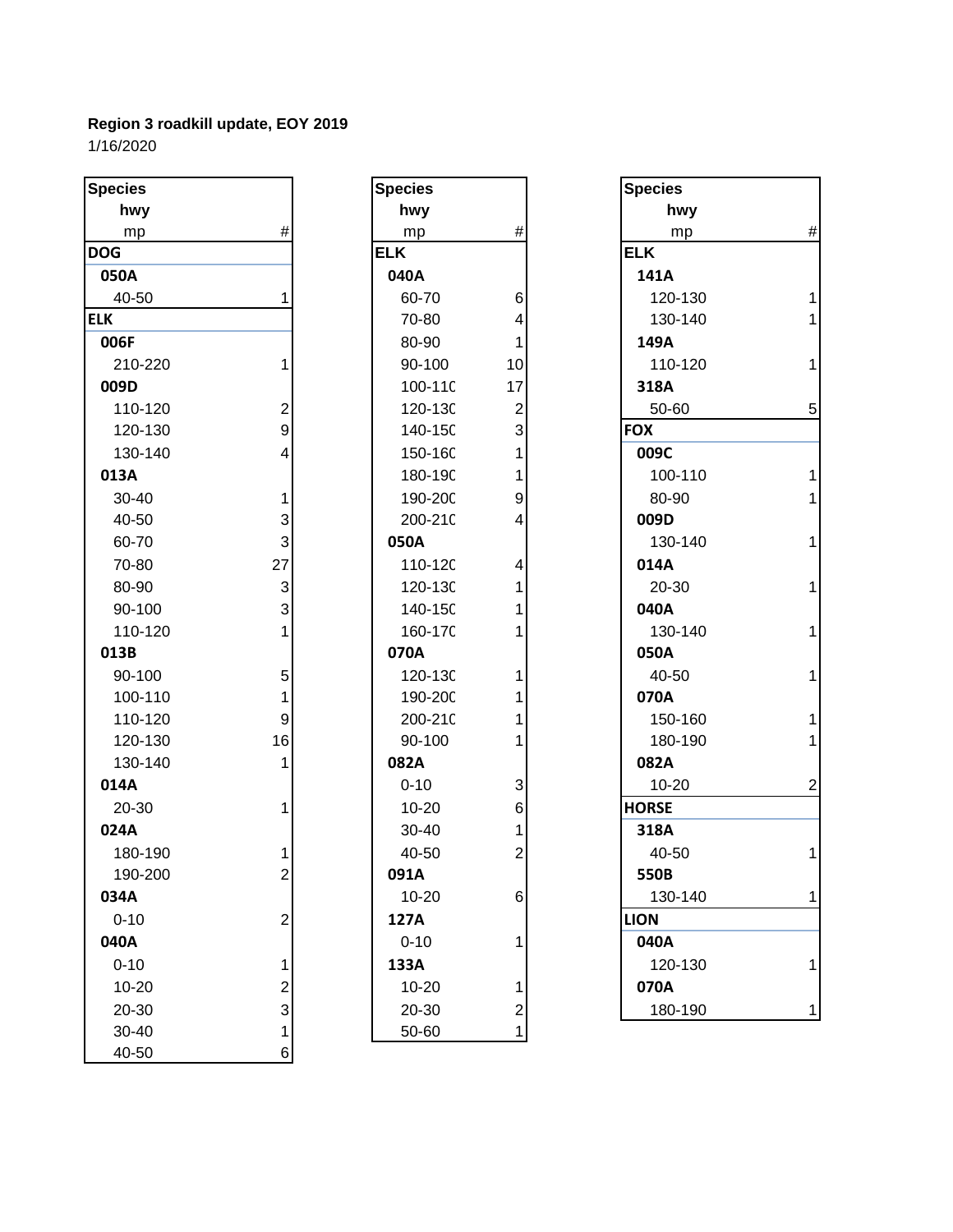| hwy<br>hwy<br>hwy<br>$\#$<br>$\#$<br>mp<br>mp<br>mp<br><b>UNK</b><br><b>MOOSE</b><br><b>RACCOON</b> | #<br>3         |
|-----------------------------------------------------------------------------------------------------|----------------|
|                                                                                                     |                |
|                                                                                                     |                |
|                                                                                                     |                |
| 009C<br>014B<br>006F                                                                                |                |
| 50-60<br>90-100<br>$\overline{c}$<br>210-220<br>1                                                   |                |
| 070A<br>009C<br>013A                                                                                |                |
| $\overline{c}$<br>160-170<br>90-100<br>100-110                                                      | $\overline{c}$ |
| 180-190<br>024A<br>80-90                                                                            | 3              |
| 190-200<br>90-100<br>2<br>190-20C<br>1                                                              | 3              |
| 200-210<br>040A<br>009D                                                                             |                |
| 100-11C<br>14<br>100-110<br>134A                                                                    | 1              |
| $10 - 20$<br>110-120<br>14<br>120-130<br>1                                                          | $\overline{2}$ |
| <b>MUSKRAT</b><br>120-13C<br>11<br>013A                                                             |                |
| 040A<br>$\overline{7}$<br>130-14C<br>$0 - 10$                                                       |                |
| 100-110<br>210-220<br>50-60                                                                         |                |
| <b>PORCUPINE</b><br>050A<br>60-70                                                                   | 1              |
| 50-60<br>006F<br>013B<br>1                                                                          |                |
| 220-230<br>070A<br>100-110                                                                          |                |
| 070A<br>120-13C<br>120-130<br>1                                                                     | 1              |
| $0 - 10$<br>90-100<br>130-14C                                                                       | 11             |
| 133A<br>150-16C<br>014B<br>4                                                                        |                |
| <b>SKUNK</b><br>$10 - 20$<br>$\overline{2}$<br>40-50                                                | $\overline{c}$ |
| 040A<br>013A<br>50-60                                                                               | 1              |
| 5<br>040A<br>110-120<br>3<br>60-70                                                                  |                |
| 040A<br>125A<br>40-50                                                                               |                |
| 50-60<br>80-90<br>50-60<br>4                                                                        | 1              |
| <b>PRONGHORN</b><br>3<br>100-11C<br>70-80                                                           | $\overline{c}$ |
| 040A<br>120-13C<br>80-90<br>4                                                                       |                |
| 130-14C<br>180-190<br>90-100<br>1<br>1                                                              | 1              |
| 125A<br>082A<br>100-110                                                                             | 18             |
| 110-120<br>$0 - 10$<br>60-70<br>3<br>2                                                              | 9              |
| 092A<br>318A<br>120-130                                                                             | 12             |
| 60-70<br>30-40<br>150-160<br>1                                                                      | 2              |
| 40-50<br><b>RABBIT</b><br>190-200                                                                   |                |
| 009C<br><b>UNK</b><br>220-230                                                                       |                |
| 90-100<br>006A<br>240-250                                                                           | 1              |
| 040A<br>20-30<br>4                                                                                  |                |
| 100-110<br>006E<br>3                                                                                |                |

| <b>Species</b> |                |
|----------------|----------------|
| hwy            |                |
| mp             | #              |
| <b>RACCOON</b> |                |
| 009C           |                |
| 90-100         | $\overline{c}$ |
| 013A           |                |
| 90-100         | $\overline{2}$ |
| 024A           |                |
| 190-200        | 1              |
| 040A           |                |
| 100-110        | 14             |
| 110-120        | 14             |
| 120-130        | 11             |
| 130-14C        | 7              |
| 210-220        | 1              |
| 050A           |                |
| 50-60          | 1              |
| 070A           |                |
| 120-130        | 1              |
| 130-14C        | 1              |
| 150-160        | 4              |
| <b>SKUNK</b>   |                |
| 013A           |                |
| 60-70          | 5              |
| 040A           |                |
| 80-90          | 4              |
| 100-110        | 3              |
| 120-130        | 4              |
| 130-14C        | 1              |
| 082A           |                |
| $0 - 10$       | 2              |
| 092A           |                |
| 30-40          | 1              |
| 40-50          | 1              |
| <b>UNK</b>     |                |
| 006A           |                |
| 20-30          | 4              |
| 006E           |                |
| 170-180        | 1              |

| cies          |                | <b>Species</b> |    | <b>Species</b> |                |
|---------------|----------------|----------------|----|----------------|----------------|
| hwy           |                | hwy            |    | hwy            |                |
| mp            | $\#$           | mp             | #  | mp             | $\#$           |
| <b>OSE</b>    |                | <b>RACCOON</b> |    | <b>UNK</b>     |                |
| L4B           |                | 009C           |    | 006F           |                |
| 50-60         | 1              | 90-100         | 2  | 210-220        | $\mathbf{3}$   |
| 70A           |                | 013A           |    | 009C           |                |
| 160-170       |                | 90-100         | 2  | 100-110        | $\overline{2}$ |
| 180-190       |                | 024A           |    | 80-90          | $\mathbf{3}$   |
| 190-200       | 2              | 190-20C        |    | 90-100         | $\mathbf{3}$   |
| 200-210       | $\overline{2}$ | 040A           |    | 009D           |                |
| 34A           |                | 100-11C        | 14 | 100-110        | $\mathbf{1}$   |
| 10-20         |                | 110-120        | 14 | 120-130        | $\mathbf{2}$   |
| <b>SKRAT</b>  |                | 120-13C        | 11 | 013A           |                |
| 10A           |                | 130-14C        | 7  | $0 - 10$       | $\mathbf{1}$   |
| 100-110       |                | 210-220        |    | 50-60          | $\mathbf{1}$   |
| <b>CUPINE</b> |                | 050A           |    | 60-70          | $\mathbf{1}$   |
| )6F           |                | 50-60          |    | 013B           |                |
| 220-230       |                | 070A           |    | 100-110        | $\mathbf{1}$   |
| 70A           |                | 120-13C        |    | 120-130        | $\mathbf{1}$   |
| $0 - 10$      |                | 130-14C        |    | 90-100         | 11             |
| 33A           |                | 150-16C        |    | 014B           |                |
| 10-20         | $\overline{c}$ | <b>SKUNK</b>   |    | 40-50          | $\overline{2}$ |
| 404           |                | 013A           |    | 50-60          | $\mathbf{1}$   |
| 110-120       | 3              | 60-70          | 5  | 040A           |                |
| 25A           |                | 040A           |    | 40-50          | $\mathbf{1}$   |
| 50-60         |                | 80-90          |    | 50-60          | $\mathbf 1$    |
| <b>NGHORN</b> |                | 100-11C        | 3  | 70-80          | $\mathbf{2}$   |
| 10A           |                | 120-13C        | 4  | 80-90          | $\mathbf{1}$   |
| 180-190       |                | 130-14C        |    | 90-100         | $\mathbf{1}$   |
| 25A           |                | 082A           |    | 100-110        | 18             |
| 60-70         | 3              | $0 - 10$       | 2  | 110-120        | $9\,$          |
| L8A           |                | 092A           |    | 120-130        | 12             |
| 60-70         |                | 30-40          |    | 150-160        | $\mathbf{2}$   |
| <b>BIT</b>    |                | 40-50          |    | 190-200        | 1              |
| )9C           |                | <b>UNK</b>     |    | 220-230        | 1              |
| 90-100        | 1              | 006A           |    | 240-250        | 1              |
|               |                |                |    |                |                |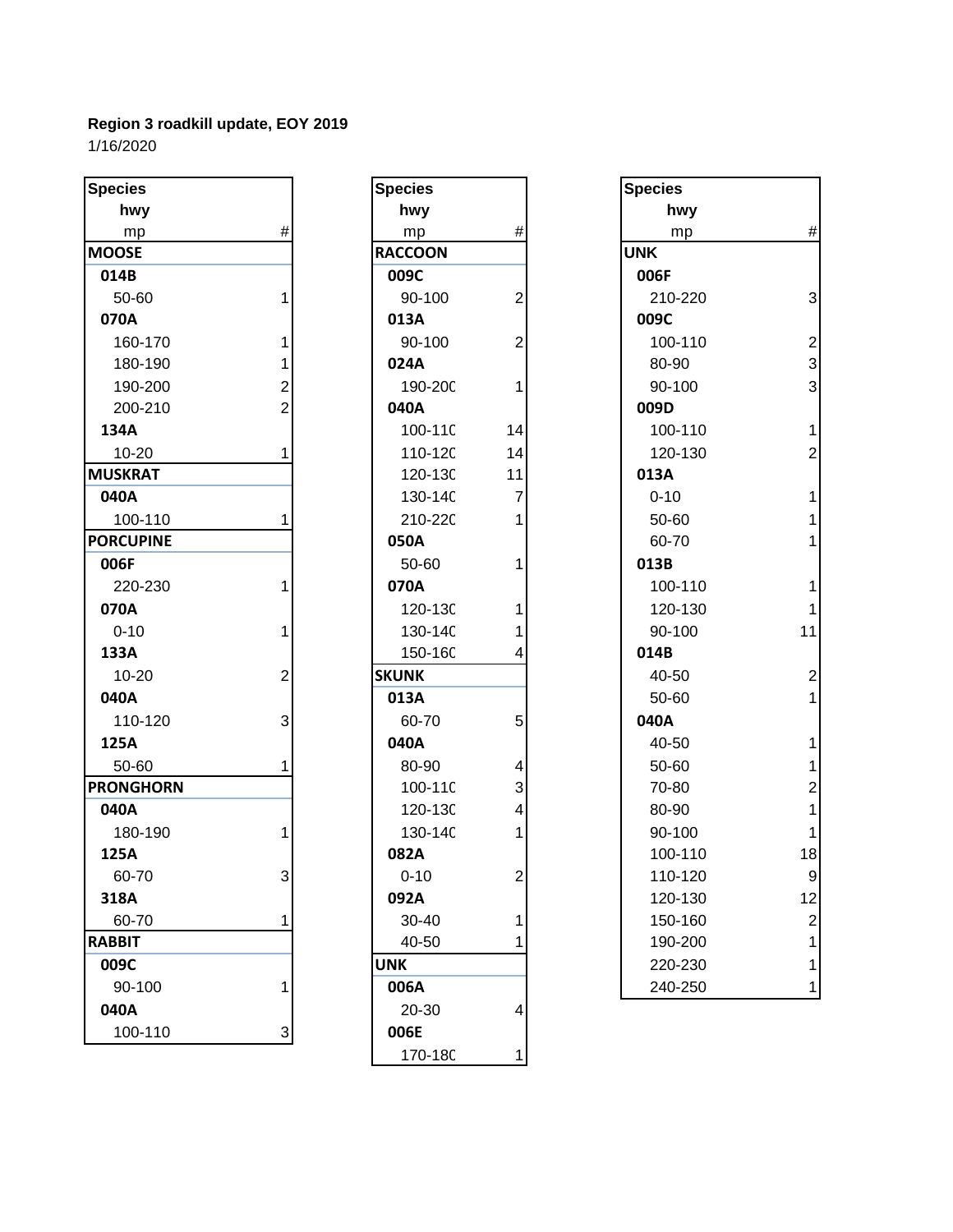| <b>Species</b> |                         | <b>Species</b>            |
|----------------|-------------------------|---------------------------|
| hwy            |                         | hwy                       |
| mp             | #                       | #<br>mp                   |
| <b>UNK</b>     |                         | <b>UNK</b>                |
| 050A           |                         | 131B                      |
| 80-90          | 1                       | 20-30<br>1                |
| 90-100         | 3                       | $\mathbf{1}$<br>40-50     |
| 110-120        | 1                       | $\overline{1}$<br>50-60   |
| 120-130        | $\overline{2}$          | 70-80<br>1                |
| 140-150        | 15                      | 135A                      |
| 170-180        | 1                       | 30-40<br>1                |
| 064A           |                         | 141A                      |
| 50-60          | $\overline{c}$          | 110-12C<br>5              |
| 070A           |                         | 550B                      |
| 20-30          | 1                       | 120-13C<br>1              |
| 60-70          | 1                       | 130-14C<br>$\overline{c}$ |
| 90-100         | $\overline{\mathbf{c}}$ |                           |
| 100-110        | $\overline{c}$          | <b>PATROLS REP</b>        |
| 120-130        | $\overline{2}$          | 3201<br>3221              |
| 130-140        | 3                       | 3202<br>3222              |
| 140-150        | 1                       | 3203<br>3223              |
| 150-160        | 1                       | 3204<br>3225              |
| 160-170        | 1                       | 3205<br>3226              |
| 180-190        | 1                       | 3206<br>3227              |
| 190-200        | 1                       | 3207<br>3228              |
| 200-210        | $\overline{c}$          | 3208<br>3229              |
| 210-220        | $\overline{2}$          | 3209<br>3230              |
| 070B           |                         | 3210<br>3232              |
| 10-20          | 1                       | 3211<br>3233              |
| 082A           |                         | 3212<br>3240              |
| $0 - 10$       | 2                       | 3214<br>3241              |
| 10-20          | 1                       | 3215<br>3242              |
| 20-30          | 1                       | 3216<br>3243              |
| 090B           |                         | 3217<br>3244              |
| 80-90          | 1                       | 3218<br>3245              |
| 091A           |                         | 3219<br>3246              |
| 10-20          | 2                       | 3220<br>3247              |
| 114A           |                         |                           |
| 20-30          | 1                       |                           |
| 125A           |                         |                           |
| 50-60          | 1                       |                           |

| <b>Species</b> |                          |    |
|----------------|--------------------------|----|
| hwy            |                          |    |
| mp             | #                        |    |
| <b>UNK</b>     |                          |    |
| 131B           |                          |    |
| 20-30          | 1                        |    |
| 40-50          | 1                        |    |
| 50-60          | 1                        |    |
| 70-80          | 1                        |    |
| 135A           |                          |    |
| 30-40          | 1                        |    |
| 141A           |                          |    |
| 110-120        | 5                        |    |
| 550B           |                          |    |
| 120-130        | 1                        |    |
| 130-140        | $\overline{2}$           |    |
|                |                          |    |
|                | <b>PATROLS REPORTING</b> |    |
| 3201           | 3221                     | 32 |
| <b>0000</b>    | 000C                     |    |

| $\overline{c}$<br>120-130<br>3201<br>3221<br>3252<br>3<br>130-140<br>3202<br>3222<br>3253<br>140-150<br>3203<br>3223<br>3254<br>1<br>150-160<br>1<br>3204<br>3283<br>3225<br>160-170<br>1<br>3205<br>3226<br>3603<br>180-190<br>3206<br>3227<br>3604<br>1<br>190-200<br>3207<br>3228<br>3605<br>1<br>2<br>200-210<br>3608<br>3208<br>3229<br>$\overline{2}$<br>210-220<br>3230<br>3612<br>3209<br>3613<br>070B<br>3210<br>3232<br>10-20<br>1<br>3233<br>3614<br>3211<br>3619<br>082A<br>3212<br>3240<br>2<br>$0 - 10$<br>3214<br>3241<br>3621<br>1<br>$10 - 20$<br>3215<br>3242<br>3623<br>20-30<br>1<br>3216<br>3243<br>3627<br>3633<br>3217<br>3244<br>090B<br>80-90<br>1<br>3218<br>3636<br>3245<br>3219<br>3246<br>3637<br>091A<br>2<br>3639<br>10-20<br>3220<br>3247 | 100-110 | ۷ | PAIRULO REPURTING |  |  |  |
|---------------------------------------------------------------------------------------------------------------------------------------------------------------------------------------------------------------------------------------------------------------------------------------------------------------------------------------------------------------------------------------------------------------------------------------------------------------------------------------------------------------------------------------------------------------------------------------------------------------------------------------------------------------------------------------------------------------------------------------------------------------------------|---------|---|-------------------|--|--|--|
|                                                                                                                                                                                                                                                                                                                                                                                                                                                                                                                                                                                                                                                                                                                                                                           |         |   |                   |  |  |  |
|                                                                                                                                                                                                                                                                                                                                                                                                                                                                                                                                                                                                                                                                                                                                                                           |         |   |                   |  |  |  |
|                                                                                                                                                                                                                                                                                                                                                                                                                                                                                                                                                                                                                                                                                                                                                                           |         |   |                   |  |  |  |
|                                                                                                                                                                                                                                                                                                                                                                                                                                                                                                                                                                                                                                                                                                                                                                           |         |   |                   |  |  |  |
|                                                                                                                                                                                                                                                                                                                                                                                                                                                                                                                                                                                                                                                                                                                                                                           |         |   |                   |  |  |  |
|                                                                                                                                                                                                                                                                                                                                                                                                                                                                                                                                                                                                                                                                                                                                                                           |         |   |                   |  |  |  |
|                                                                                                                                                                                                                                                                                                                                                                                                                                                                                                                                                                                                                                                                                                                                                                           |         |   |                   |  |  |  |
|                                                                                                                                                                                                                                                                                                                                                                                                                                                                                                                                                                                                                                                                                                                                                                           |         |   |                   |  |  |  |
|                                                                                                                                                                                                                                                                                                                                                                                                                                                                                                                                                                                                                                                                                                                                                                           |         |   |                   |  |  |  |
|                                                                                                                                                                                                                                                                                                                                                                                                                                                                                                                                                                                                                                                                                                                                                                           |         |   |                   |  |  |  |
|                                                                                                                                                                                                                                                                                                                                                                                                                                                                                                                                                                                                                                                                                                                                                                           |         |   |                   |  |  |  |
|                                                                                                                                                                                                                                                                                                                                                                                                                                                                                                                                                                                                                                                                                                                                                                           |         |   |                   |  |  |  |
|                                                                                                                                                                                                                                                                                                                                                                                                                                                                                                                                                                                                                                                                                                                                                                           |         |   |                   |  |  |  |
|                                                                                                                                                                                                                                                                                                                                                                                                                                                                                                                                                                                                                                                                                                                                                                           |         |   |                   |  |  |  |
|                                                                                                                                                                                                                                                                                                                                                                                                                                                                                                                                                                                                                                                                                                                                                                           |         |   |                   |  |  |  |
|                                                                                                                                                                                                                                                                                                                                                                                                                                                                                                                                                                                                                                                                                                                                                                           |         |   |                   |  |  |  |
|                                                                                                                                                                                                                                                                                                                                                                                                                                                                                                                                                                                                                                                                                                                                                                           |         |   |                   |  |  |  |
|                                                                                                                                                                                                                                                                                                                                                                                                                                                                                                                                                                                                                                                                                                                                                                           |         |   |                   |  |  |  |
|                                                                                                                                                                                                                                                                                                                                                                                                                                                                                                                                                                                                                                                                                                                                                                           |         |   |                   |  |  |  |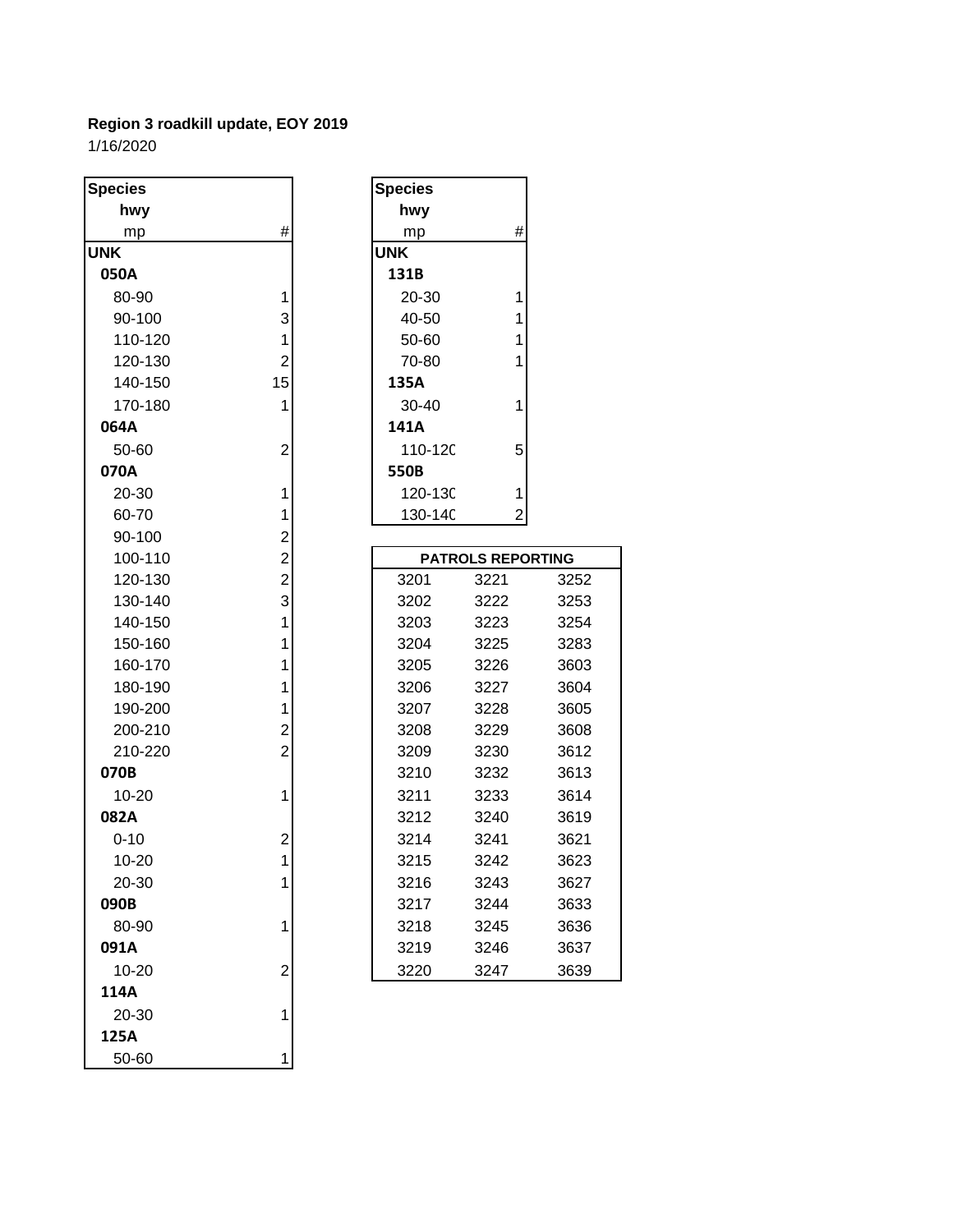1/16/2020 Totals from CDOT personnel

Total number of reported animals killed: 993

**Note:** Due to a possible compromise in the data, all calculations January - March, 2018, have been excluded from this report

| BY MONTH | 2015 | 2016                      | 2017 | 2018 | 2019 |
|----------|------|---------------------------|------|------|------|
| Jan      | 183  | 94                        | 68   |      | 50   |
| Feb      | 92   | 69                        | 53   |      | 56   |
| Mar      | 115  | 71                        | 71   |      | 51   |
| Apr      | 115  | 86                        | 89   | 82   | 79   |
| May      | 95   | 90                        | 112  | 77   | 91   |
| Jun      | 260  | 85                        | 205  | 95   | 145  |
| Jul      | 178  | 99                        | 136  | 100  | 110  |
| Aug      | 117  | 175                       | 93   | 118  | 80   |
| Sep      | 134  | 154                       | 77   | 94   | 79   |
| Oct      | 171  | 174                       | 78   | 73   | 59   |
| Nov      | 150  | 186                       | 176  | 97   | 109  |
| Dec      | 91   | 73                        | 84   | 78   | 84   |
| Total    | 1701 | 1356                      | 1242 | 814  | 993  |
|          |      | 2015-2017 Average<br>1433 |      |      |      |

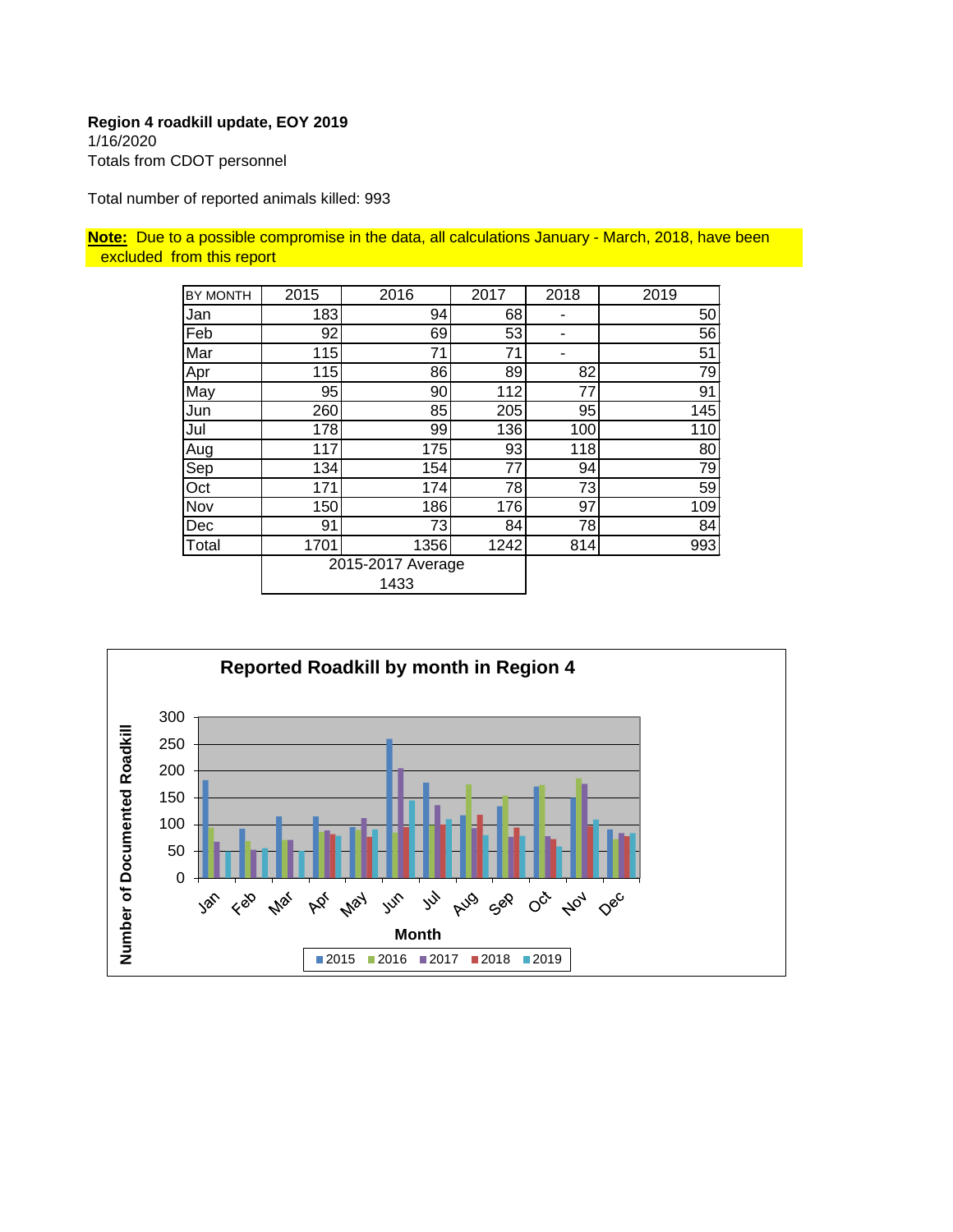| 2019 BY SPECIES  |                                                            |
|------------------|------------------------------------------------------------|
| <b>BADGER</b>    | 3                                                          |
| CAT              | 15                                                         |
| COW              |                                                            |
| <b>COYOTE</b>    | 1<br>5                                                     |
| <b>DEER</b>      | 442                                                        |
| <b>DOG</b>       | 3                                                          |
| <b>ELK</b>       | 18                                                         |
| <b>FOX</b>       | 4                                                          |
| HORSE            | 3                                                          |
| <b>MOOSE</b>     |                                                            |
| <b>OPOSSUM</b>   | $\frac{1}{2}$                                              |
| OWL              | 1                                                          |
| PHEASANT         | 8                                                          |
| PRAIRIE DOG      | 47                                                         |
| <b>PRONGHORN</b> | 10                                                         |
| <b>RABBIT</b>    | 11                                                         |
| <b>RACCOON</b>   | 33                                                         |
| <b>SKUNK</b>     | 14                                                         |
| <b>TURTLE</b>    | 1                                                          |
| <b>UNK</b>       | 371                                                        |
|                  |                                                            |
| Species by Month |                                                            |
| January          |                                                            |
| CAT              | 1                                                          |
| COW              | $\overline{\mathbf{1}}$                                    |
| COYOTE           | $\overline{\mathbf{1}}$                                    |
| DEER             | 30                                                         |
| FOX              | 1211                                                       |
| PHEASANT         |                                                            |
| PRONGHORN        |                                                            |
| <b>RABBIT</b>    |                                                            |
| <b>SKUNK</b>     |                                                            |
| <b>UNK</b>       | 11                                                         |
| February         |                                                            |
| <b>BADGER</b>    | 1                                                          |
| CAT              |                                                            |
| DEER             |                                                            |
| <b>FOX</b>       |                                                            |
| PHEASANT         |                                                            |
| PRONGHORN        |                                                            |
| RABBIT           |                                                            |
| RACCOON          |                                                            |
| <b>SKUNK</b>     | $\begin{bmatrix} 1 \\ 1 \\ 2 \\ 1 \\ 3 \\ 4 \end{bmatrix}$ |
| UNK              | 25                                                         |

| 2019 BY SPECIES         |                         | Species by Month |                         | Species by Month |
|-------------------------|-------------------------|------------------|-------------------------|------------------|
| <b>BADGER</b>           | $\mathbf{3}$            | <b>March</b>     |                         | <b>August</b>    |
| <b>CAT</b>              | 15                      | <b>DEER</b>      | 29                      | CAT              |
| COW                     | $\mathbf{1}$            | <b>ELK</b>       | $\mathbf{1}$            | COYOTE           |
| <b>COYOTE</b>           | 5                       | <b>PRONGHORN</b> | 1                       | <b>DEER</b>      |
| <b>DEER</b>             | 442                     | UNK.             | 20                      | <b>ELK</b>       |
| <b>DOG</b>              | 3                       | <b>April</b>     |                         | <b>HORSE</b>     |
| <b>ELK</b>              | 18                      | <b>DEER</b>      | 44                      | PHEASANT         |
| <b>FOX</b>              | $\overline{\mathbf{4}}$ | <b>ELK</b>       | 1                       | <b>PRONGHORN</b> |
| <b>HORSE</b>            | 3                       | <b>UNK</b>       | 34                      | <b>RABBIT</b>    |
| <b>MOOSE</b>            | 1                       | <b>May</b>       |                         | <b>RACCOON</b>   |
| <b>OPOSSUM</b>          | $\overline{c}$          | CAT              | 1                       | <b>SKUNK</b>     |
| OWL                     | 1                       | <b>DEER</b>      | 47                      | <b>UNK</b>       |
| PHEASANT                | 8                       | <b>ELK</b>       | $\overline{2}$          | September        |
| PRAIRIE DOG             | 47                      | <b>OPOSSUM</b>   | 1                       | <b>CAT</b>       |
| PRONGHORN               | 10                      | PHEASANT         | 1                       | <b>DEER</b>      |
| <b>RABBIT</b>           | 11                      | <b>RABBIT</b>    | 1                       | <b>DOG</b>       |
| <b>RACCOON</b>          | 33                      | <b>RACCOON</b>   | 1                       | <b>ELK</b>       |
| <b>SKUNK</b>            | 14                      | <b>UNK</b>       | 37                      | <b>PRONGHORN</b> |
| <b>TURTLE</b>           | 1                       | June             |                         | <b>RACCOON</b>   |
| <b>UNK</b>              | 371                     | <b>DEER</b>      | 38                      | <b>SKUNK</b>     |
|                         |                         | <b>MOOSE</b>     | 1                       | <b>UNK</b>       |
| <b>Species by Month</b> |                         | <b>OPOSSUM</b>   | 1                       | October          |
| <b>January</b>          |                         | PRAIRIE DOG      | 47                      | <b>COYOTE</b>    |
| CAT                     | 1                       | <b>RACCOON</b>   | 1                       | <b>DEER</b>      |
| COW                     | 1                       | <b>TURTLE</b>    | 1                       | <b>ELK</b>       |
| COYOTE                  | 1                       | <b>UNK</b>       | 56                      | <b>FOX</b>       |
| <b>DEER</b>             | 30                      | July             |                         | <b>HORSE</b>     |
| <b>FOX</b>              | 1                       | <b>BADGER</b>    | $\overline{c}$          | <b>UNK</b>       |
| PHEASANT                | $\overline{c}$          | <b>CAT</b>       | 6                       | <b>November</b>  |
| <b>PRONGHORN</b>        | 1                       | COYOTE           | 1                       | <b>DEER</b>      |
| <b>RABBIT</b>           | 1                       | <b>DEER</b>      | 28                      | <b>ELK</b>       |
| <b>SKUNK</b>            | 1                       | <b>DOG</b>       | $\overline{\mathbf{c}}$ | <b>UNK</b>       |
| <b>UNK</b>              | 11                      | <b>ELK</b>       | $\overline{2}$          | <b>December</b>  |
| February                |                         | <b>OWL</b>       | $\mathbf 1$             | <b>DEER</b>      |
| <b>BADGER</b>           | 1                       | PHEASANT         | $\overline{c}$          | <b>ELK</b>       |
| CAT                     | 1                       | <b>PRONGHORN</b> | 5                       | <b>UNK</b>       |
| <b>DEER</b>             | 17                      | <b>RABBIT</b>    | 4                       |                  |
| <b>FOX</b>              | $\overline{c}$          | <b>RACCOON</b>   | 19                      |                  |
| PHEASANT                | 1                       | <b>SKUNK</b>     | $\overline{2}$          |                  |
| <b>PRONGHORN</b>        | 1                       | <b>UNK</b>       | 36                      |                  |

| 2019 BY SPECIES  |                | Species by Month |                | Species by Month |                |
|------------------|----------------|------------------|----------------|------------------|----------------|
| <b>BADGER</b>    | 3              | <b>March</b>     |                | <b>August</b>    |                |
| CAT              | 15             | <b>DEER</b>      | 29             | CAT              | 4              |
| COW              | 1              | <b>ELK</b>       | 1              | <b>COYOTE</b>    | $\overline{2}$ |
| COYOTE           | 5              | <b>PRONGHORN</b> |                | <b>DEER</b>      | 13             |
| <b>DEER</b>      | 442            | <b>UNK</b>       | 20             | <b>ELK</b>       | 1              |
| <b>DOG</b>       | 3              | <b>April</b>     |                | <b>HORSE</b>     | $\overline{2}$ |
| <b>ELK</b>       | 18             | <b>DEER</b>      | 44             | PHEASANT         | $\overline{c}$ |
| <b>FOX</b>       | 4              | <b>ELK</b>       | 1              | <b>PRONGHORN</b> | 1              |
| <b>HORSE</b>     | 3              | <b>UNK</b>       | 34             | <b>RABBIT</b>    | $\overline{c}$ |
| <b>MOOSE</b>     | 1              | <b>May</b>       |                | <b>RACCOON</b>   | 7              |
| <b>OPOSSUM</b>   | $\overline{2}$ | CAT              | 1              | <b>SKUNK</b>     | 6              |
| <b>OWL</b>       | 1              | <b>DEER</b>      | 47             | <b>UNK</b>       | 40             |
| PHEASANT         | 8              | <b>ELK</b>       | 2              | September        |                |
| PRAIRIE DOG      | 47             | <b>OPOSSUM</b>   |                | <b>CAT</b>       | 2              |
| PRONGHORN        | 10             | PHEASANT         |                | <b>DEER</b>      | 25             |
| RABBIT           | 11             | <b>RABBIT</b>    |                | <b>DOG</b>       | 1              |
| <b>RACCOON</b>   | 33             | <b>RACCOON</b>   |                | <b>ELK</b>       | 3              |
| <b>SKUNK</b>     | 14             | <b>UNK</b>       | 37             | <b>PRONGHORN</b> |                |
| <b>TURTLE</b>    | 1              | June             |                | <b>RACCOON</b>   |                |
| <b>UNK</b>       | 371            | <b>DEER</b>      | 38             | <b>SKUNK</b>     |                |
|                  |                | <b>MOOSE</b>     | 1              | <b>UNK</b>       | 42             |
| Species by Month |                | <b>OPOSSUM</b>   |                | <b>October</b>   |                |
| January          |                | PRAIRIE DOG      | 47             | <b>COYOTE</b>    |                |
| <b>CAT</b>       |                | <b>RACCOON</b>   |                | <b>DEER</b>      | 30             |
| COW              |                | <b>TURTLE</b>    |                | <b>ELK</b>       | 3              |
| <b>COYOTE</b>    |                | <b>UNK</b>       | 56             | <b>FOX</b>       |                |
| <b>DEER</b>      | 30             | July             |                | <b>HORSE</b>     |                |
| <b>FOX</b>       | 1              | <b>BADGER</b>    | $\overline{2}$ | <b>UNK</b>       | 23             |
| PHEASANT         | $\overline{2}$ | <b>CAT</b>       | 6              | November         |                |
| <b>PRONGHORN</b> |                | <b>COYOTE</b>    |                | <b>DEER</b>      | 72             |
| <b>RABBIT</b>    |                | <b>DEER</b>      | 28             | <b>ELK</b>       | 4              |
| <b>SKUNK</b>     |                | <b>DOG</b>       | $\overline{2}$ | <b>UNK</b>       | 33             |
| <b>UNK</b>       | 11             | <b>ELK</b>       | $\overline{2}$ | <b>December</b>  |                |
| February         |                | <b>OWL</b>       |                | <b>DEER</b>      | 69             |
| <b>BADGER</b>    |                | PHEASANT         | 2              | <b>ELK</b>       | $\mathbf{1}$   |
| <b>CAT</b>       | 1              | <b>PRONGHORN</b> | 5              | <b>UNK</b>       | 14             |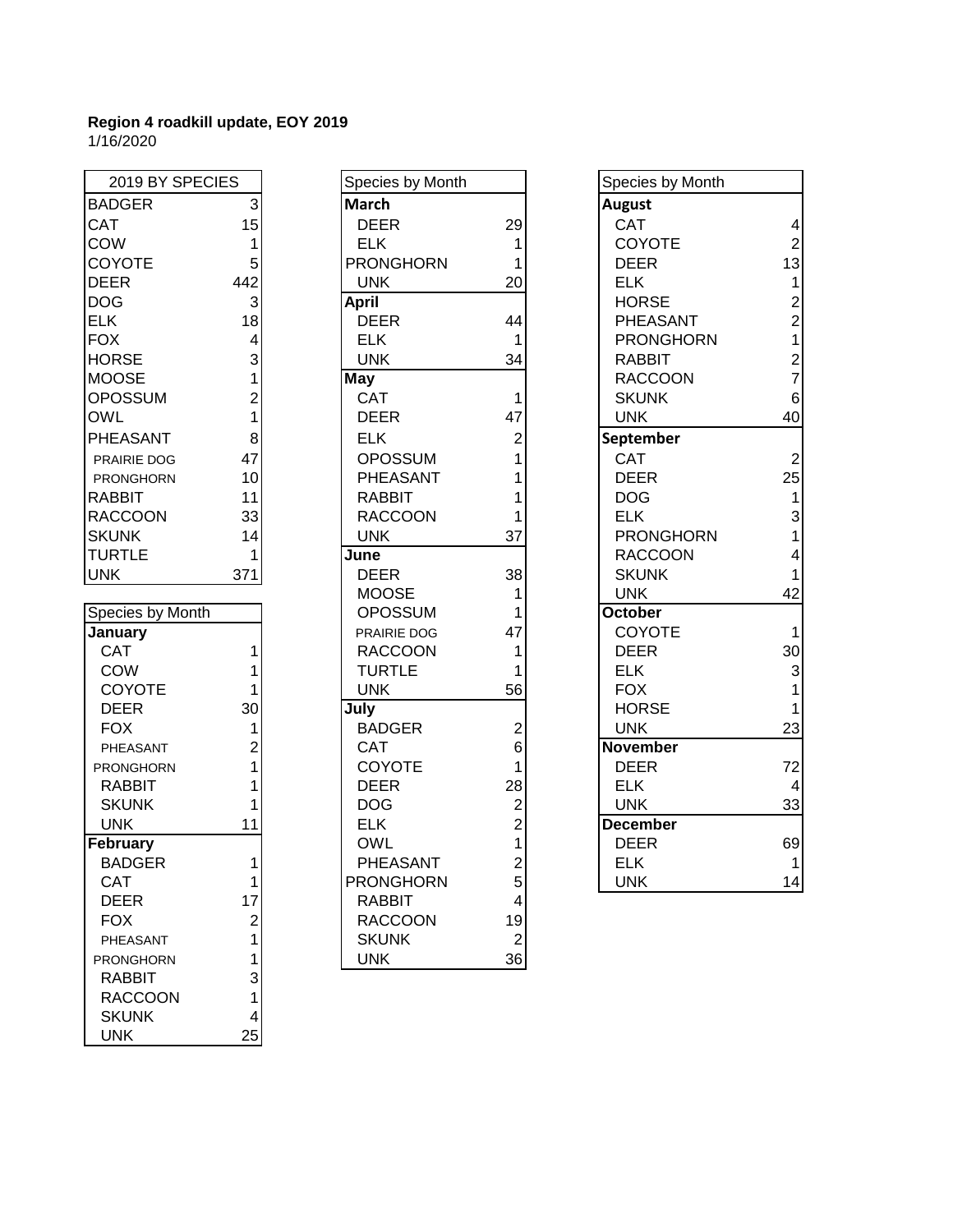| hwy       |                | hwy      |  |
|-----------|----------------|----------|--|
| mp        | #              | mp       |  |
| 001A      |                | 025A     |  |
| $0 - 10$  | 3              | 230-240  |  |
| 10-20     | 4              | 240-250  |  |
| 0061      |                | 250-260  |  |
| 430-440   | 4              | 260-270  |  |
| 006J      |                | 270-280  |  |
| 380-390   | 1              | 280-290  |  |
| 390-400   | 12             | 290-300  |  |
| 400-410   | 5              | 034A     |  |
| 410-420   | $\overline{2}$ | 80-90    |  |
| 420-430   | 8              | 90-100   |  |
| 430-440   | 12             | 100-110  |  |
| 440-450   | 5              | 110-120  |  |
| 450-460   | 5              | 120-130  |  |
| 007A      |                | 130-140  |  |
| $10 - 20$ | 1              | 140-150  |  |
| 20-30     | 1              | 034B     |  |
| 30-40     | 1              | 110-120  |  |
| 014B      |                | 160-170  |  |
| 60-70     | $\overline{1}$ | 170-180  |  |
| 80-90     | $\overline{7}$ | 180-190  |  |
| 90-100    | 3              | 190-200  |  |
| 100-110   | $\overline{1}$ | 200-210  |  |
| 110-120   | 3              | 210-220  |  |
| 120-130   | 4              | 220-230  |  |
| 014C      |                | 230-240  |  |
| 140-150   | $\overline{2}$ | 240-250  |  |
| 180-190   | $\overline{1}$ | 250-260  |  |
| 210-220   | $\overline{2}$ | 260-270  |  |
| 220-230   | $\overline{1}$ | 034D     |  |
| 230-240   | $\overline{2}$ | $0 - 10$ |  |
| 023A      |                | 036A     |  |
| 10-20     | 1              | 170-180  |  |
| 20-30     | $\overline{2}$ | 036B     |  |
| 024B      |                | 10-20    |  |
| 440-450   | $\overline{2}$ | 20-30    |  |
| 024C      |                | 30-40    |  |
|           | 1              |          |  |
| 440-450   |                | 036D     |  |
| 024G      |                | 10-20    |  |
| 360-370   | 3              | 110-120  |  |
| 370-380   | 1              | 140-150  |  |

| hwy       |                | hwy      |                 | hwy       |
|-----------|----------------|----------|-----------------|-----------|
| mp        | #              | mp       | #               | mp        |
| 001A      |                | 025A     |                 | 036D      |
| $0 - 10$  | 3              | 230-240  |                 | 150-160   |
| $10 - 20$ | 4              | 240-250  | 18              | 160-170   |
| 0061      |                | 250-260  | $6\phantom{1}6$ | 170-180   |
| 430-440   | 4              | 260-270  | $\overline{2}$  | 180-190   |
| 006J      |                | 270-280  | 10              | 190-200   |
| 380-390   |                | 280-290  | 1               | 200-210   |
| 390-400   | 12             | 290-300  | 2               | 210-220   |
| 400-410   | 5              | 034A     |                 | 220-230   |
| 410-420   | $\overline{2}$ | 80-90    |                 | 040H      |
| 420-430   | 8              | 90-100   | 11              | 390-400   |
| 430-440   | 12             | 100-110  | 8               | 400-410   |
| 440-450   | 5              | 110-120  | 5               | 430-440   |
| 450-460   | 5              | 120-130  | $\overline{2}$  | 440-450   |
| 007A      |                | 130-140  | $\overline{2}$  | 450-460   |
| $10 - 20$ | 1              | 140-150  | 3               | 460-470   |
| 20-30     | 1              | 034B     |                 | 470-480   |
| 30-40     | 1              | 110-120  |                 | 052A      |
| 014B      |                | 160-170  |                 | $0 - 10$  |
| 60-70     | 1              | 170-180  | 14              | $10 - 20$ |
| 80-90     | 7              | 180-190  | 3               | 20-30     |
| 90-100    | 3              | 190-200  | 1               | 60-70     |
| 100-110   | $\overline{1}$ | 200-210  |                 | 70-80     |
| 110-120   | 3              | 210-220  | 13              | 110-120   |
| 120-130   | 4              | 220-230  | 3               | 120-130   |
| 014C      |                | 230-240  | 1               | 130-140   |
| 140-150   | $\overline{2}$ | 240-250  | 4               | 052B      |
| 180-190   | 1              | 250-260  | 12              | 90-100    |
| 210-220   | $\overline{2}$ | 260-270  | 6               | 110-120   |
| 220-230   | 1              | 034D     |                 | 059A      |
| 230-240   | $\overline{2}$ | $0 - 10$ | 12              | $0 - 10$  |
| 023A      |                | 036A     |                 | 20-30     |
| 10-20     | 1              | 170-180  | 1               | 60-70     |
| 20-30     | $\overline{2}$ | 036B     |                 | 70-80     |
| 024B      |                | 10-20    | 5               |           |
| 440-450   | $\overline{2}$ | 20-30    | 36              |           |
| 024C      |                | 30-40    | 14              |           |
| 440-450   | 1              | 036D     |                 |           |
| 024G      |                | 10-20    |                 |           |
| 360-370   | 3              | 110-120  |                 |           |
| 370-380   |                | 140-150  | 13              |           |

| hwy       |                | hwy      |                 | hwy       |                             |
|-----------|----------------|----------|-----------------|-----------|-----------------------------|
| mp        | $\#$           | mp       | $\#$            | mp        | $\#$                        |
| 001A      |                | 025A     |                 | 036D      |                             |
| $0 - 10$  | $\overline{3}$ | 230-240  |                 | 150-160   | 1                           |
| $10 - 20$ | 4              | 240-250  | 18              | 160-170   | 4                           |
| 0061      |                | 250-260  | $6\phantom{1}6$ | 170-180   | 7                           |
| 430-440   | 4              | 260-270  | $\overline{2}$  | 180-190   | 22                          |
| 006J      |                | 270-280  | 10              | 190-200   | 16                          |
| 380-390   | 1              | 280-290  | 1               | 200-210   | $\overline{1}$              |
| 390-400   | 12             | 290-300  | $\overline{2}$  | 210-220   | $\overline{3}$              |
| 400-410   | 5              | 034A     |                 | 220-230   | 17                          |
| 410-420   | $\overline{2}$ | 80-90    |                 | 040H      |                             |
| 420-430   | 8              | 90-100   | 11              | 390-400   |                             |
| 430-440   | 12             | 100-110  | 8               | 400-410   | $\,$ 6 $\,$                 |
| 440-450   | 5              | 110-120  | 5               | 430-440   |                             |
| 450-460   | 5              | 120-130  | $\overline{2}$  | 440-450   |                             |
| 007A      |                | 130-140  | $\overline{2}$  | 450-460   | $\frac{6}{3}$ $\frac{2}{6}$ |
| $10 - 20$ | 1              | 140-150  | 3               | 460-470   |                             |
| 20-30     |                | 034B     |                 | 470-480   | 3                           |
| 30-40     |                | 110-120  |                 | 052A      |                             |
| 014B      |                | 160-170  |                 | $0 - 10$  | 11                          |
| 60-70     | 1              | 170-180  | 14              | $10 - 20$ |                             |
| 80-90     |                | 180-190  | 3               | 20-30     | 1                           |
| 90-100    | 3              | 190-200  |                 | 60-70     |                             |
| 100-110   | $\overline{1}$ | 200-210  |                 | 70-80     | $\frac{2}{1}$               |
| 110-120   | 3              | 210-220  | 13              | 110-120   |                             |
| 120-130   | 4              | 220-230  | 3               | 120-130   | 5                           |
| 014C      |                | 230-240  |                 | 130-140   |                             |
| 140-150   | $\overline{2}$ | 240-250  | 4               | 052B      |                             |
| 180-190   | 1              | 250-260  | 12              | 90-100    | 10                          |
| 210-220   | $\overline{2}$ | 260-270  | 6               | 110-120   | $\overline{2}$              |
| 220-230   | 1              | 034D     |                 | 059A      |                             |
| 230-240   | 2              | $0 - 10$ | 12              | $0 - 10$  | $\overline{\mathbf{c}}$     |
| 023A      |                | 036A     |                 | 20-30     | 1                           |
| $10 - 20$ | 1              | 170-180  |                 | 60-70     | $\,6$                       |
| 20-30     | $\overline{2}$ | 036B     |                 | 70-80     | 3                           |
|           |                |          |                 |           |                             |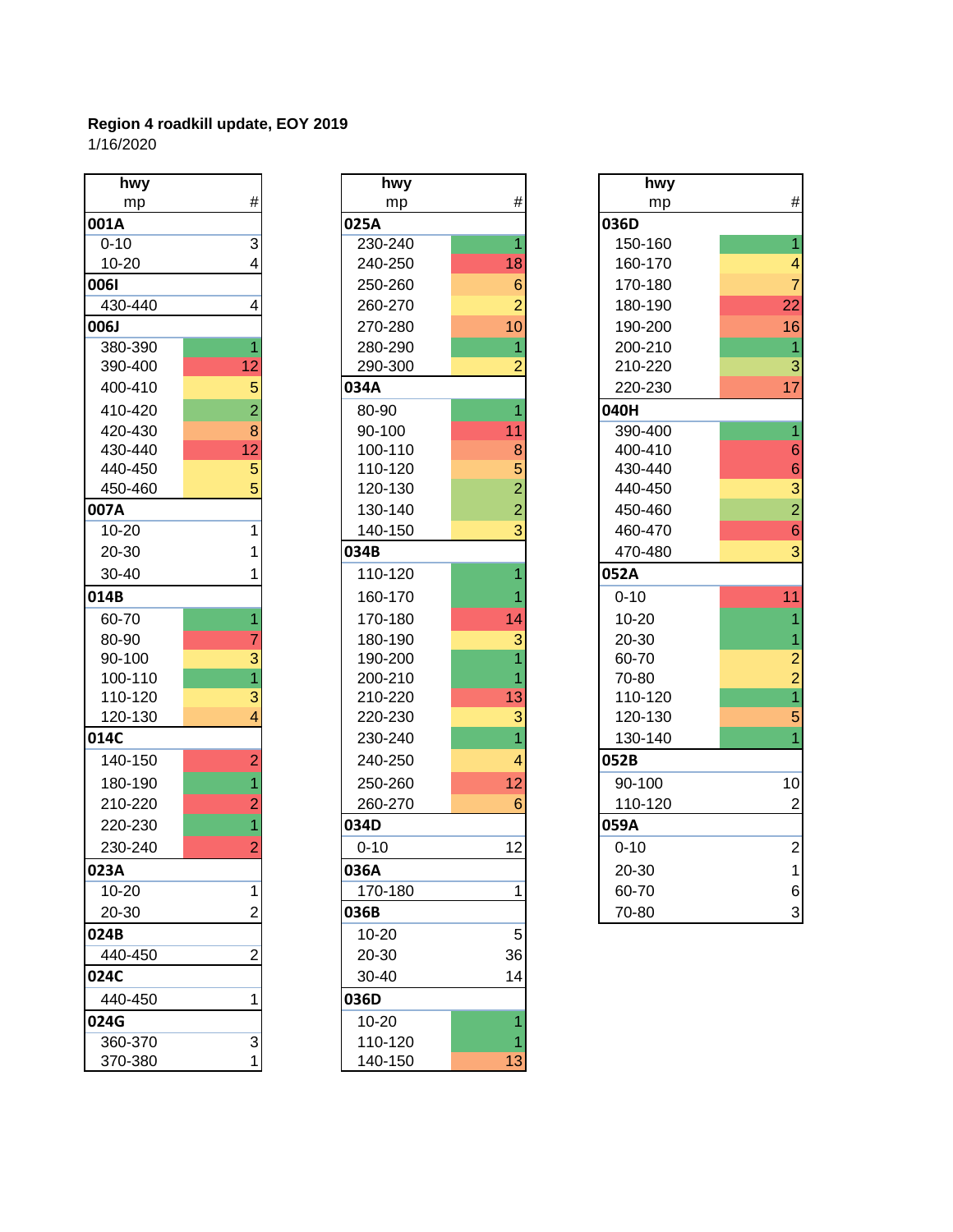| hwy       |                                           |
|-----------|-------------------------------------------|
| mp        | #                                         |
| 059B      |                                           |
| 70-80     | $\frac{3}{4}$                             |
| 90-100    |                                           |
| 100-110   | $\overline{1}$                            |
| 110-120   | $\frac{2}{1}$                             |
| 120-130   |                                           |
| 130-140   |                                           |
| 140-150   |                                           |
| 150-160   | $\frac{6}{1}$ $\frac{1}{2}$ $\frac{1}{3}$ |
| 160-170   |                                           |
| 060B      |                                           |
| $10 - 20$ | $\overline{2}$                            |
| 061A      |                                           |
| 20-30     | 1                                         |
| 40-50     | 1                                         |
| 063A      |                                           |
| $0 - 10$  | 4                                         |
| 10-20     | 14                                        |
| 20-30     | $\overline{c}$                            |
| 50-60     | $\overline{\mathbf{1}}$                   |
| 60-70     | $\overline{1}$                            |
| 066B      |                                           |
| 30-40     | 16                                        |
| 40-50     | 13                                        |
| 070A      |                                           |
| 350-360   | $\overline{1}$                            |
| 360-370   | 4                                         |
| 370-380   |                                           |
| 380-390   | $\frac{1}{3}$                             |
| 410-420   |                                           |
| 420-430   | $\overline{c}$                            |
| 71C       |                                           |
| 100-110   | 1                                         |
| 90-100    | 1                                         |
| 071D      |                                           |
| 140-150   | 3<br>1<br>4                               |
| 150-160   |                                           |
| 160-170   |                                           |
| 170-180   | 5                                         |
| 071E      |                                           |
| 190-200   | 3                                         |
| 200-210   |                                           |

| hwy       |                | hwy      |                | hwy         |
|-----------|----------------|----------|----------------|-------------|
| mp        | #              | mp       | $\#$           | mp          |
| 059B      |                | 071F     |                | 119B        |
| 70-80     | $\overline{3}$ | 210-220  | $\overline{2}$ | 40-50       |
| 90-100    | 4              | 220-230  | 2              | 50-60       |
| 100-110   | 1              | 230-240  | 3              | 119C        |
| 110-120   | $\overline{2}$ | 076A     |                | 60-70       |
| 120-130   | $\overline{1}$ | 40-50    | 3              | 138A        |
| 130-140   | 6              | 60-70    | 5              | $0 - 10$    |
| 140-150   | 1              | 70-80    | 33             | 10-20       |
| 150-160   | $\overline{2}$ | 80-90    | 7              | 20-30       |
| 160-170   | $\overline{3}$ | 90-100   | 28             | 40-50       |
| 060B      |                | 100-110  | 5              | 50-60       |
| 10-20     | $\overline{2}$ | 110-120  | 9              | 60-70       |
| 061A      |                | 120-130  | 3              | 257A        |
| 20-30     | 1              | 130-140  | 1              | $0 - 10$    |
| 40-50     | 1              | 150-160  | 4              | 20-30       |
| 063A      |                | 160-170  | $\overline{2}$ | <b>287C</b> |
| $0 - 10$  | $\overline{4}$ | 170-180  | 3              | 250-260     |
| $10 - 20$ | 14             | 180-190  | 8              | 320-330     |
| 20-30     | $\overline{2}$ | 079B     |                | 330-340     |
| 50-60     | $\overline{1}$ | 20-30    | 1              | 350-360     |
| 60-70     |                | 085A     |                | 360-370     |
| 066B      |                | 240-250  | 3              | 370-380     |
| 30-40     | 16             | 250-260  | 4              | 380-390     |
| 40-50     | 13             | 085C     |                | 390-400     |
| 070A      |                | 240-250  | 1              | 385B        |
| 350-360   | 1              | 250-260  | $\overline{2}$ | 130-140     |
| 360-370   | 4              | 085L     |                | 385C        |
| 370-380   | 3              | 270-280  | 1              | 150-160     |
| 380-390   | 3              | 290-300  | 1              | 210-220     |
| 410-420   |                | 086A     |                | 220-230     |
| 420-430   | $\overline{c}$ | 20-30    | 14             | 385D        |
| 071C      |                | 30-40    | 3              | 220-230     |
| 100-110   | 1              | 40-50    | 4              | 230-240     |
| 90-100    |                | 50-60    |                | 240-250     |
| 071D      |                | 60-70    |                | 250-260     |
| 140-150   | 3              | 093A     |                | 260-270     |
| 150-160   | 1              | 10-20    | 1              | 270-280     |
| 160-170   | 4              | 113A     |                | 310-320     |
| 170-180   | 5              | $0 - 10$ | $\overline{2}$ | 392B        |
| 071E      |                | 10-20    | 5              | 140-150     |
| 190-200   | 3              | 119A     |                | 402A        |
| 200-210   | 1              | 40-50    | 1              | $0 - 10$    |

| hwy       |                | hwy      |                | hwy         |                  |
|-----------|----------------|----------|----------------|-------------|------------------|
| mp        | #              | mp       | $\#$           | mp          | $\#$             |
| 059B      |                | 071F     |                | 119B        |                  |
| 70-80     | 3              | 210-220  | $\mathbf 2$    | 40-50       | $\overline{26}$  |
| 90-100    | 4              | 220-230  | $\overline{c}$ | 50-60       | 4                |
| 100-110   |                | 230-240  | 3              | 119C        |                  |
| 110-120   | 2              | 076A     |                | 60-70       | 1                |
| 120-130   |                | 40-50    | 3              | 138A        |                  |
| 130-140   | 6              | 60-70    | 5              | $0 - 10$    | $\overline{2}$   |
| 140-150   |                | 70-80    | 33             | $10 - 20$   | $\overline{9}$   |
| 150-160   | 2              | 80-90    | 7              | 20-30       | $\overline{3}$   |
| 160-170   | 3              | 90-100   | 28             | 40-50       | $\overline{2}$   |
| 060B      |                | 100-110  | 5              | 50-60       | $\overline{1}$   |
| $10 - 20$ | $\overline{c}$ | 110-120  | $\overline{9}$ | 60-70       | 2                |
| 061A      |                | 120-130  | 3              | 257A        |                  |
| 20-30     | 1              | 130-140  |                | $0 - 10$    | $\overline{2}$   |
| 40-50     |                | 150-160  | 4              | 20-30       | 1                |
| 063A      |                | 160-170  | $\overline{2}$ | <b>287C</b> |                  |
| $0 - 10$  | 4              | 170-180  | 3              | 250-260     |                  |
| $10 - 20$ | 14             | 180-190  | 8              | 320-330     | $6\phantom{1}6$  |
| $20 - 30$ | $\overline{2}$ | 079B     |                | 330-340     | $\overline{2}$   |
| 50-60     |                | 20-30    | 1              | 350-360     | 13               |
| 60-70     |                | 085A     |                | 360-370     | 31               |
| 066B      |                | 240-250  | 3              | 370-380     | 24               |
| 30-40     | 16             | 250-260  | 4              | 380-390     | 31               |
| 40-50     | 13             | 085C     |                | 390-400     | 3                |
| 070A      |                | 240-250  | 1              | 385B        |                  |
| 350-360   |                | 250-260  | 2              | 130-140     | 5                |
| 360-370   | 4              | 085L     |                | 385C        |                  |
| 370-380   | 3              | 270-280  | 1              | 150-160     | 1                |
| 380-390   | 3              | 290-300  |                | 210-220     | 40               |
| 410-420   |                | 086A     |                | 220-230     | 13               |
| 420-430   | 2              | 20-30    | 14             | 385D        |                  |
| 071C      |                | 30-40    | 3              | 220-230     |                  |
| 100-110   | 1              | 40-50    | 4              | 230-240     | 10               |
| 90-100    |                | 50-60    |                | 240-250     | 9                |
| 071D      |                | 60-70    |                | 250-260     |                  |
| 140-150   | 3              | 093A     |                | 260-270     | 4                |
| 150-160   |                | 10-20    | 1              | 270-280     | 3                |
| 160-170   | 4              | 113A     |                | 310-320     | $\overline{2}$   |
| 170-180   | 5              | $0 - 10$ | 2              | 392B        |                  |
| 071E      |                | 10-20    | 5              | 140-150     | $\overline{2}$   |
| 190-200   | $\mathbf{3}$   | 119A     |                | 402A        |                  |
| 200-210   | 1              | 40-50    | 1              | $0 - 10$    | $\boldsymbol{2}$ |
|           |                |          |                |             |                  |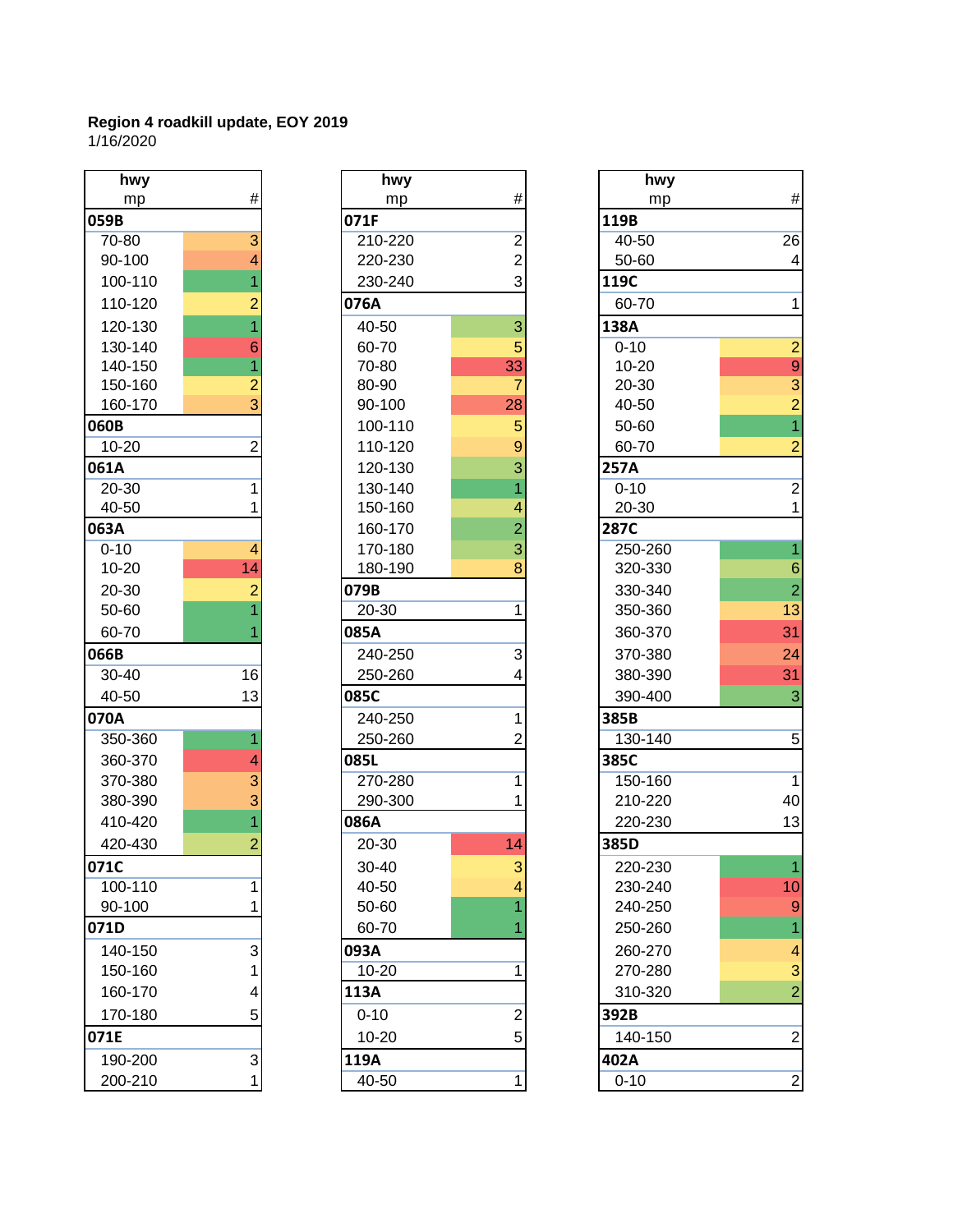| <b>Species</b> |                | <b>Species</b> |                | <b>Species</b> |
|----------------|----------------|----------------|----------------|----------------|
| hwy            |                | hwy            |                | h۷             |
| mp             | #              | mp             | #              | m              |
| <b>BADGER</b>  |                | <b>DEER</b>    |                | <b>DEER</b>    |
| 059B           |                | 006J           |                | 034A           |
| 90-100         | 1              | 390-400        | 5              | $90 - 1$       |
| 076A           |                | 400-410        | 5              | $100 -$        |
| 80-90          | $\overline{2}$ | 410-420        | $\overline{2}$ | $110 -$        |
| <b>CAT</b>     |                | 420-430        | 4              | $140 -$        |
| 034A           |                | 430-440        | 5              | $80 - 9$       |
| 110-120        | $\overline{2}$ | 440-450        | 4              | 034B           |
| 034B           |                | 450-460        | 1              | $210 - 2$      |
| 180-190        | 1              | 007A           |                | $230 - 2$      |
| 240-250        | 1              | $10 - 20$      | 1              | $250 - 2$      |
| 036D           |                | 20-30          | 1              | 260-           |
| 180-190        | 1              | 30-40          | 1              | 036A           |
| 052B           |                | 014B           |                | $170 -$        |
| 90-100         | 3              | 60-70          | 1              | 036B           |
| 076A           |                | 80-90          | 6              | $10-2$         |
| 70-80          | 4              | 90-100         | 3              | $20 - 3$       |
| 90-100         | $\overline{2}$ | 100-110        | 1              | $30 - 4$       |
| 385C           |                | 110-120        | 3              | 036D           |
| 210-220        | 1              | 120-130        | 4              | $140 -$        |
| <b>COW</b>     |                | 014C           |                | $170 -$        |
| 287C           |                | 140-150        | $\overline{c}$ | 180-           |
| 370-380        | 1              | 180-190        | $\overline{1}$ | $220 - 2$      |
| <b>COYOTE</b>  |                | 210-220        | 1              | 040H           |
| 006J           |                | 220-230        | 1              | $390 -$        |
| 450-460        | 1              | 230-240        | $\overline{2}$ | 400-           |
| 036D           |                | 023A           |                | $430 -$        |
| 150-160        | 1              | 20-30          | $\overline{2}$ | 440-           |
| 076A           |                | 024G           |                | 460-           |
| 110-120        | $\overline{2}$ | 360-370        | 3              | $470 -$        |
| 90-100         | 1              | 025A           |                | 052A           |
| <b>DEER</b>    |                | 230-240        | 1              | $10-2$         |
| 001A           |                | 240-250        | 4              | $20 - 3$       |
| $0 - 10$       | 3              | 250-260        | $\overline{c}$ | $60 - 7$       |
| 10-20          | 1              | 260-270        | 1              | $70-8$         |
| 0061           |                | 270-280        | 4              | 059A           |
| 430-440        | 4              | 280-290        | 1              | $20 - 3$       |

| pecies       |                | <b>Species</b> |                | <b>Species</b> |
|--------------|----------------|----------------|----------------|----------------|
| hwy          |                | hwy            |                | hwy            |
| mp           | #              | mp             | $\#$           | mp             |
| <b>ADGER</b> |                | <b>DEER</b>    |                | <b>DEER</b>    |
| 059B         |                | 006J           |                | 034A           |
| 90-100       | 1              | 390-400        | 5              | 90-100         |
| 076A         |                | 400-410        | 5              | 100-11         |
| 80-90        | 2              | 410-420        | $\overline{2}$ | 110-12         |
| ٦Г           |                | 420-430        | 4              | 140-15         |
| 034A         |                | 430-440        | 5              | 80-90          |
| 110-120      | $\overline{2}$ | 440-450        | 4              | 034B           |
| 034B         |                | 450-460        | 1              | 210-22         |
| 180-190      | 1              | 007A           |                | 230-24         |
| 240-250      | 1              | $10 - 20$      | 1              | 250-26         |
| 036D         |                | 20-30          | 1              | 260-27         |
| 180-190      | 1              | 30-40          | 1              | 036A           |
| 052B         |                | 014B           |                | 170-18         |
| 90-100       | 3              | 60-70          | 1              | 036B           |
| 076A         |                | 80-90          | 6              | $10 - 20$      |
| 70-80        | 4              | 90-100         | 3              | $20 - 30$      |
| 90-100       | $\overline{2}$ | 100-110        | 1              | $30 - 40$      |
| 385C         |                | 110-120        | 3              | 036D           |
| 210-220      | 1              | 120-130        | 4              | 140-15         |
| WC           |                | 014C           |                | 170-18         |
| 287C         |                | 140-150        | $\overline{c}$ | 180-19         |
| 370-380      | 1              | 180-190        | 1              | 220-23         |
| ϽϒΟΤΕ        |                | 210-220        | 1              | 040H           |
| 006J         |                | 220-230        | 1              | 390-40         |
| 450-460      | 1              | 230-240        | $\overline{2}$ | 400-41         |
| 036D         |                | 023A           |                | 430-44         |
| 150-160      | 1              | 20-30          | $\overline{2}$ | 440-45         |
| 076A         |                | 024G           |                | 460-47         |
| 110-120      | $\overline{c}$ | 360-370        | 3              | 470-48         |
| 90-100       | 1              | 025A           |                | 052A           |
| EER          |                | 230-240        | 1              | $10 - 20$      |
| 001A         |                | 240-250        | 4              | 20-30          |
| $0 - 10$     | 3              | 250-260        | $\overline{c}$ | 60-70          |
| 10-20        |                | 260-270        | 1              | 70-80          |
| 0061         |                | 270-280        | 4              | 059A           |
| 430-440      | 4              | 280-290        | 1              | 20-30          |
|              |                | 290-300        | 2              | 60-70          |

| <b>Species</b> |                | <b>Species</b> |                | <b>Species</b> |                          |
|----------------|----------------|----------------|----------------|----------------|--------------------------|
| hwy            |                | hwy            |                | hwy            |                          |
| mp             | #              | mp             | #              | mp             | $\#$                     |
| <b>BADGER</b>  |                | <b>DEER</b>    |                | <b>DEER</b>    |                          |
| 059B           |                | 006J           |                | 034A           |                          |
| 90-100         | 1              | 390-400        | 5              | 90-100         | $\overline{7}$           |
| 076A           |                | 400-410        | 5              | 100-110        | $\overline{2}$           |
| 80-90          | 2              | 410-420        | $\overline{2}$ | 110-120        | $\mathbf{1}$             |
| <b>CAT</b>     |                | 420-430        | 4              | 140-150        | $\overline{2}$           |
| 034A           |                | 430-440        | 5              | 80-90          | $\mathbf{1}$             |
| 110-120        | $\overline{2}$ | 440-450        | 4              | 034B           |                          |
| 034B           |                | 450-460        |                | 210-220        | 1                        |
| 180-190        | 1              | 007A           |                | 230-240        | $\mathbf{1}$             |
| 240-250        |                | $10 - 20$      | 1              | 250-260        | 10                       |
| 036D           |                | 20-30          | 1              | 260-270        | $6\phantom{1}6$          |
| 180-190        | 1              | 30-40          |                | 036A           |                          |
| 052B           |                | 014B           |                | 170-180        | 1                        |
| 90-100         | 3              | 60-70          | 1              | 036B           |                          |
| 076A           |                | 80-90          | 6              | $10 - 20$      | 3                        |
| 70-80          | 4              | 90-100         | 3              | 20-30          | 20                       |
| 90-100         | $\overline{2}$ | 100-110        | 1              | 30-40          | 3                        |
| 385C           |                | 110-120        | 3              | 036D           |                          |
| 210-220        |                | 120-130        | 4              | 140-150        | 1                        |
| COW            |                | 014C           |                | 170-180        | $\mathbf{1}$             |
| <b>287C</b>    |                | 140-150        | 2              | 180-190        | $\overline{\mathbf{4}}$  |
| 370-380        |                | 180-190        | 1              | 220-230        | $\overline{2}$           |
| <b>COYOTE</b>  |                | 210-220        | 1              | 040H           |                          |
| 006J           |                | 220-230        | 1              | 390-400        | 1                        |
| 450-460        | 1              | 230-240        | $\overline{2}$ | 400-410        | $\overline{2}$           |
| 036D           |                | 023A           |                | 430-440        | $\overline{\mathcal{A}}$ |
| 150-160        | 1              | 20-30          | $\overline{c}$ | 440-450        | $\overline{2}$           |
| 076A           |                | 024G           |                | 460-470        | $\overline{2}$           |
| 110-120        | $\overline{c}$ | 360-370        | 3              | 470-480        | $\overline{c}$           |
| 90-100         | 1              | 025A           |                | 052A           |                          |
| <b>DEER</b>    |                | 230-240        | 1              | $10 - 20$      | 1                        |
| 001A           |                | 240-250        | 4              | 20-30          | 1                        |
| $0 - 10$       | 3              | 250-260        | $\overline{c}$ | 60-70          | $\overline{\mathbf{c}}$  |
| 10-20          |                | 260-270        | 1              | 70-80          | $\overline{c}$           |
| 0061           |                | 270-280        | 4              | 059A           |                          |
| 430-440        | 4              | 280-290        | $\mathbf{1}$   | 20-30          | 1                        |
|                |                | 290-300        | $\overline{a}$ | 60-70          | $\overline{\mathbf{c}}$  |
|                |                |                |                | 70-80          | 1                        |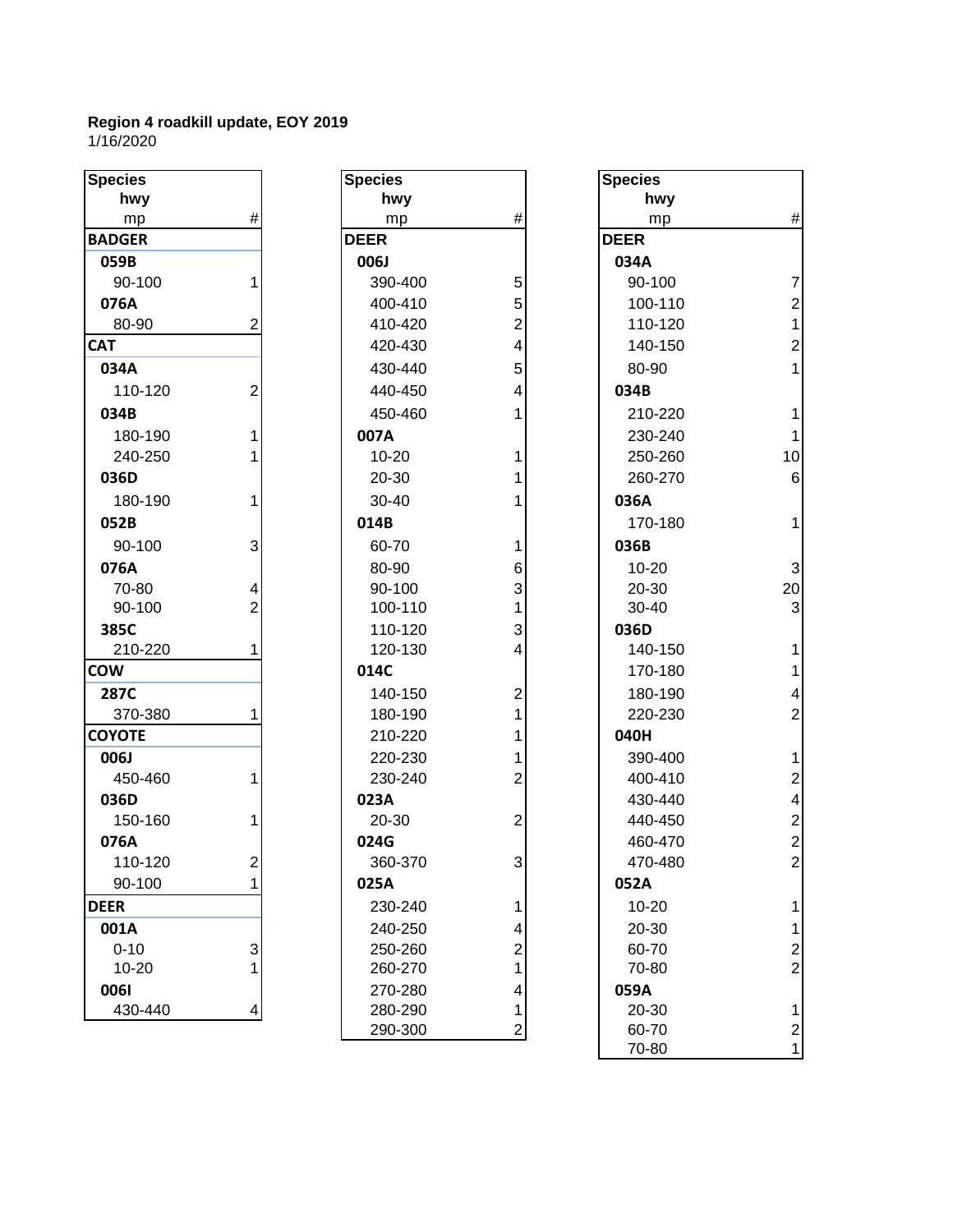| <b>Species</b> |                         | <b>Species</b> |                | <b>Species</b> |                 |
|----------------|-------------------------|----------------|----------------|----------------|-----------------|
| hwy            |                         | hwy            |                | hwy            |                 |
| mp             | #                       | mp             | $\#$           | mp             | #               |
| <b>DEER</b>    |                         | <b>DEER</b>    |                | <b>DEER</b>    |                 |
| 059B           |                         | 076A           |                | 385C           |                 |
| 150-160        | 1                       | 150-160        | $\overline{c}$ | 150-160        | $\overline{1}$  |
| 060B           |                         | 160-170        | $\overline{c}$ | 210-220        | 3               |
| $10 - 20$      | $\overline{c}$          | 170-180        | 1              | 220-230        | $\overline{1}$  |
| 061A           |                         | 180-190        | 6              | 385D           |                 |
| 20-30          | 1                       | 079B           |                | 220-230        | $\mathbf{1}$    |
| 40-50          |                         | 20-30          | 1              | 230-240        | 10              |
| 063A           |                         | 085A           |                | 240-250        | 9               |
| $10 - 20$      | 3                       | 240-250        | 3              | 250-260        | 1               |
| 20-30          |                         | 250-260        | 4              | 260-270        | 4               |
| 066B           |                         | 085C           |                | 270-280        | 3               |
| 30-40          | 10                      | 240-250        | 1              | 310-320        | 1               |
| 40-50          |                         | 250-260        |                | 402A           |                 |
| 070A           |                         | 085L           |                | $0 - 10$       | $\overline{2}$  |
| 350-360        | 1                       | 270-280        | 1              | <b>DOG</b>     |                 |
| 360-370        | 4                       | 290-300        |                | 052B           |                 |
| 370-380        | 3                       | 086A           |                | 90-100         | 1               |
| 380-390        | 3                       | 20-30          | 14             | 076A           |                 |
| 410-420        |                         | 30-40          | 3              | 90-100         | $\overline{2}$  |
| 420-430        | $\overline{2}$          | 40-50          | 4              | <b>ELK</b>     |                 |
| 071C           |                         | 50-60          |                | 034A           |                 |
| 100-110        |                         | 60-70          |                | 90-100         | 4               |
| 071E           |                         | 113A           |                | 036B           |                 |
| 190-200        |                         | $10 - 20$      | 1              | 20-30          | $\overline{2}$  |
| 200-210        |                         | 119C           |                | 30-40          | $6\phantom{1}6$ |
| 071F           |                         | 60-70          | 1              | 066B           |                 |
| 210-220        |                         | 138A           |                | 40-50          | 3               |
| 220-230        |                         | 10-20          |                | <b>287C</b>    |                 |
| 230-240        | 1                       | 20-30          | $\overline{2}$ | 360-370        | 2               |
| 076A           |                         | 60-70          | $\overline{c}$ | 370-380        | 1               |
| 40-50          | 3                       | 257A           |                | <b>FOX</b>     |                 |
| 60-70          | 1                       | $0 - 10$       | $\overline{c}$ | 001A           |                 |
| 70-80          | 23                      | 287C           |                | $10 - 20$      | 1               |
| 80-90          | 1                       | 350-360        | 9              | 036D           |                 |
| 90-100         | 16                      | 360-370        | 26             | 160-170        |                 |
| 100-110        | $\overline{\mathbf{c}}$ | 370-380        | 22             | 170-180        |                 |
| 110-120        | 4                       | 380-390        | 30             | 076A           |                 |
| 120-130        |                         | 390-400        | 1              | 110-120        | 1               |
| 130-140        |                         |                |                |                |                 |

| ipecies    |                         |
|------------|-------------------------|
| hwy        |                         |
| <u>mp</u>  | #                       |
| <b>EER</b> |                         |
| 076A       |                         |
| 150-160    | $\overline{\mathbf{c}}$ |
| 160-170    | $\overline{\mathbf{c}}$ |
| 170-180    | $\overline{1}$          |
| 180-190    | 6                       |
| 079B       |                         |
| 20-30      | 1                       |
| 085A       |                         |
| 240-250    | 3                       |
| 250-260    | 4                       |
| 085C       |                         |
| 240-250    | 1                       |
| 250-260    | 1                       |
| 085L       |                         |
| 270-280    | 1                       |
| 290-300    | 1                       |
| 086A       |                         |
| 20-30      | 14                      |
| 30-40      | 3                       |
| 40-50      | 4                       |
| 50-60      | 1                       |
| 60-70      | 1                       |
| 113A       |                         |
| 10-20      | 1                       |
| 119C       |                         |
| 60-70      | 1                       |
| 138A       |                         |
| 10-20      | 1                       |
| 20-30      | $\overline{c}$          |
| 60-70      | 2                       |
| 257A       |                         |
| $0 - 10$   | 2                       |
| 287C       |                         |
| 350-360    | 9                       |
| 360-370    | 26                      |
| 370-380    | 22                      |
| 380-390    | 30                      |
| 390-400    | 1                       |
|            |                         |

| cies                    |                | <b>Species</b> |                | <b>Species</b> |                         |
|-------------------------|----------------|----------------|----------------|----------------|-------------------------|
| hwy                     |                | hwy            |                | hwy            |                         |
| mp                      | #              | mp             | $\#$           | mp             | $\#$                    |
| $\mathsf{\overline{R}}$ |                | <b>DEER</b>    |                | <b>DEER</b>    |                         |
| 59B                     |                | 076A           |                | 385C           |                         |
| 150-160                 | 1              | 150-160        | $\overline{2}$ | 150-160        | $\mathbf{1}$            |
| 50B                     |                | 160-170        | $\overline{2}$ | 210-220        | $\mathbf{3}$            |
| 10-20                   | $\overline{2}$ | 170-180        | 1              | 220-230        | $\mathbf{1}$            |
| 51A                     |                | 180-190        | 6              | 385D           |                         |
| 20-30                   | 1              | 079B           |                | 220-230        | $\mathbf{1}$            |
| 40-50                   | 1              | 20-30          | 1              | 230-240        | 10                      |
| 53A                     |                | 085A           |                | 240-250        | $\boldsymbol{9}$        |
| 10-20                   | 3              | 240-250        | 3              | 250-260        | $\mathbf{1}$            |
| 20-30                   |                | 250-260        | 4              | 260-270        | $\overline{\mathbf{4}}$ |
| 56B                     |                | 085C           |                | 270-280        | $\mathsf 3$             |
| 30-40                   | 10             | 240-250        | 1              | 310-320        | $\mathbf{1}$            |
| 40-50                   | 1              | 250-260        | 1              | 402A           |                         |
| 70A                     |                | 085L           |                | $0 - 10$       | $\overline{c}$          |
| 350-360                 | 1              | 270-280        | 1              | <b>DOG</b>     |                         |
| 360-370                 | 4              | 290-300        | 1              | 052B           |                         |
| 370-380                 | 3              | 086A           |                | 90-100         | $\mathbf{1}$            |
| 380-390                 | $\overline{3}$ | 20-30          | 14             | 076A           |                         |
| 410-420                 | 1              | 30-40          | 3              | 90-100         | $\overline{2}$          |
| 420-430                 | $\overline{2}$ | 40-50          | 4              | <b>ELK</b>     |                         |
| 71C                     |                | 50-60          |                | 034A           |                         |
| 100-110                 | 1              | 60-70          | 1              | 90-100         | $\overline{\mathbf{4}}$ |
| 71E                     |                | 113A           |                | 036B           |                         |
| 190-200                 | 1              | $10 - 20$      | 1              | 20-30          | $\overline{c}$          |
| 200-210                 | 1              | 119C           |                | $30 - 40$      | $6\phantom{a}$          |
| 71F                     |                | 60-70          | 1              | 066B           |                         |
| 210-220                 | 1              | 138A           |                | 40-50          | $\mathbf{3}$            |
| 220-230                 | 1              | $10 - 20$      | 1              | 287C           |                         |
| 230-240                 |                | 20-30          | $\overline{2}$ | 360-370        | $\overline{c}$          |
| 76A                     |                | 60-70          | $\overline{2}$ | 370-380        | 1                       |
| 40-50                   | $\mathbf{3}$   | 257A           |                | <b>FOX</b>     |                         |
| 60-70                   | 1              | $0 - 10$       | $\overline{2}$ | 001A           |                         |
| 70-80                   | 23             | 287C           |                | $10 - 20$      | 1                       |
| 80-90                   | 1              | 350-360        | 9              | 036D           |                         |
| 90-100                  | 16             | 360-370        | 26             | 160-170        | 1                       |
| 100-110                 | $\overline{2}$ | 370-380        | 22             | 170-180        | 1                       |
| 110-120                 | $\overline{4}$ | 380-390        | 30             | 076A           |                         |
| 120-130                 | 1              | 390-400        | $\mathbf 1$    | 110-120        | $\mathbf{1}$            |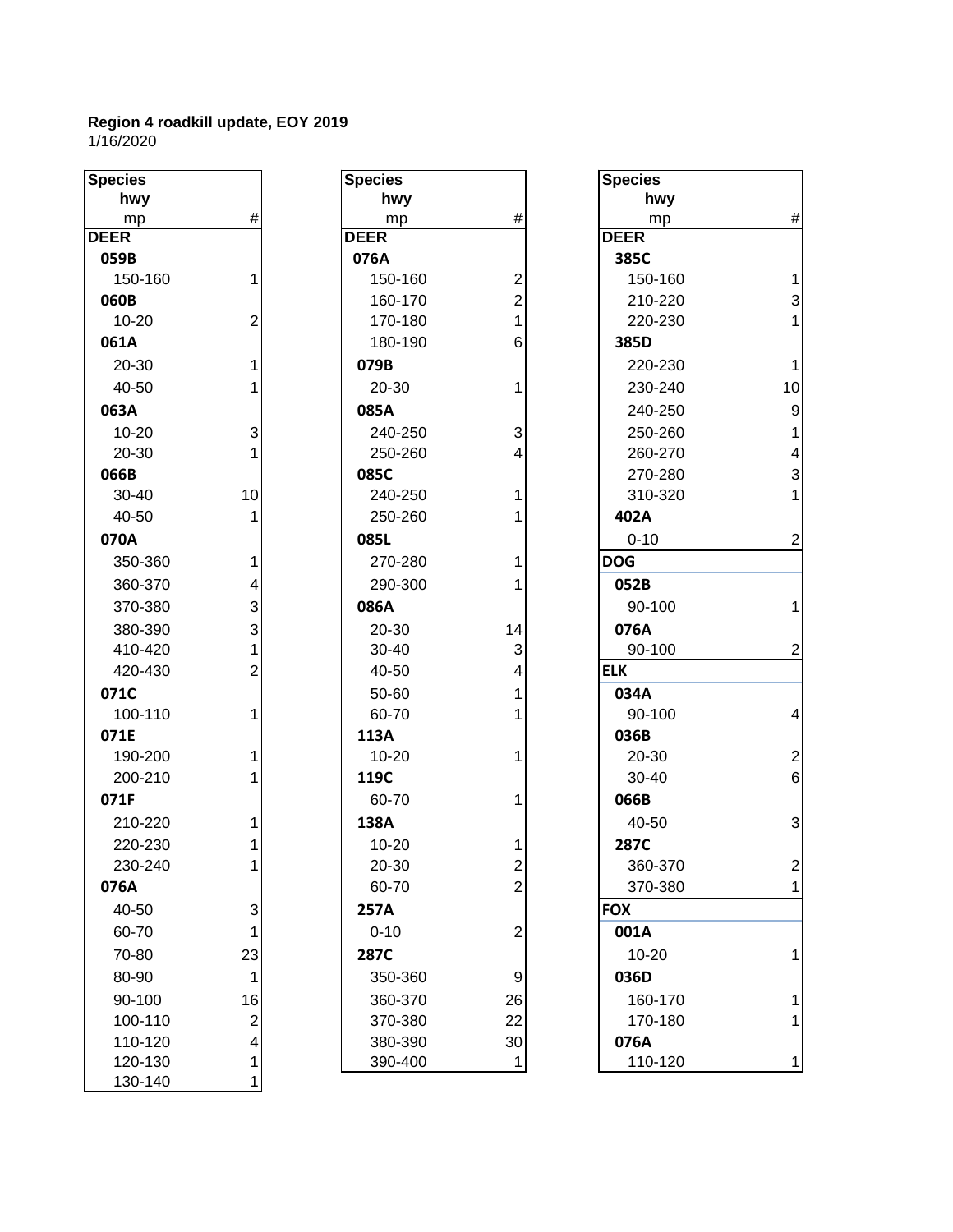| <b>Species</b>     |                | <b>Species</b>   |                | <b>Species</b> |
|--------------------|----------------|------------------|----------------|----------------|
| hwy                |                | hwy              |                | hwy            |
| mp                 | $\#$           | mp               | $\#$           | mp             |
| <b>HORSE</b>       |                | <b>PRONGHORN</b> |                | <b>RACCOON</b> |
| 006J               |                | 052B             |                | 066B           |
| 380-390            | 1              | 90-100           | $\overline{2}$ | 30-40          |
| 024B               |                | 059A             |                | 40-50          |
| 440-450            | $\overline{2}$ | $0 - 10$         | 1              | 076A           |
| <b>MOOSE</b>       |                | 063A             |                | 80-90          |
| 014B               |                | $10 - 20$        | 1              | 100-11         |
| 80-90              | 1              | 071C             |                | 180-19         |
| <b>OPOSSUM</b>     |                | 90-100           | 1              | 119B           |
| 385C               |                | 071D             |                | 50-60          |
| 210-220            | $\overline{2}$ | 140-150          | 1              | 385C           |
| <b>OWL</b>         |                | 071F             |                | 210-22         |
| 076A               |                | 230-240          |                | 220-23         |
| 70-80              | 1              | <b>RABBIT</b>    |                | <b>SKUNK</b>   |
| <b>PHEASANT</b>    |                | 034B             |                | 006J           |
| 034B               |                | 210-220          | 1              | 430-44         |
| 190-200            | $\mathbf{1}$   | 036D             |                | 440-45         |
| 220-230            | 1              | 210-220          | 2              | 036D           |
| 036D               |                | 220-230          | 1              | 110-12         |
| 200-210            | 1              | 052B             |                | 170-18         |
| 210-220            | 1              | 110-120          | $\overline{2}$ | 220-23         |
| 220-230            | 1              | 059A             |                | 059A           |
| 385C               |                | 70-80            | 1              | 60-70          |
| 210-220            | $\overline{2}$ | 059B             |                | 071D           |
| 220-230            | 1              | 100-110          | 1              | 170-18         |
| <b>PRAIRIE DOG</b> |                | 110-120          | 1              | 071F           |
| 036B               |                | 385C             |                | 210-22         |
| 20-30              | 10             | 210-220          | $\overline{2}$ | 076A           |
| 052A               |                | <b>RACCOON</b>   |                | 90-100         |
| $0 - 10$           | 11             | 034A             |                | 385C           |
| 119B               |                | 100-110          | 6              | 210-22         |
| 40-50              | 26             | 034B             |                | <b>TURTLE</b>  |
| <b>PRONGHORN</b>   |                | 210-220          | 1              | 385C           |
| 024G               |                | 052A             |                | 210-22         |
| 370-380            | 1              | 110-120          | 1              |                |
| 036D               |                | 120-130          | 5              |                |
| 140-150            | 1              | 130-140          | 1              |                |
| 040H               |                | 052B             |                |                |
| 430-440            | 1              | 90-100           | 4              |                |

| pecies          |      | <b>Species</b>   |                | <b>Species</b> |
|-----------------|------|------------------|----------------|----------------|
| hwy             |      | hwy              |                | hwy            |
| mp              | $\#$ | mp               | $\#$           | mp             |
| ORSE            |      | <b>PRONGHORN</b> |                | <b>RACCOON</b> |
| 006J            |      | 052B             |                | 066B           |
| 380-390         | 1    | 90-100           | $\overline{2}$ | $30 - 40$      |
| 024B            |      | 059A             |                | 40-50          |
| 440-450         | 2    | $0 - 10$         | 1              | 076A           |
| <b>OOSE</b>     |      | 063A             |                | 80-90          |
| 014B            |      | $10 - 20$        | 1              | 100-11         |
| 80-90           | 1    | 071C             |                | 180-19         |
| <b>POSSUM</b>   |      | 90-100           | 1              | 119B           |
| 385C            |      | 071D             |                | 50-60          |
| 210-220         | 2    | 140-150          | 1              | 385C           |
| WL              |      | 071F             |                | 210-22         |
| 076A            |      | 230-240          | 1              | 220-23         |
| 70-80           | 1    | <b>RABBIT</b>    |                | <b>SKUNK</b>   |
| <b>HEASANT</b>  |      | 034B             |                | 006J           |
| 034B            |      | 210-220          | 1              | 430-44         |
| 190-200         | 1    | 036D             |                | 440-45         |
| 220-230         | 1    | 210-220          | $\overline{2}$ | 036D           |
| 036D            |      | 220-230          | 1              | 110-12         |
| 200-210         | 1    | 052B             |                | 170-18         |
| 210-220         | 1    | 110-120          | $\overline{2}$ | 220-23         |
| 220-230         | 1    | 059A             |                | 059A           |
| 385C            |      | 70-80            | 1              | 60-70          |
| 210-220         | 2    | 059B             |                | 071D           |
| 220-230         | 1    | 100-110          | 1              | 170-18         |
| RAIRIE DOG      |      | 110-120          | 1              | 071F           |
| 036B            |      | 385C             |                | 210-22         |
| 20-30           | 10   | 210-220          | $\overline{2}$ | 076A           |
| 052A            |      | <b>RACCOON</b>   |                | 90-100         |
| $0 - 10$        | 11   | 034A             |                | 385C           |
| 119B            |      | 100-110          | 6              | 210-22         |
| 40-50           | 26   | 034B             |                | <b>TURTLE</b>  |
| <b>RONGHORN</b> |      | 210-220          | 1              | 385C           |
| 024G            |      | 052A             |                | 210-22         |
| 370-380         | 1    | 110-120          | 1              |                |
| 036D            |      | 120-130          | 5              |                |
| 140-150         | 1    | 130-140          | 1              |                |
| 040H            |      | 052B             |                |                |
| 430-440         | 1    | 90-100           | 4              |                |

| <b>Species</b>     |                | <b>Species</b>   |                | <b>Species</b> |                         |
|--------------------|----------------|------------------|----------------|----------------|-------------------------|
| hwy                |                | hwy              |                | hwy            |                         |
| mp                 | $\#$           | mp               | #              | mp             | $\#$                    |
| <b>HORSE</b>       |                | <b>PRONGHORN</b> |                | <b>RACCOON</b> |                         |
| 006J               |                | 052B             |                | 066B           |                         |
| 380-390            | 1              | 90-100           | 2              | 30-40          | $\mathbf{1}$            |
| 024B               |                | 059A             |                | 40-50          | $\overline{2}$          |
| 440-450            | $\overline{2}$ | $0 - 10$         |                | 076A           |                         |
| <b>MOOSE</b>       |                | 063A             |                | 80-90          | $\overline{2}$          |
| 014B               |                | $10 - 20$        |                | 100-110        | $\mathbf{1}$            |
| 80-90              | 1              | 071C             |                | 180-190        | $\mathbf{1}$            |
| <b>OPOSSUM</b>     |                | 90-100           |                | 119B           |                         |
| 385C               |                | 071D             |                | 50-60          | $\overline{\mathbf{4}}$ |
| 210-220            | 2              | 140-150          |                | 385C           |                         |
| <b>OWL</b>         |                | 071F             |                | 210-220        | 3                       |
| 076A               |                | 230-240          |                | 220-230        | $\mathbf{1}$            |
| 70-80              |                | <b>RABBIT</b>    |                | <b>SKUNK</b>   |                         |
| <b>PHEASANT</b>    |                | 034B             |                | 006J           |                         |
| 034B               |                | 210-220          |                | 430-440        | 5                       |
| 190-200            | 1              | 036D             |                | 440-450        | $\mathbf{1}$            |
| 220-230            |                | 210-220          | 2              | 036D           |                         |
| 036D               |                | 220-230          |                | 110-120        | $\mathbf{1}$            |
| 200-210            | 1              | 052B             |                | 170-180        | $\mathbf{1}$            |
| 210-220            |                | 110-120          | 2              | 220-230        | $\mathbf{1}$            |
| 220-230            | 1              | 059A             |                | 059A           |                         |
| 385C               |                | 70-80            |                | 60-70          | $\mathbf{1}$            |
| 210-220            | $\overline{c}$ | 059B             |                | 071D           |                         |
| 220-230            | 1              | 100-110          |                | 170-180        | $\mathbf{1}$            |
| <b>PRAIRIE DOG</b> |                | 110-120          |                | 071F           |                         |
| 036B               |                | 385C             |                | 210-220        | $\mathbf{1}$            |
| 20-30              | 10             | 210-220          | $\overline{2}$ | 076A           |                         |
| 052A               |                | <b>RACCOON</b>   |                | 90-100         | 1                       |
| $0 - 10$           | 11             | 034A             |                | 385C           |                         |
| 119B               |                | 100-110          | 6              | 210-220        | $\mathbf{1}$            |
| 40-50              | 26             | 034B             |                | <b>TURTLE</b>  |                         |
| <b>PRONGHORN</b>   |                | 210-220          |                | 385C           |                         |
| 024G               |                | 052A             |                | 210-220        | 1                       |
|                    |                |                  |                |                |                         |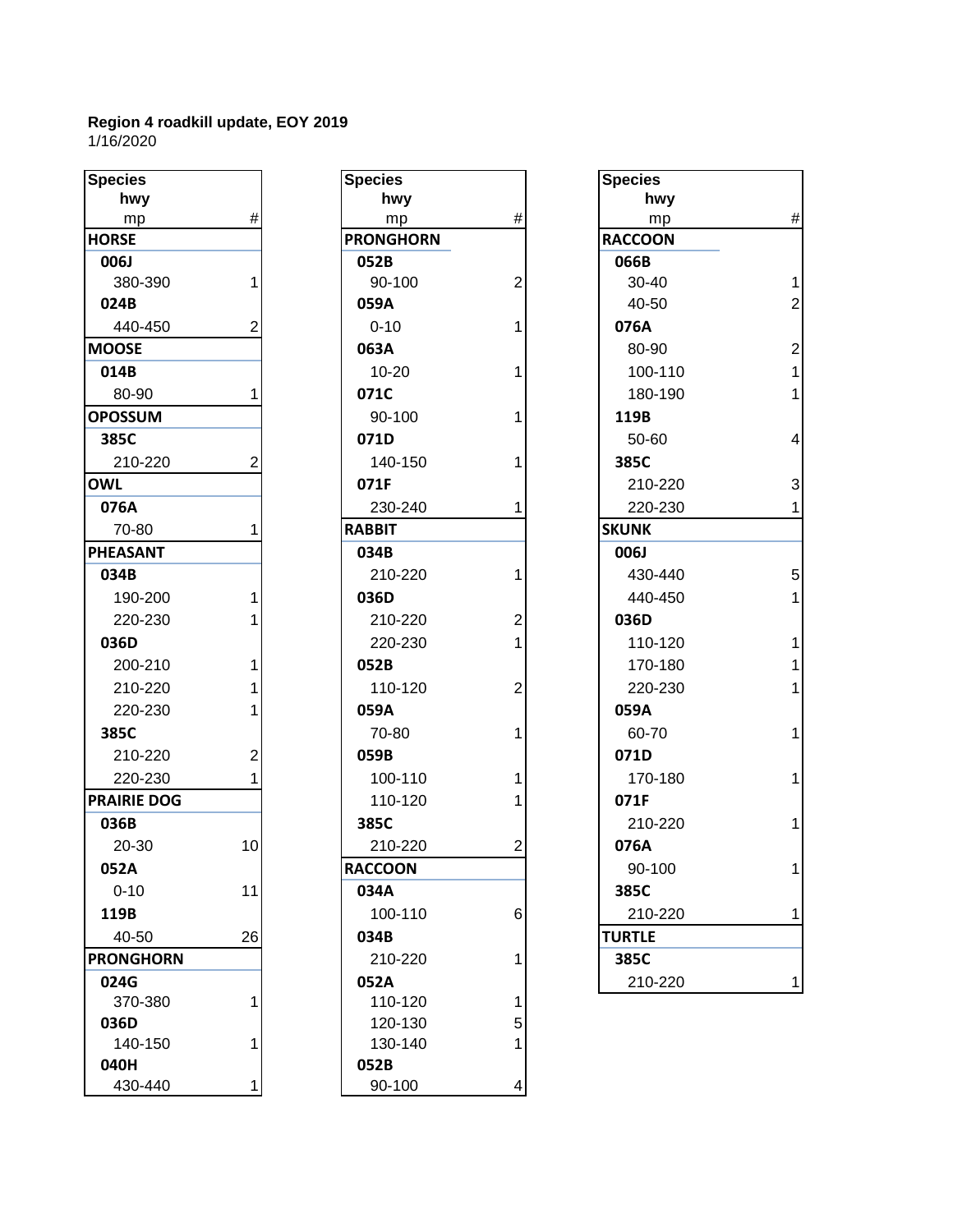| <b>Species</b> |                         | <b>Species</b> |                |            |
|----------------|-------------------------|----------------|----------------|------------|
| hwy            |                         | hwy            |                |            |
| mp             | #                       | mp             | $\#$           |            |
| <b>UNK</b>     |                         | <b>UNK</b>     |                | <b>UNK</b> |
| 001A           |                         | 036D           |                | 071D       |
| $10 - 20$      | $\overline{2}$          | $10 - 20$      | 1              | 140-150    |
| 006J           |                         | 140-150        | 11             | 150-160    |
| 390-400        | 7                       | 160-170        | 3              | 160-170    |
| 420-430        | 4                       | 170-180        | 4              | 170-180    |
| 430-440        | $\overline{2}$          | 180-190        | 17             | 071E       |
| 450-460        | $\overline{3}$          | 190-200        | 16             | 190-200    |
| 014C           |                         | 220-230        | 12             | 071F       |
| 210-220        | 1                       | 040H           |                | 220-230    |
| 023A           |                         | 400-410        | 4              | 230-240    |
| $10 - 20$      | 1                       | 430-440        | 1              | 076A       |
| 024C           |                         | 440-450        | 1              | 60-70      |
| 440-450        | 1                       | 450-460        | $\overline{2}$ | 70-80      |
| 025A           |                         | 460-470        | 4              | 80-90      |
| 240-250        | 14                      | 470-480        | 1              | 90-100     |
| 250-260        | 4                       | 059A           |                | 100-110    |
| 260-270        | 1                       | $0 - 10$       | 1              | 110-120    |
| 270-280        | 6                       | 60-70          | 3              | 120-130    |
| 034A           |                         | 70-80          | 1              | 150-160    |
| 110-120        | $\mathbf{2}$            | 059B           |                | 170-180    |
| 120-130        | $\overline{2}$          | 110-120        | 1              | 180-190    |
| 130-140        | $\overline{2}$          | 120-130        |                | 085C       |
| 140-150        | $\mathbf{1}$            | 130-140        | 6              | 250-260    |
| 034B           |                         | 140-150        | 1              | 093A       |
| 110-120        | 1                       | 150-160        | 1              | $10 - 20$  |
| 160-170        | 1                       | 160-170        | 3              | 113A       |
| 170-180        | 14                      | 70-80          | 3              | $0 - 10$   |
| 180-190        | $\overline{\mathbf{c}}$ | 90-100         | 3              | $10 - 20$  |
| 200-210        | 1                       | 063A           |                | 119A       |
| 210-220        | 10                      | $0 - 10$       | 4              | 40-50      |
| 220-230        | $\mathbf{2}$            | 10-20          | 10             | 138A       |
| 240-250        | $\mathbf{3}$            | 20-30          | 1              | $0 - 10$   |
| 250-260        | $\overline{2}$          | 50-60          | 1              | $10 - 20$  |
| 034D           |                         | 60-70          | 1              | 20-30      |
| $0 - 10$       | 12                      | 066B           |                | 40-50      |
| 036B           |                         | 30-40          | 5              | 50-60      |
| 10-20          | $\overline{\mathbf{c}}$ | 40-50          | $\overline{7}$ | 257A       |
| 20-30          | $\overline{4}$          |                |                | 20-30      |
| 30-40          | 5 <sup>1</sup>          |                |                |            |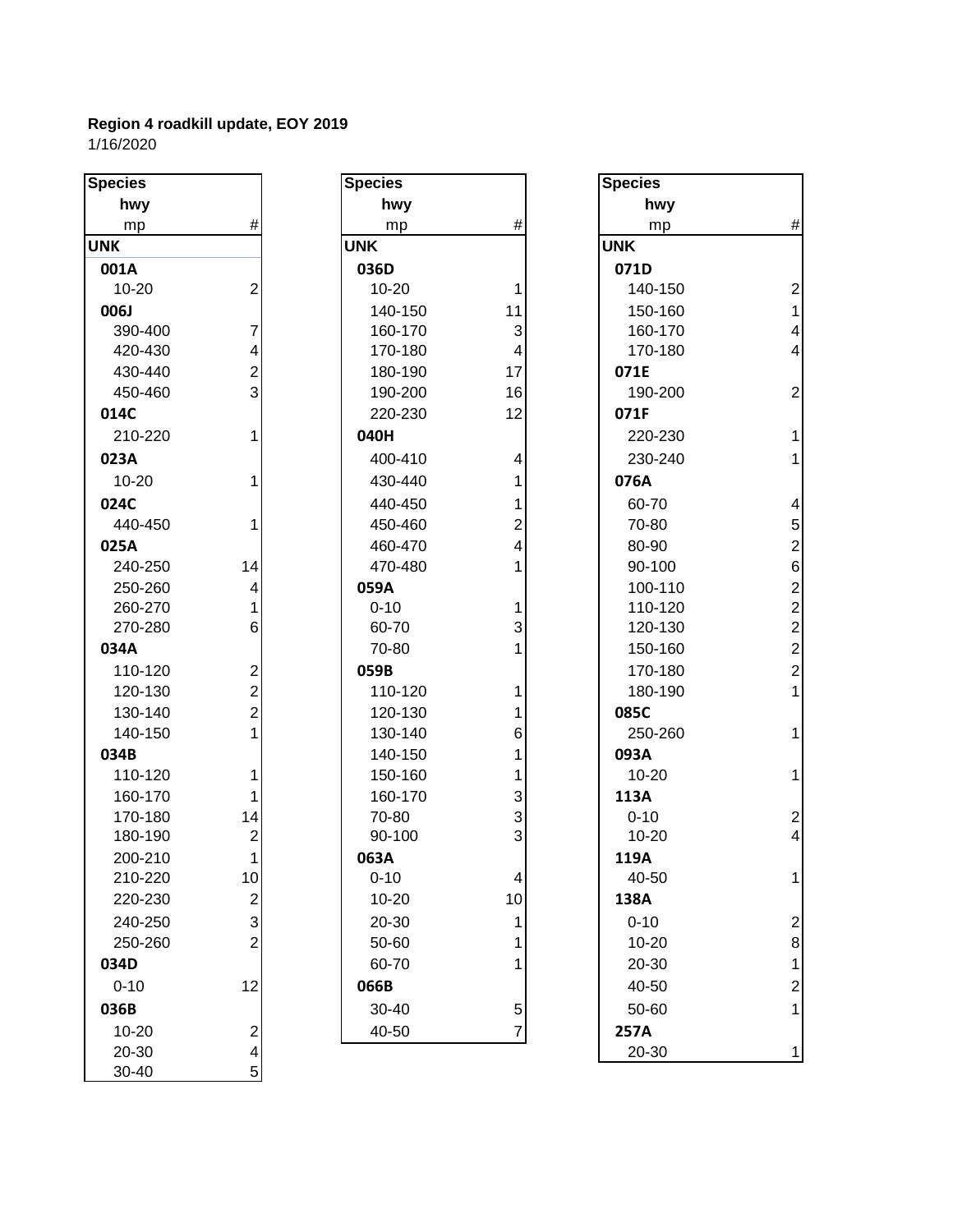| <b>Species</b> |                         |
|----------------|-------------------------|
| hwy            |                         |
| mp             | #                       |
| <b>UNK</b>     |                         |
| 287C           |                         |
| 250-260        | 1                       |
| 320-330        | $\frac{6}{2}$           |
| 330-340        |                         |
| 350-360        | $\overline{\mathbf{4}}$ |
| 360-370        | 3                       |
| 380-390        | $\overline{1}$          |
| 390-400        | $\overline{2}$          |
| 385B           |                         |
| 130-140        | 5                       |
| 385C           |                         |
| 210-220        | 25                      |
| 220-230        | 10                      |
| 385D           |                         |
| 310-320        | 1                       |
| 392B           |                         |
| 140-150        |                         |

| <b>Species</b> |    |  | <b>PATROLS REPORTING</b> |      |  |
|----------------|----|--|--------------------------|------|--|
| hwy            |    |  | 4101                     | 4126 |  |
| mp             | #  |  | 4102                     | 4127 |  |
| <b>UNK</b>     |    |  | 4103                     | 4128 |  |
| 287C           |    |  | 4104                     | 4130 |  |
| 250-260        |    |  | 4105                     | 4131 |  |
| 320-330        | 6  |  | 4107                     | 4132 |  |
| 330-340        | 2  |  | 4108                     | 4133 |  |
| 350-360        | 4  |  | 4109                     | 4134 |  |
| 360-370        | 3  |  | 4110                     | 4135 |  |
| 380-390        | 1  |  | 4113                     | 4136 |  |
| 390-400        | 2  |  | 4114                     | 4137 |  |
| 385B           |    |  | 4115                     | 4138 |  |
| 130-140        | 5  |  | 4116                     | 4139 |  |
| 385C           |    |  | 4117                     | 4140 |  |
| 210-220        | 25 |  | 4118                     | 4141 |  |
| 220-230        | 10 |  | 4119                     | 4142 |  |
| 385D           |    |  | 4120                     | 4143 |  |
| 310-320        | 1  |  | 4121                     | 4144 |  |
| 392B           |    |  | 4122                     | 4145 |  |
| 140-150        | 2  |  | 4123                     | 4146 |  |
|                |    |  | 4124                     | 4152 |  |
|                |    |  | 4125                     | 4153 |  |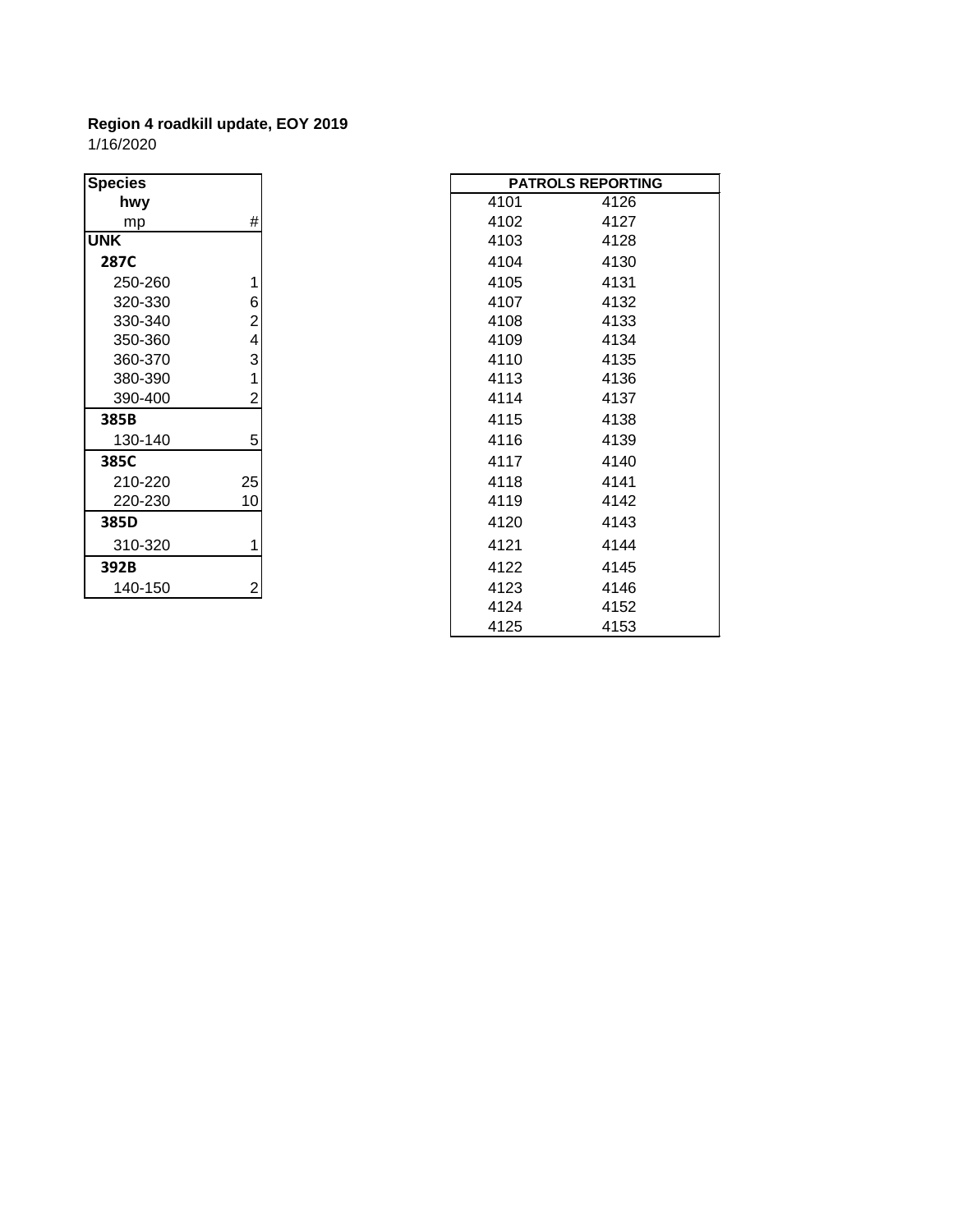#### **Region 5 roadkill update, EOY 2019** 1/16/2020

Totals from CDOT personnel

Total number of reported animals killed 1705

**Note:** Due to a possible compromise in the data, all calculations January - March, 2018, have been excluded from this report

| BY MONTH | 2015 | 2016                      | 2017 | 2018 | 2019 |
|----------|------|---------------------------|------|------|------|
| Jan      | 121  | 121                       | 95   |      | 97   |
| Feb      | 118  | 208                       | 119  |      | 44   |
| Mar      | 119  | 232                       | 132  | ۰    | 141  |
| Apr      | 131  | 123                       | 103  | 131  | 177  |
| May      | 117  | 139                       | 169  | 209  | 135  |
| Jun      | 104  | 114                       | 104  | 106  | 101  |
| Jul      | 100  | 134                       | 123  | 158  | 141  |
| Aug      | 119  | 117                       | 173  | 152  | 117  |
| Sep      | 99   | 141                       | 160  | 157  | 142  |
| Oct      | 199  | 264                       | 295  | 312  | 185  |
| Nov      | 204  | 254                       | 263  | 251  | 227  |
| Dec      | 205  | 218                       | 229  | 196  | 198  |
| Total    | 1636 | 2065                      | 1965 | 1672 | 1705 |
|          |      | 2015-2017 Average<br>1889 |      |      |      |

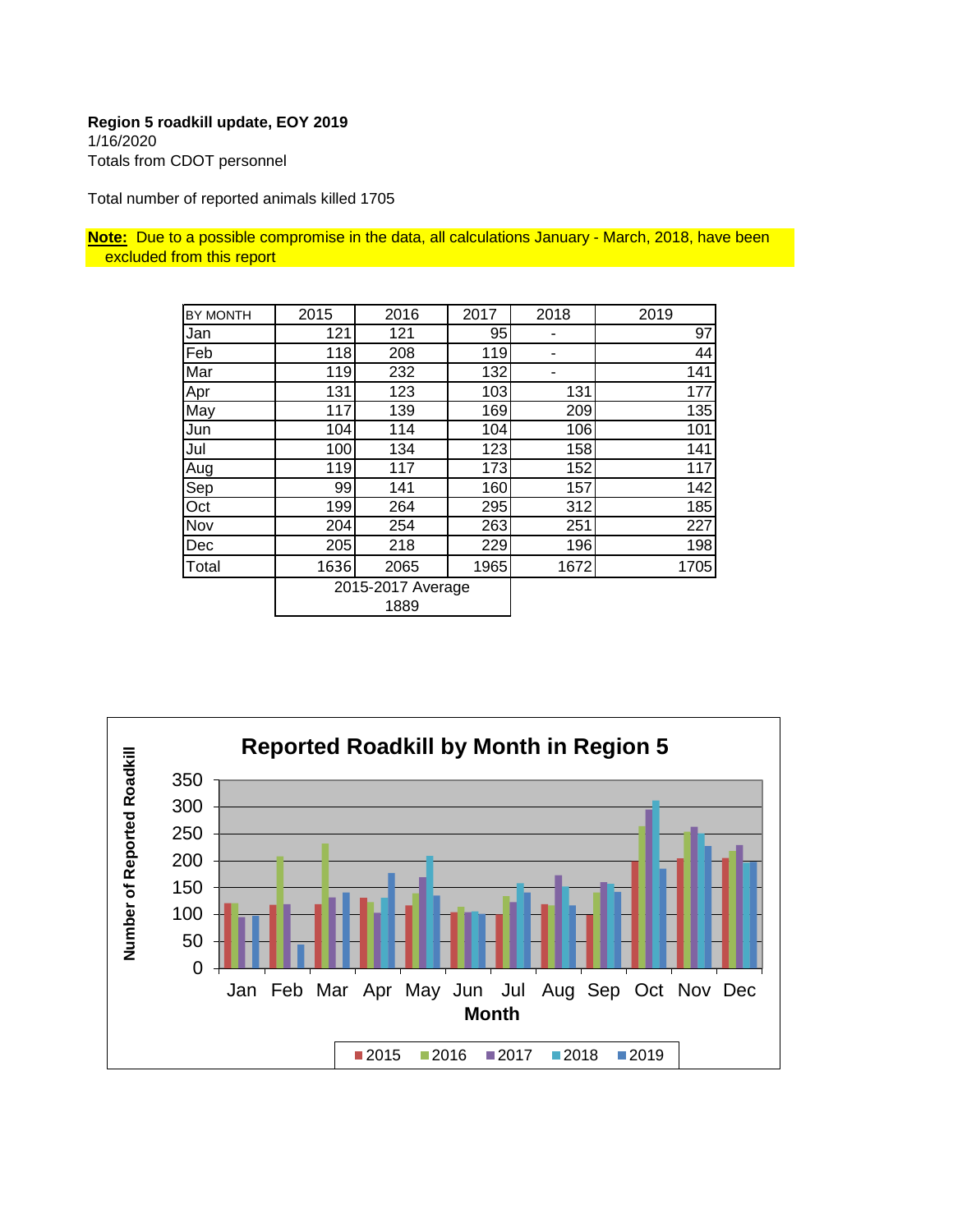|                |   | 2019 BY SPECIES |      |                   |     |
|----------------|---|-----------------|------|-------------------|-----|
| <b>BADGER</b>  |   | <b>DEER</b>     | 1297 | <b>IPORCUPINE</b> |     |
| <b>IBEAR</b>   | b | <b>DOG</b>      |      | <b>IPRONGHORN</b> | 10  |
| <b>IBEAVER</b> |   | IELK            | 133  | <b>IRACCOON</b>   | 16  |
| <b>CAT</b>     |   | IFOX            |      | ISKUNK            | 25  |
| <b>COW</b>     |   | <b>HAWK</b>     |      | <b>UNK</b>        | 183 |
| ICOYOTE        |   | <b>HORSE</b>    | 5    |                   |     |

| <b>SPECIES BY MONTH</b> |                | SPECIES BY MONTH |                         | <b>SPECIES BY MONTH</b> |
|-------------------------|----------------|------------------|-------------------------|-------------------------|
| January                 |                | June             |                         | <b>October</b>          |
| <b>DEER</b>             | 78             | <b>COW</b>       |                         | <b>BEAR</b>             |
| <b>ELK</b>              | 12             | <b>DEER</b>      | 78                      | COW                     |
| <b>HORSE</b>            | 1              | <b>ELK</b>       | 14                      | <b>COYOTE</b>           |
| <b>PRONGHORN</b>        | 1              | <b>SKUNK</b>     | $\overline{\mathbf{c}}$ | <b>DEER</b>             |
| <b>UNK</b>              | 5              | <b>UNK</b>       | 6                       | <b>ELK</b>              |
| February                |                | July             |                         | <b>FOX</b>              |
| <b>DEER</b>             | 36             | CAT              | 3                       | <b>PRONGHORN</b>        |
| <b>ELK</b>              | 3              | <b>COW</b>       |                         | <b>RACCOON</b>          |
| <b>PRONGHORN</b>        | 3              | COYOTE           |                         | <b>UNK</b>              |
| <b>UNK</b>              | $\overline{2}$ | <b>DEER</b>      | 96                      | <b>November</b>         |
| <b>March</b>            |                | <b>DOG</b>       | 3                       | <b>DEER</b>             |
| <b>DEER</b>             | 106            | <b>ELK</b>       | $\overline{7}$          | <b>DOG</b>              |
| <b>ELK</b>              | 15             | <b>RACCOON</b>   | 5                       | <b>ELK</b>              |
| <b>HORSE</b>            | 1              | <b>SKUNK</b>     | $\overline{7}$          | <b>RACCOON</b>          |
| <b>SKUNK</b>            |                | <b>UNK</b>       | 18                      | <b>SKUNK</b>            |
| <b>UNK</b>              | 18             | <b>August</b>    |                         | <b>UNK</b>              |
| <b>April</b>            |                | <b>BADGER</b>    |                         | <b>December</b>         |
| <b>CAT</b>              | $\mathbf{1}$   | <b>CAT</b>       | 3                       | <b>CAT</b>              |
| <b>DEER</b>             | 125            | COYOTE           |                         | <b>COW</b>              |
| <b>DOG</b>              | 1              | <b>DEER</b>      | 71                      | <b>DEER</b>             |
| <b>ELK</b>              | 26             | <b>ELK</b>       | 9                       | <b>DOG</b>              |
| <b>HORSE</b>            | 3              | <b>PRONGHORN</b> |                         | <b>ELK</b>              |
| <b>PRONGHORN</b>        | 1              | <b>RACCOON</b>   | $\overline{c}$          | <b>PRONGHORN</b>        |
| <b>UNK</b>              | 20             | <b>SKUNK</b>     | 5                       | <b>UNK</b>              |
| <b>May</b>              |                | <b>UNK</b>       | 24                      |                         |
| <b>COW</b>              | 1              | <b>September</b> |                         |                         |
| <b>DEER</b>             | 108            | <b>BEAR</b>      | 3                       |                         |
| <b>DOG</b>              | 1              | <b>BEAVER</b>    |                         |                         |
| <b>ELK</b>              | 4              | <b>CAT</b>       |                         |                         |
| <b>SKUNK</b>            | 1              | <b>DEER</b>      | 88                      |                         |
| <b>UNK</b>              | 20             | <b>ELK</b>       | $\overline{9}$          |                         |

| SPECIES BY MONTH |                                       |
|------------------|---------------------------------------|
| June             |                                       |
| COW              | 1                                     |
| <b>DEER</b>      | 78                                    |
| ELK              | 14                                    |
| <b>SKUNK</b>     |                                       |
| <b>UNK</b>       | $\frac{2}{6}$                         |
| July             |                                       |
| CAT              |                                       |
| COW              |                                       |
| COYOTE           | 3 1 1 9 6 3 7 5 7                     |
| <b>DEER</b>      |                                       |
| <b>DOG</b>       |                                       |
| <b>ELK</b>       |                                       |
| <b>RACCOON</b>   |                                       |
| <b>SKUNK</b>     |                                       |
| <b>UNK</b>       | 18                                    |
| <b>August</b>    |                                       |
| <b>BADGER</b>    |                                       |
| CAT              |                                       |
| COYOTE           |                                       |
| <b>DEER</b>      |                                       |
| <b>ELK</b>       |                                       |
| PRONGHORN        |                                       |
| RACCOON          |                                       |
| <b>SKUNK</b>     |                                       |
| <b>UNK</b>       |                                       |
| September        | 131791252                             |
| <b>BEAR</b>      | 3<br>1                                |
| <b>BEAVER</b>    |                                       |
| CAT              | 1                                     |
| DEER             | 88                                    |
| <b>ELK</b>       | 9                                     |
| <b>HAWK</b>      | 1                                     |
| <b>PORCUPINE</b> |                                       |
| <b>RACCOON</b>   | $\begin{array}{c} 1 \\ 4 \end{array}$ |
| <b>SKUNK</b>     | 5                                     |
| <b>UNK</b>       | 29                                    |
|                  |                                       |

| SPECIES BY MONTH |                | <b>SPECIES BY MONTH</b> |    | SPECIES BY MONTH |               |
|------------------|----------------|-------------------------|----|------------------|---------------|
| January          |                | June                    |    | <b>October</b>   |               |
| <b>DEER</b>      | 78             | <b>COW</b>              |    | <b>BEAR</b>      | $\frac{2}{3}$ |
| <b>ELK</b>       | 12             | <b>DEER</b>             | 78 | <b>COW</b>       |               |
| <b>HORSE</b>     |                | <b>ELK</b>              | 14 | <b>COYOTE</b>    |               |
| <b>PRONGHORN</b> |                | <b>SKUNK</b>            | 2  | <b>DEER</b>      | 145           |
| <b>UNK</b>       | 5              | <b>UNK</b>              | 6  | <b>ELK</b>       |               |
| February         |                | July                    |    | <b>FOX</b>       |               |
| <b>DEER</b>      | 36             | <b>CAT</b>              | 3  | <b>PRONGHORN</b> | 3             |
| <b>ELK</b>       | 3              | <b>COW</b>              |    | <b>RACCOON</b>   |               |
| <b>PRONGHORN</b> | 3              | <b>COYOTE</b>           |    | <b>UNK</b>       | 25            |
| <b>UNK</b>       | $\overline{c}$ | <b>DEER</b>             | 96 | <b>November</b>  |               |
| <b>March</b>     |                | <b>DOG</b>              | 3  | <b>DEER</b>      | 204           |
| <b>DEER</b>      | 106            | <b>ELK</b>              |    | <b>DOG</b>       |               |
| <b>ELK</b>       | 15             | <b>RACCOON</b>          | 5  | <b>ELK</b>       |               |
| <b>HORSE</b>     |                | <b>SKUNK</b>            |    | <b>RACCOON</b>   |               |
| <b>SKUNK</b>     |                | <b>UNK</b>              | 18 | <b>SKUNK</b>     |               |
| <b>UNK</b>       | 18             | <b>August</b>           |    | <b>UNK</b>       | 10            |
| April            |                | <b>BADGER</b>           |    | <b>December</b>  |               |
| CAT              |                | <b>CAT</b>              | 3  | <b>CAT</b>       |               |
| <b>DEER</b>      | 125            | <b>COYOTE</b>           |    | COW              |               |
| <b>DOG</b>       |                | <b>DEER</b>             | 71 | <b>DEER</b>      | 162           |
| <b>ELK</b>       | 26             | <b>ELK</b>              | 9  | <b>DOG</b>       |               |
| <b>HORSE</b>     | 3              | <b>PRONGHORN</b>        |    | <b>ELK</b>       | 26            |
| <b>PRONGHORN</b> |                | <b>RACCOON</b>          |    | <b>PRONGHORN</b> |               |
| <b>UNK</b>       | 20             | <b>SKUNK</b>            | 5  | <b>UNK</b>       | 6             |
|                  |                |                         |    |                  |               |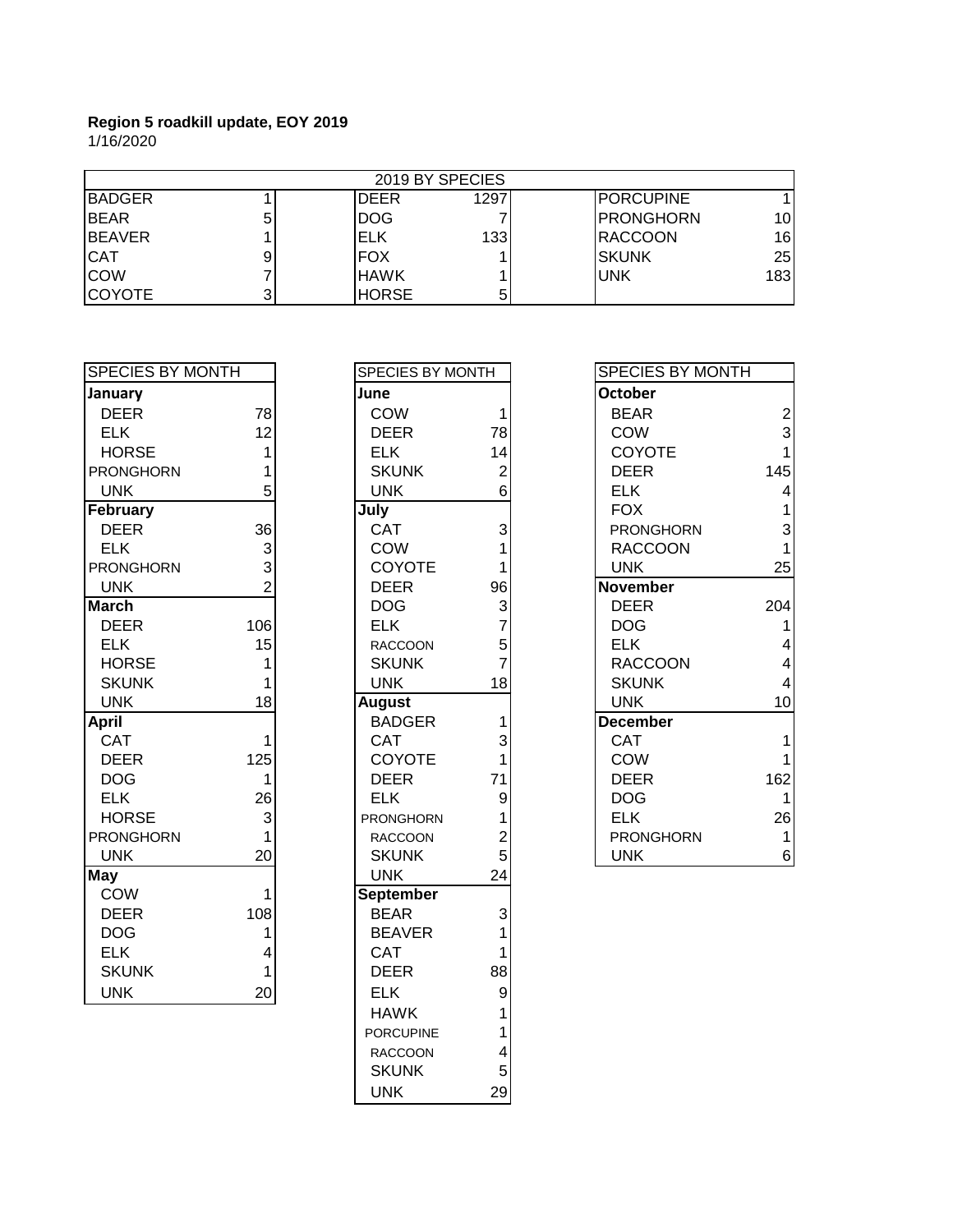| hwy       |                         | hwy       |                | hwy         |
|-----------|-------------------------|-----------|----------------|-------------|
| mp        | #                       | mp        | #              | mp          |
| 003A      |                         | 114A      |                | 159A        |
| $0 - 10$  | 12                      | 30-40     | 5              | $0 - 10$    |
| 015A      |                         | 50-60     | 3              | 10-20       |
| $0 - 10$  | 1                       | 60-70     | 1              | 20-30       |
| 10-20     | 7                       | 140A      |                | 30-40       |
| 017A      |                         | $0 - 10$  | 6              | <b>160A</b> |
| 30-40     | 6                       | $10 - 20$ | 16             | 10-20       |
| 017B      |                         | 20-30     | $\overline{7}$ | $30 - 40$   |
| 70-80     | 1                       | 141A      |                | 40-50       |
| 90-100    | $\overline{2}$          | $0 - 10$  | 6              | 50-60       |
| 110-120   | 1                       | 10-20     | 5              | 60-70       |
| 120-130   |                         | 60-70     | 1              | 70-80       |
| 024A      |                         | 142A      |                | 80-90       |
| 140-150   | 1                       | $10 - 20$ | 3              | 90-100      |
| 200-210   | 25                      | 145A      |                | 100-110     |
| 210-220   | 59                      | $0 - 10$  | 20             | 110-120     |
| 220-230   | 21                      | 10-20     | 16             | 120-130     |
| 050A      |                         | 20-30     | $\overline{a}$ | 130-140     |
| 30-40     | 1                       | 30-40     | $\overline{2}$ | 140-150     |
| 170-180   | 3                       | 40-50     | 1              | 150-160     |
| 180-190   | $\overline{2}$          | 50-60     | 1              | 160-170     |
| 190-200   | $\overline{2}$          | 70-80     | 4              | 170-180     |
| 210-220   | 26                      | 80-90     | $\overline{2}$ | 180-190     |
| 220-230   | 17                      | 110-120   | $\overline{1}$ | 190-200     |
| 230-240   | 10                      | 149A      |                | 200-210     |
| 240-250   | $\overline{4}$          | $0 - 10$  | $\overline{4}$ | 210-220     |
| 062A      |                         | $10 - 20$ | 4              | 220-230     |
| $0 - 10$  | $\overline{2}$          | 20-30     | $\overline{c}$ | 230-240     |
| 10-20     | $\overline{7}$          | 30-40     | $\overline{2}$ | 240-250     |
| 20-30     | 6                       | 40-50     | $\overline{1}$ | 250-260     |
| 084A      |                         | 150A      |                | 260-270     |
| $0 - 10$  | 10                      | $0 - 10$  | 1              | 270-280     |
| $10 - 20$ | 10                      | $10 - 20$ | 3              | 280-290     |
| 20-30     | 10                      | 20-30     | 1              | 290-300     |
| 30-40     | 7                       | 151A      |                | 172A        |
| 112A      |                         | $0 - 10$  | 6              | $0 - 10$    |
| $0 - 10$  | $\overline{\mathbf{r}}$ | $10 - 20$ | 7              | 10-20       |
| $10 - 20$ | 3                       | 20-30     | $\overline{7}$ | 20-30       |

| hwy<br>mp        | #                                |            |
|------------------|----------------------------------|------------|
| 114A             |                                  | 159A       |
| $30 - 40$        | 5                                | $0 - 1$    |
| 50-60            | 3                                | $10 -$     |
| 60-70            | $\overline{1}$                   | $20 -$     |
| 140A             |                                  | $30 -$     |
| $0 - 10$         | 6                                | 160A       |
| 10-20            | 16                               | $10 -$     |
| 20-30            | $\overline{7}$                   | $30 -$     |
| 141A             |                                  | 40-        |
| $0 - 10$         | 6                                | 50-        |
| $10 - 20$        | 5                                | $60 -$     |
| 60-70            | $\overline{1}$                   | $70-$      |
| 142A             |                                  | $80 -$     |
| 10-20            | 3                                | 90-        |
| 145A             |                                  | 10C        |
| $0 - 10$         | 20                               | 11C        |
| 10-20            | 16                               | 120        |
| 20-30            | $\overline{\mathbf{c}}$          | <b>130</b> |
| 30-40            | $\frac{2}{1}$                    | <b>140</b> |
| 40-50            |                                  | 15C        |
| 50-60            | $\overline{1}$                   | 160        |
| 70-80            | 4                                | 17C        |
| 80-90            | $\overline{a}$<br>$\overline{1}$ | <b>180</b> |
| 110-120          |                                  | <b>190</b> |
| 149A<br>$0 - 10$ | 4                                | 200<br>210 |
| 10-20            |                                  | 220        |
| 20-30            |                                  | 230        |
| 30-40            |                                  | 240        |
| 40-50            | $\frac{4}{2}$ $\frac{2}{1}$      | <b>250</b> |
| 150A             |                                  | 260        |
| $0 - 10$         | $\overline{1}$                   | 27C        |
| $10 - 20$        |                                  | <b>280</b> |
| 20-30            | 3<br>1                           | 290        |
| 151A             |                                  | 172A       |
| $0 - 10$         |                                  | $0 - 1$    |
| 10-20            |                                  | $10 -$     |
| 20-30            | 6772                             | $20 -$     |
| 30-40            |                                  | 184A       |

| hwy       |                         | hwy       |                | hwy       |          |
|-----------|-------------------------|-----------|----------------|-----------|----------|
| mp        | #                       | mp        | #              | mp        |          |
| 003A      |                         | 114A      |                | 159A      |          |
| $0 - 10$  | 12                      | 30-40     | 5              | $0 - 10$  |          |
| 015A      |                         | 50-60     | 3              | $10 - 20$ |          |
| $0 - 10$  | 1                       | 60-70     |                | 20-30     |          |
| $10 - 20$ | 7                       | 140A      |                | 30-40     |          |
| 017A      |                         | $0 - 10$  | $\,6$          | 160A      |          |
| 30-40     | 6                       | $10 - 20$ | 16             | $10 - 20$ |          |
| 017B      |                         | 20-30     | 7              | 30-40     | 10       |
| 70-80     | 1                       | 141A      |                | 40-50     | 31       |
| 90-100    |                         | $0 - 10$  |                | 50-60     |          |
| 110-120   | $\overline{c}$<br>1     | $10 - 20$ | 6<br>5         | 60-70     | 35<br>53 |
| 120-130   |                         | 60-70     |                | 70-80     | 11       |
| 024A      |                         | 142A      |                | 80-90     | 33       |
| 140-150   |                         |           |                |           |          |
|           | 1                       | $10 - 20$ | 3              | 90-100    | 51       |
| 200-210   | 25                      | 145A      |                | 100-110   | 84       |
| 210-220   | 59                      | $0 - 10$  | 20             | 110-120   | 12       |
| 220-230   | 21                      | $10 - 20$ | 16             | 120-130   | 37       |
| 050A      |                         | 20-30     | $\overline{c}$ | 130-140   | 44       |
| $30 - 40$ | 1                       | 30-40     | $\overline{2}$ | 140-150   | 25       |
| 170-180   | 3                       | 40-50     | $\overline{1}$ | 150-160   |          |
| 180-190   | $\overline{2}$          | 50-60     |                | 160-170   |          |
| 190-200   | $\overline{2}$          | 70-80     | 4              | 170-180   |          |
| 210-220   | 26                      | 80-90     | $\overline{c}$ | 180-190   |          |
| 220-230   | 17                      | 110-120   |                | 190-200   | 53       |
| 230-240   | 10                      | 149A      |                | 200-210   | 46       |
| 240-250   | 4                       | $0 - 10$  | 4              | 210-220   |          |
| 062A      |                         | $10 - 20$ | 4              | 220-230   |          |
| $0 - 10$  | $\overline{\mathbf{c}}$ | 20-30     | $\overline{c}$ | 230-240   |          |
| $10 - 20$ | 7                       | 30-40     | $\overline{2}$ | 240-250   | 11       |
| 20-30     | 6                       | 40-50     |                | 250-260   |          |
| 084A      |                         | 150A      |                | 260-270   | 25       |
| $0 - 10$  | 10                      | $0 - 10$  | 1              | 270-280   |          |
| 10-20     | 10                      | $10 - 20$ | 3              | 280-290   |          |
| 20-30     | 10                      | 20-30     |                | 290-300   |          |
| 30-40     | $\overline{7}$          | 151A      |                | 172A      |          |
| 112A      |                         | $0 - 10$  | 6              | $0 - 10$  | 11       |
| $0 - 10$  | 4                       | $10 - 20$ | 7              | 10-20     | 35       |
| 10-20     | $\mathbf{3}$            | 20-30     | $\overline{7}$ | 20-30     | 14       |
|           |                         | 30-40     | $\mathbf{2}$   | 184A      |          |
|           |                         |           |                | $0 - 10$  |          |
|           |                         |           |                | $10 - 20$ |          |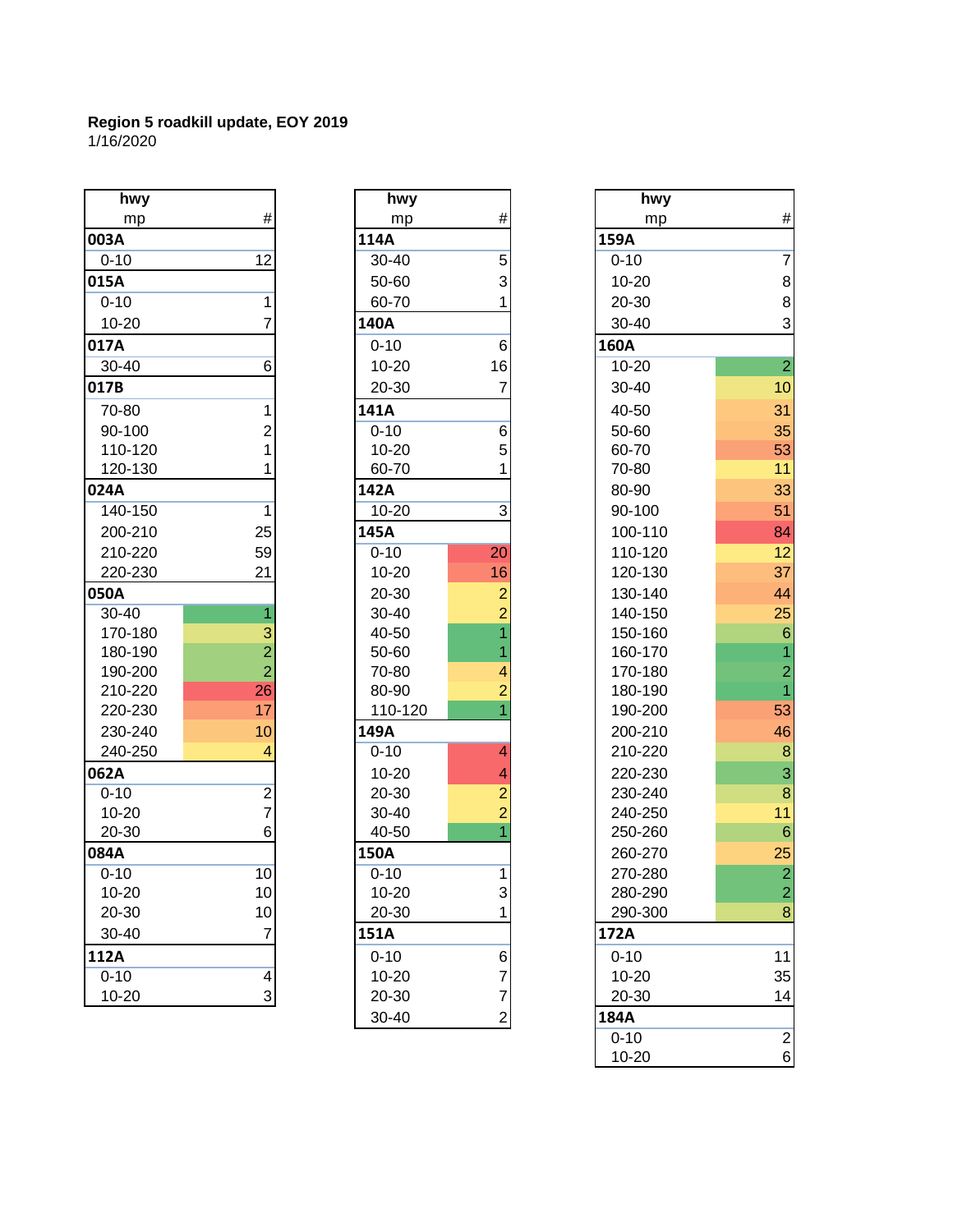1/16/2020

| hwy       |                 | hwy      |                | <b>Species</b> |
|-----------|-----------------|----------|----------------|----------------|
| mp        | $\#$            | mp       | #              | hv             |
| 184B      |                 | 550A     |                | m              |
| 10-20     | 26              | $0 - 10$ | 41             | <b>BADGER</b>  |
| 20-30     | 11              | 10-20    | 17             | 150A           |
| 285A      |                 | 20-30    | 4              | $10 - 20$      |
| 10-20     | 6               | 120-130  | 1              | <b>BEAR</b>    |
| 20-30     | 5               | 550B     |                | 145A           |
| 30-40     | $\overline{2}$  | 20-30    | 9              | $20 - 30$      |
| 285B      |                 | 30-40    | 19             | 160A           |
| 50-60     | 6               | 40-50    | 6              | $60 - 70$      |
| 60-70     | $\overline{2}$  | 50-60    | 3              | $150 - 7$      |
| 70-80     | 1               | 60-70    | $\overline{2}$ | 550B           |
| 80-90     | 8               | 70-80    | $\overline{2}$ | $100 - 7$      |
| 90-100    | $6\phantom{1}6$ | 100-110  | 24             | <b>BEAVER</b>  |
| 100-110   | 5               | 110-120  | 18             | 550B           |
| 110-120   | 4               | 120-130  | 6              | $100 -$        |
| 120-130   | $\overline{2}$  | 130-140  | $\overline{1}$ | <b>CAT</b>     |
| 130-140   | $\overline{4}$  |          |                | 145A           |
| 210-220   | $\overline{1}$  |          |                | $0 - 10$       |
| 285C      |                 |          |                | 160A           |
| 130-140   | 36              |          |                | $170 -$        |
| 140-150   | 10              |          |                | $250 - 2$      |
| 150-160   | 4               |          |                | 184B           |
| 291A      |                 |          |                | $10 - 20$      |
| $0 - 10$  | 9               |          |                | 491B           |
| 10-20     | 8               |          |                | $40 - 50$      |
| 368A      |                 |          |                | $60 - 70$      |
| 10-20     | 1               |          |                | 550B           |
| 371A      |                 |          |                | $100 - 7$      |
| $0 - 10$  | 1               |          |                | <b>COW</b>     |
| 491A      |                 |          |                | 145A           |
| $10 - 20$ | $\overline{3}$  |          |                | $20 - 30$      |
| 491B      |                 |          |                | $30 - 40$      |
| 10-20     | 1               |          |                | 160A           |
| 20-30     | 4               |          |                | $40 - 50$      |
| 30-40     | 152             |          |                | $190 - 2$      |
| 40-50     | 29              |          |                | 285B           |
| 50-60     | 68              |          |                | $90 - 10$      |
| 60-70     | 17              |          |                | 550B           |
| 70-80     | 13              |          |                | $50 - 60$      |

| hwy   |                | hwy      |    | <b>Species</b> |
|-------|----------------|----------|----|----------------|
| mp    | #              | mp       | #  | hwy            |
|       |                | 550A     |    | mp             |
| -20   | 26             | $0 - 10$ | 41 | <b>BADGER</b>  |
| -30   | 11             | 10-20    | 17 | 150A           |
|       |                | 20-30    | 4  | 10-20          |
| $-20$ | 6              | 120-130  |    | <b>BEAR</b>    |
| -30   | 5              | 550B     |    | 145A           |
| -40   | 2              | 20-30    | 9  | 20-30          |
|       |                | 30-40    | 19 | 160A           |
| -60   | 6              | 40-50    | 6  | 60-70          |
| -70   | 2              | 50-60    | 3  | 150-16         |
| -80   |                | 60-70    | 2  | 550B           |
| -90   | 8              | 70-80    | 2  | 100-11         |
| -100  | 6              | 100-110  | 24 | <b>BEAVER</b>  |
| 0-110 | 5              | 110-120  | 18 | 550B           |
| 0-120 | 4              | 120-130  | 6  | 100-11         |
| 0-130 | $\overline{2}$ | 130-140  | 1  | <b>CAT</b>     |

| hwy       |                           | hwy         |                  |  |
|-----------|---------------------------|-------------|------------------|--|
| mp        | $\#$                      | mp          | $\#$             |  |
| 184B      |                           | <b>550A</b> |                  |  |
| $10 - 20$ | 26                        | $0 - 10$    | 41               |  |
| 20-30     |                           |             |                  |  |
|           | 11                        | $10 - 20$   | 17               |  |
| 285A      |                           | 20-30       | 4                |  |
| 10-20     | 6                         | 120-130     | 1                |  |
| 20-30     | 5                         | 550B        |                  |  |
| 30-40     | $\overline{2}$            | 20-30       | $\overline{9}$   |  |
| 285B      |                           | 30-40       | 19               |  |
| $50 - 60$ | $6 \overline{6}$          | 40-50       | $6\phantom{1}6$  |  |
| 60-70     | $\overline{2}$            | 50-60       | 3                |  |
| 70-80     | 1                         | 60-70       | $\overline{c}$   |  |
| 80-90     | 8                         | 70-80       | $\overline{2}$   |  |
| 90-100    | $6\phantom{1}6$           | 100-110     | 24               |  |
| 100-110   | 5                         | 110-120     | 18               |  |
| 110-120   | 4                         | 120-130     | $\boldsymbol{6}$ |  |
| 120-130   | $\overline{2}$            | 130-140     | $\overline{1}$   |  |
| 130-140   | 4                         |             |                  |  |
| 210-220   |                           |             |                  |  |
| 285C      |                           |             |                  |  |
| 130-140   | 36                        |             |                  |  |
| 140-150   | 10                        |             |                  |  |
| 150-160   | 4                         |             |                  |  |
| 291A      |                           |             |                  |  |
| $0 - 10$  | 9                         |             |                  |  |
| $10 - 20$ | 8                         |             |                  |  |
| 368A      |                           |             |                  |  |
|           |                           |             |                  |  |
| 10-20     | 1                         |             |                  |  |
| 371A      |                           |             |                  |  |
| $0 - 10$  |                           |             |                  |  |
| 491A      |                           |             |                  |  |
| $10 - 20$ | $\ensuremath{\mathsf{3}}$ |             |                  |  |
| 491B      |                           |             |                  |  |
| 10-20     | 1                         |             |                  |  |
| $20 - 30$ | 4                         |             |                  |  |
| 30-40     | 152                       |             |                  |  |
| 40-50     | 29                        |             |                  |  |
| 50-60     | 68                        |             |                  |  |
| 60-70     | 17                        |             |                  |  |
| 70-80     |                           |             |                  |  |
|           | 13                        |             |                  |  |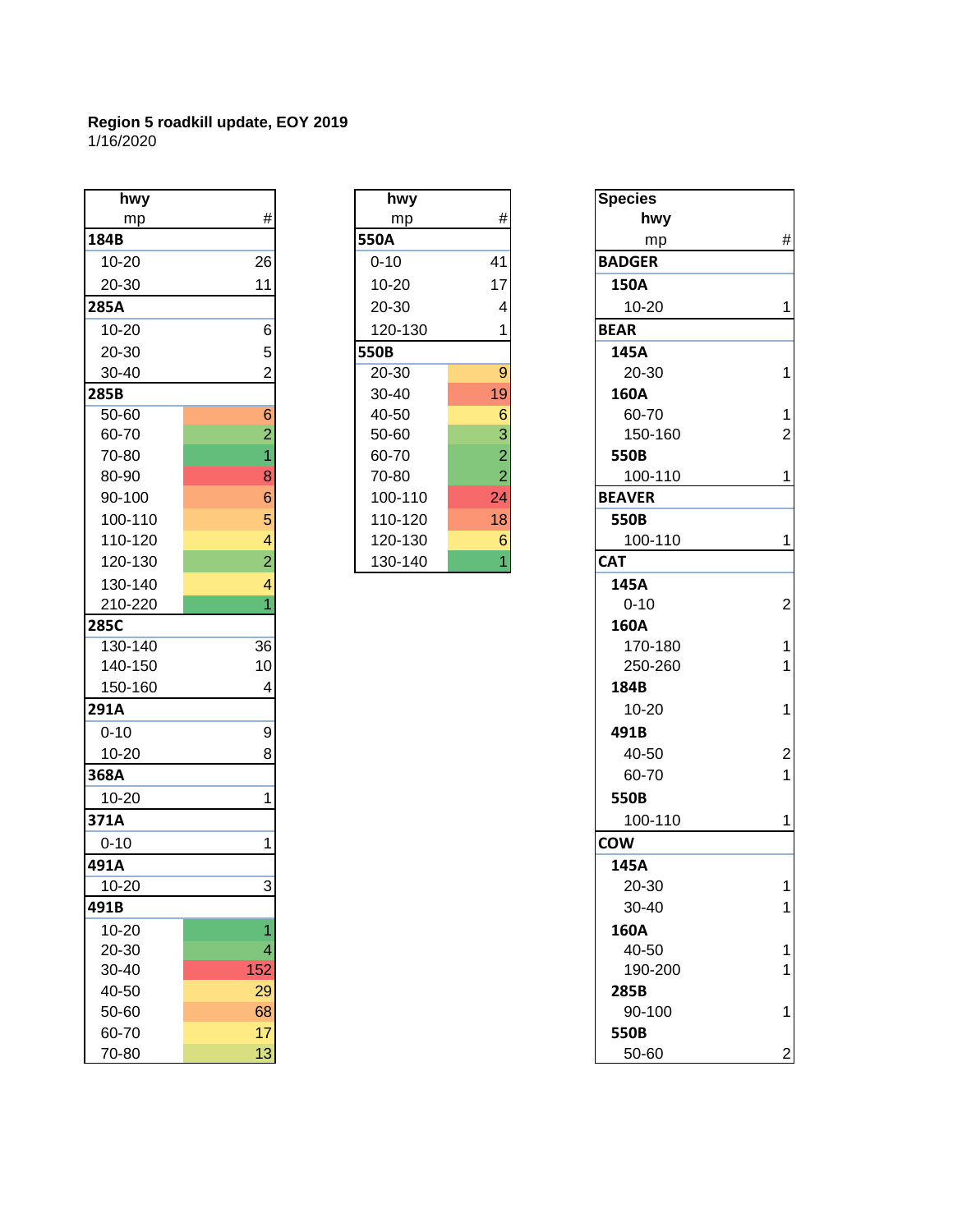| <b>Species</b> |                | <b>Species</b> |                         | <b>Species</b> |                |
|----------------|----------------|----------------|-------------------------|----------------|----------------|
| hwy            |                | hwy            |                         | hwy            |                |
| mp             | #              | mp             | #                       | mp             | #              |
| <b>COYOTE</b>  |                | <b>DEER</b>    |                         | <b>DEER</b>    |                |
| 160A           |                | 112A           |                         | 159A           |                |
| 190-200        | 1              | $0 - 10$       | 4                       | 10-20          | $\overline{2}$ |
| 491B           |                | 50-60          | $\overline{\mathbf{c}}$ | 30-40          | 1              |
| 40-50          |                | 60-70          | 1                       | 160A           |                |
| <b>DEER</b>    |                | 140A           |                         | 10-20          | $\overline{a}$ |
| 003A           |                | $0 - 10$       | 6                       | 30-40          | $\overline{7}$ |
| $0 - 10$       | 12             | $10 - 20$      | 14                      | 40-50          | 29             |
| 015A           |                | 20-30          | 6                       | 50-60          | 35             |
| $10 - 20$      | 3              | 141A           |                         | 60-70          | 40             |
| 017A           |                | $0 - 10$       | 6                       | 70-80          | 5              |
| 30-40          | 5              | $10 - 20$      | 5                       | 80-90          | 29             |
| 017B           |                | 60-70          | 1                       | 90-100         | 51             |
| 70-80          | 1              | 142A           |                         | 100-110        | 80             |
| 90-100         | $\overline{c}$ | $10 - 20$      | $\overline{c}$          | 110-120        | 12             |
| 120-130        | 1              | 145A           |                         | 120-130        | 32             |
| 024A           |                | $0 - 10$       | 14                      | 130-140        | 33             |
| 140-150        | 1              | $10 - 20$      | 13                      | 140-150        | 22             |
| 200-210        | 24             | 30-40          | 1                       | 150-160        | 3              |
| 210-220        | 59             | 40-50          | 1                       | 160-170        | 1              |
| 220-230        | 17             | 50-60          | 1                       | 170-180        | $\mathbf{1}$   |
| 050A           |                | 70-80          | 4                       | 190-200        | 20             |
| 30-40          | 1              | 80-90          | $\overline{\mathbf{c}}$ | 200-210        | 35             |
| 170-180        | 3              | 110-120        | 1                       | 210-220        | 5              |
| 180-190        | 1              | 149A           |                         | 220-230        | $\overline{c}$ |
| 190-200        | 1              | $0 - 10$       | 3                       | 230-240        | $\overline{6}$ |
| 210-220        | 23             | $10 - 20$      | 3                       | 240-250        | 5              |
| 220-230        | 17             | 20-30          | 1                       | 250-260        | 3              |
| 230-240        | 10             | 30-40          | 1                       | 260-270        | 23             |
| 240-250        | 3              | 40-50          | 1                       | 280-290        | 1              |
| 062A           |                | 150A           |                         | 172A           |                |
| $0 - 10$       | $\mathbf 1$    | $0 - 10$       | 1                       | $0 - 10$       | 4              |
| 10-20          | $\mathbf{1}$   | 20-30          | 1                       | 10-20          | 15             |
| 20-30          | $\overline{2}$ | 151A           |                         | 20-30          | 3              |
| 084A           |                | $0 - 10$       | 5                       | 184A           |                |
| $0 - 10$       | 8              | $10 - 20$      | 3                       | $0 - 10$       | $\overline{2}$ |
| $10 - 20$      | 10             | 20-30          | $\overline{7}$          | $10 - 20$      | 6              |
| 20-30          | 9              | 30-40          | $\mathbf{2}$            | 184B           |                |
| $30 - 40$      | $\overline{7}$ |                |                         | $10-20$        | 20             |

| cies                    |                | <b>Species</b> |                  | <b>Species</b> |                |
|-------------------------|----------------|----------------|------------------|----------------|----------------|
| hwy                     |                | hwy            |                  | hwy            |                |
| mp                      | $\#$           | mp             | #                | mp             | #              |
| <b>OTE</b>              |                | <b>DEER</b>    |                  | <b>DEER</b>    |                |
| 50A                     |                | 112A           |                  | 159A           |                |
| 190-200                 |                | $0 - 10$       | 4                | 10-20          | $\overline{c}$ |
| )1B                     |                | 50-60          | $\boldsymbol{2}$ | 30-40          | $\mathbf{1}$   |
| 40-50                   |                | 60-70          |                  | 160A           |                |
| $\overline{\mathbf{R}}$ |                | 140A           |                  | 10-20          | $\overline{c}$ |
| )3A                     |                | $0 - 10$       | 6                | 30-40          | $\overline{7}$ |
| $0 - 10$                | 12             | $10 - 20$      | 14               | 40-50          | 29             |
| L5A                     |                | 20-30          | 6                | 50-60          | 35             |
| 10-20                   | 3              | 141A           |                  | 60-70          | 40             |
| L7A                     |                | $0 - 10$       | 6                | 70-80          | 5              |
| 30-40                   | 5              | $10 - 20$      | 5                | 80-90          | 29             |
| L7B                     |                | 60-70          |                  | 90-100         | 51             |
| 70-80                   | 1              | 142A           |                  | 100-110        | 80             |
| 90-100                  | 2              | $10 - 20$      | $\overline{2}$   | 110-120        | 12             |
| 120-130                 | 1              | 145A           |                  | 120-130        | 32             |
| 24A                     |                | $0 - 10$       | 14               | 130-140        | 33             |
| 140-150                 | 1              | $10 - 20$      | 13               | 140-150        | 22             |
| 200-210                 | 24             | 30-40          | 1                | 150-160        | 3              |
| 210-220                 | 59             | 40-50          |                  | 160-170        | 1              |
| 220-230                 | 17             | 50-60          | 1                | 170-180        | $\mathbf{1}$   |
| 50A                     |                | 70-80          | 4                | 190-200        | 20             |
| 30-40                   | 1              | 80-90          | $\mathbf{2}$     | 200-210        | 35             |
| 170-180                 | 3              | 110-120        | 1                | 210-220        | 5              |
| 180-190                 | 1              | 149A           |                  | 220-230        | $\overline{c}$ |
| 190-200                 | 1              | $0 - 10$       | 3                | 230-240        | $\overline{6}$ |
| 210-220                 | 23             | $10 - 20$      | 3                | 240-250        | 5              |
| 220-230                 | 17             | 20-30          | 1                | 250-260        | 3              |
| 230-240                 | 10             | 30-40          |                  | 260-270        | 23             |
| 240-250                 | $\mathbf{3}$   | 40-50          | 1                | 280-290        | $\mathbf{1}$   |
| 52A                     |                | 150A           |                  | 172A           |                |
| 0-10                    | 1              | $0 - 10$       | 1                | $0 - 10$       | $\overline{4}$ |
| 10-20                   | 1              | 20-30          |                  | 10-20          | 15             |
| 20-30                   | $\overline{2}$ | 151A           |                  | 20-30          | 3              |
| 34A                     |                | $0 - 10$       | 5                | 184A           |                |
| 0-10                    | 8              | $10 - 20$      | $\mathbf{3}$     | $0 - 10$       | $\overline{2}$ |
| 10-20                   | 10             | 20-30          | $\overline{7}$   | 10-20          | $6\phantom{a}$ |
| 20-30                   | 9              | 30-40          | $\overline{2}$   | 184B           |                |
| 30-40                   | 7              |                |                  | 10-20          | 20             |

| <b>Species</b>     |                                           |
|--------------------|-------------------------------------------|
| hwy                |                                           |
| mp                 | #                                         |
| <b>DEER</b>        |                                           |
| 159A               |                                           |
| 10-20              | 2<br>1                                    |
| 30-40              |                                           |
| 160A               |                                           |
| 10-20              | $\overline{\mathbf{c}}$                   |
| 30-40              | $\overline{7}$                            |
| 40-50              | 29                                        |
| 50-60              | 35                                        |
| 60-70              | 40                                        |
| 70-80              | 5                                         |
| 80-90              | 29                                        |
| 90-100             | 51                                        |
| 100-110            | 80                                        |
| 110-120            | 12                                        |
| 120-130            | 32                                        |
| 130-140            | 33                                        |
| 140-150            | 22                                        |
| 150-160            | 3                                         |
| 160-170            | $\overline{\mathbf{1}}$                   |
| 170-180            | 1                                         |
| 190-200            | 20                                        |
| 200-210<br>210-220 | 35                                        |
| 220-230            | 5<br>2<br>6<br>5<br>3<br>2<br>3<br>2<br>3 |
| 230-240            |                                           |
| 240-250            |                                           |
| 250-260            |                                           |
| 260-270            |                                           |
| 280-290            | 1                                         |
| 1/2A               |                                           |
| $0 - 10$           | 4                                         |
| 10-20              | 15                                        |
| 20-30              | $\frac{1}{3}$                             |
| 184A               |                                           |
| $0 - 10$           | $\frac{2}{6}$                             |
| 10-20              |                                           |
| 184B               |                                           |
| 10-20              | 20                                        |
| 20-30              |                                           |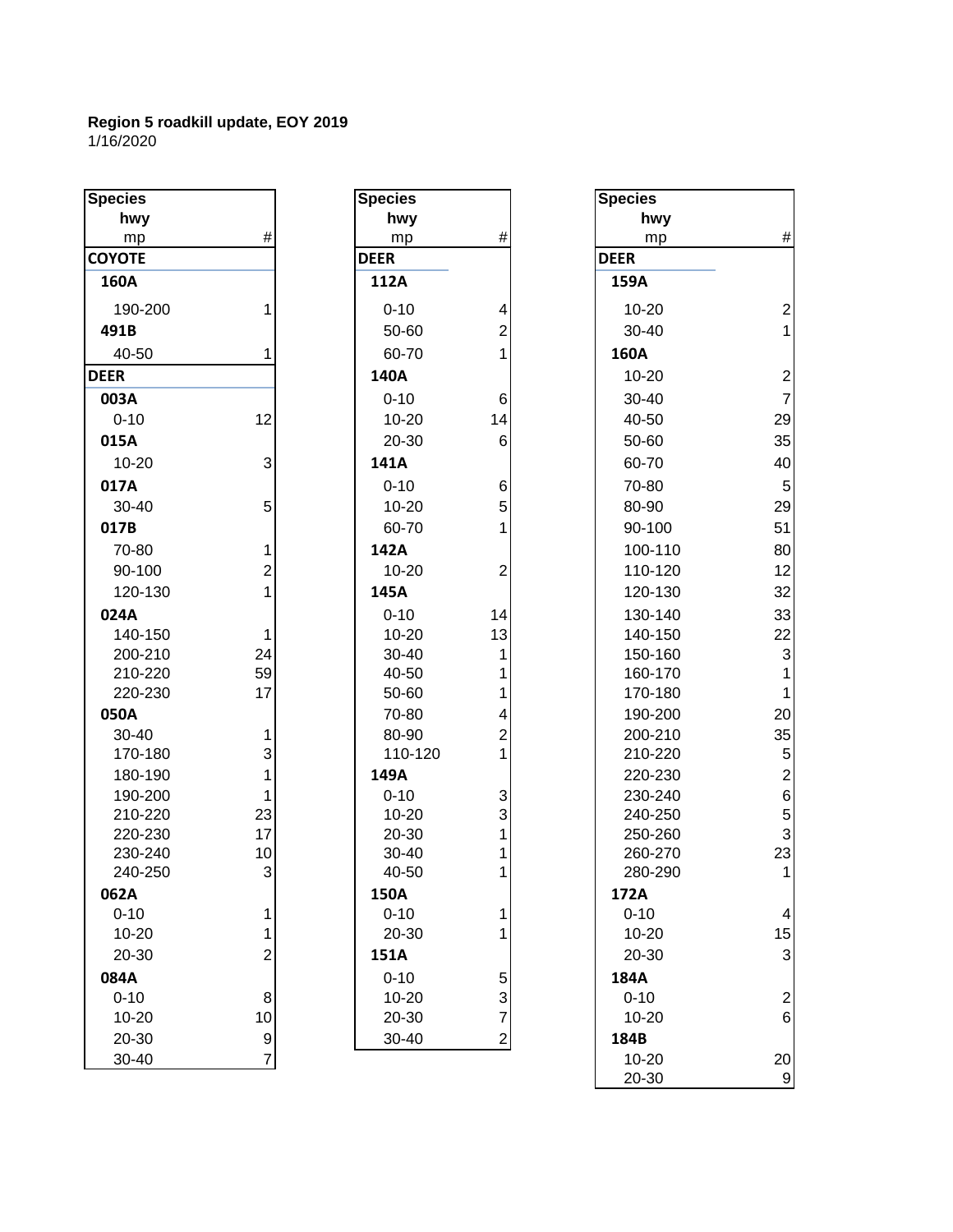| <b>Species</b> |                                            |
|----------------|--------------------------------------------|
| hwy            |                                            |
| mp             | #                                          |
| <b>DEER</b>    |                                            |
| 285A           |                                            |
| 10-20          | $\begin{array}{c} 3 \\ 1 \\ 2 \end{array}$ |
| 20-30          |                                            |
| 30-40          |                                            |
| 285B           |                                            |
| 50-60          | 21431214                                   |
| 60-70          |                                            |
| 80-90          |                                            |
| 90-100         |                                            |
| 100-110        |                                            |
| 110-120        |                                            |
| 120-130        |                                            |
| 130-140        |                                            |
| 210-220        | 1                                          |
| 285C           |                                            |
| 130-140        | 33                                         |
| 140-150        | 6                                          |
| 150-160        | 3                                          |
| 291A           |                                            |
| $0 - 10$       | 9                                          |
| 10-20          | 8                                          |
| 368A           |                                            |
| 10-20          | 1                                          |
| 371A           |                                            |
| $0 - 10$       | 1                                          |
| 491B           |                                            |
| 10-20          |                                            |
| 30-40          | 86                                         |
| 40-50          | 17                                         |
| 50-60          | 63                                         |
| 60-70          | 15                                         |
| 70-80          | 12                                         |
| 550A           |                                            |
| $0 - 10$       | 40                                         |
| 10-20          | 17                                         |
| 20-30          |                                            |

| <b>Species</b> |                         | <b>Species</b> |                | <b>Species</b> |                 |
|----------------|-------------------------|----------------|----------------|----------------|-----------------|
| hwy            |                         | hwy            |                | hwy            |                 |
| mp             | $\#$                    | mp             | $\#$           | mp             | #               |
| <b>DEER</b>    |                         | <b>DEER</b>    |                | <b>ELK</b>     |                 |
| 285A           |                         | 550B           |                | 114A           |                 |
| 10-20          | $\mathbf{3}$            | 20-30          | 8              | 30-40          | 1               |
| 20-30          | 1                       | 30-40          | 14             | 140A           |                 |
| 30-40          | $\overline{2}$          | 40-50          | 5              | 10-20          | 1               |
| 285B           |                         | 50-60          | 1              | 20-30          | 1               |
| 50-60          | $\overline{\mathbf{c}}$ | 60-70          | $\overline{c}$ | 149A           |                 |
| 60-70          | 1                       | 70-80          | $\overline{2}$ | $0 - 10$       | 1               |
| 80-90          | 4                       | 100-110        | 14             | 10-20          | $\mathbf 1$     |
| 90-100         | 3                       | 110-120        | 18             | 20-30          | $\mathbf 1$     |
| 100-110        | 1                       | 120-130        | 5              | 30-40          | $\mathbf 1$     |
| 110-120        | $\overline{c}$          | 130-140        |                | 150A           |                 |
| 120-130        | 1                       | <b>DOG</b>     |                | 10-20          | $\overline{2}$  |
| 130-140        | 4                       | 015A           |                | 151A           |                 |
| 210-220        |                         | $0 - 10$       | 1              | $0 - 10$       | $\overline{1}$  |
| 285C           |                         | $10 - 20$      | 1              | 10-20          | 4               |
| 130-140        | 33                      | 062A           |                | 159A           |                 |
| 140-150        | 6                       | $0 - 10$       | 1              | $0 - 10$       | 3               |
| 150-160        | 3                       | 160A           |                | 10-20          | $\overline{1}$  |
| 291A           |                         | 40-50          | 1              | 30-40          | 1               |
| $0 - 10$       | $\mathsf g$             | 230-240        | 1              | 160A           |                 |
| 10-20          | 8                       | 240-250        | 1              | 60-70          | 11              |
| 368A           |                         | 285A           |                | 70-80          | $6\phantom{1}6$ |
| $10 - 20$      | 1                       | $10 - 20$      | 1              | 80-90          | $\overline{c}$  |
| 371A           |                         | <b>ELK</b>     |                | 100-110        | 3               |
| $0 - 10$       | 1                       | 015A           |                | 120-130        | 3               |
| 491B           |                         | 10-20          | 2              | 130-140        | $\overline{7}$  |
| $10 - 20$      | 1                       | 024A           |                | 140-150        | $\overline{c}$  |
| 30-40          | 86                      | 200-210        | 1              | 150-160        | 1               |
| 40-50          | 17                      | 220-230        | 3              | 180-190        | 1               |
| 50-60          | 63                      | 050A           |                | 190-200        | 4               |
| 60-70          | 15                      | 190-200        | $\mathbf{1}$   | 210-220        | 1               |
| 70-80          | 12                      | 210-220        | 3              | 250-260        | 1               |
| 550A           |                         | 240-250        | 1              | 260-270        | $\overline{c}$  |
| $0 - 10$       | 40                      | 062A           |                | 270-280        | $\overline{c}$  |
| $10 - 20$      | 17                      | $10 - 20$      | 6              | 280-290        | 1               |
| 20-30          | 5 <sup>1</sup>          | 20-30          | 4              | 290-300        | 8               |
|                |                         | 084A           |                | 172A           |                 |
|                |                         | $0 - 10$       | 2              | $0 - 10$       | 1               |

| pecies    |                         | <b>Species</b> |                | <b>Species</b> |                 |
|-----------|-------------------------|----------------|----------------|----------------|-----------------|
| hwy       |                         | hwy            |                | hwy            |                 |
| mp        | $\#$                    | mp             | $\#$           | mp             | #               |
| EER       |                         | <b>DEER</b>    |                | <b>ELK</b>     |                 |
| 285A      |                         | 550B           |                | 114A           |                 |
| 10-20     | 3                       | 20-30          | 8              | 30-40          | $\mathbf 1$     |
| 20-30     | 1                       | 30-40          | 14             | 140A           |                 |
| 30-40     | 2                       | 40-50          | 5              | $10 - 20$      | $\mathbf 1$     |
| 285B      |                         | 50-60          | 1              | 20-30          | $\mathbf 1$     |
| 50-60     | $\overline{2}$          | 60-70          | $\overline{2}$ | 149A           |                 |
| 60-70     | 1                       | 70-80          | $\overline{2}$ | $0 - 10$       | $\mathbf{1}$    |
| 80-90     | 4                       | 100-110        | 14             | 10-20          | 1               |
| 90-100    | 3                       | 110-120        | 18             | 20-30          | $\mathbf 1$     |
| 100-110   |                         | 120-130        | 5              | 30-40          | $\mathbf 1$     |
| 110-120   | $\overline{\mathbf{c}}$ | 130-140        | 1              | 150A           |                 |
| 120-130   | 1                       | <b>DOG</b>     |                | $10 - 20$      | $\overline{2}$  |
| 130-140   | 4                       | 015A           |                | 151A           |                 |
| 210-220   | 1                       | $0 - 10$       | 1              | $0 - 10$       | $\mathbf{1}$    |
| 285C      |                         | $10 - 20$      |                | $10 - 20$      | 4               |
| 130-140   | 33                      | 062A           |                | 159A           |                 |
| 140-150   | $6 \,$                  | $0 - 10$       | 1              | $0 - 10$       | 3               |
| 150-160   | 3                       | 160A           |                | 10-20          | $\mathbf{1}$    |
| 291A      |                         | 40-50          | 1              | 30-40          | $\mathbf 1$     |
| $0 - 10$  | $\boldsymbol{9}$        | 230-240        |                | 160A           |                 |
| $10 - 20$ | 8                       | 240-250        |                | 60-70          | 11              |
| 368A      |                         | 285A           |                | 70-80          | $6\phantom{1}6$ |
| 10-20     |                         | $10 - 20$      | 1              | 80-90          | $\overline{c}$  |
| 371A      |                         | <b>ELK</b>     |                | 100-110        | 3               |
| $0 - 10$  | 1                       | 015A           |                | 120-130        | 3               |
| 491B      |                         | $10 - 20$      | $\overline{2}$ | 130-140        | $\overline{7}$  |
| $10 - 20$ | 1                       | 024A           |                | 140-150        | $\overline{2}$  |
| 30-40     | 86                      | 200-210        | 1              | 150-160        | $\mathbf{1}$    |
| 40-50     | 17                      | 220-230        | $\overline{3}$ | 180-190        | $\mathbf{1}$    |
| 50-60     | 63                      | 050A           |                | 190-200        | 4               |
| 60-70     | 15                      | 190-200        | 1              | 210-220        | 1               |
| 70-80     | 12                      | 210-220        | 3              | 250-260        | 1               |
| 550A      |                         | 240-250        |                | 260-270        | $\overline{c}$  |
| $0 - 10$  | 40                      | 062A           |                | 270-280        | $\overline{c}$  |
| $10 - 20$ | 17                      | $10 - 20$      | 6              | 280-290        | 1               |
| 20-30     | $\sqrt{5}$              | 20-30          | 4              | 290-300        | 8               |
|           |                         | 084A           |                | 172A           |                 |
|           |                         | 0.10           | ∩              | 0.10           |                 |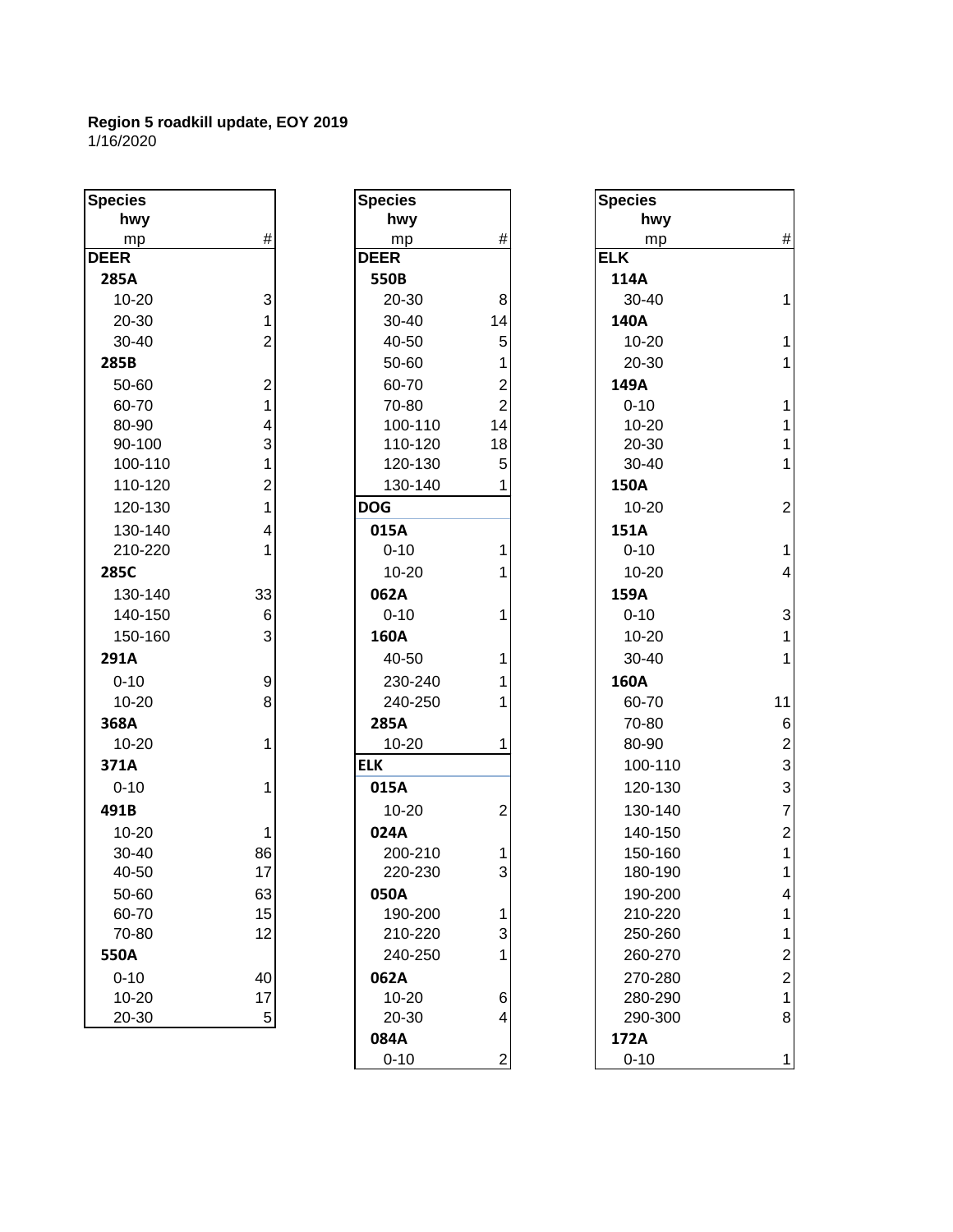| <b>Species</b>   |                | <b>Species</b>   |                | <b>Species</b> |
|------------------|----------------|------------------|----------------|----------------|
| hwy              |                | hwy              |                | h۷             |
| mp               | $\#$           | mp               | #              | m              |
| <b>ELK</b>       |                | <b>PRONGHORN</b> |                | <b>UNK</b>     |
| 184B             |                | 285B             |                | 015A           |
| 20-30            | 1              | 90-100           | 1              | $10-2$         |
| 285B             |                | 100-110          | 3              | 017A           |
| 50-60            | 1              | 285C             |                | $30 - 4$       |
| 70-80            | $\mathbf{1}$   | 130-140          | 1              | 017B           |
| 80-90            | $\mathbf{1}$   | 140-150          | 1              | $110 -$        |
| 90-100           | $\mathbf{1}$   | <b>RACCOON</b>   |                | 024A           |
| 100-110          | 1              | 145A             |                | $220 -$        |
| 110-120          | $\overline{2}$ | $0 - 10$         | 1              | 050A           |
| 120-130          | 1              | 160A             |                | $180 -$        |
| 285C             |                | 200-210          | $\overline{c}$ | 084A           |
| 130-140          | $\overline{c}$ | 220-230          | 1              | $20 - 3$       |
| 140-150          | $\overline{3}$ | 240-250          | 3              | 112A           |
| 150-160          | 1              | 172A             |                | $10-2$         |
| 491B             |                | $10 - 20$        | 3              | 114A           |
| 40-50            | 6              | 184B             |                | $50-6$         |
| 50-60            | 1              | 20-30            | 1              | 140A           |
| 550A             |                | 285B             |                | $10 - 2$       |
| $0 - 10$         | $\mathbf{1}$   | 50-60            | $\overline{2}$ | 142A           |
| 550B             |                | 491B             |                | $10-2$         |
| 100-110          | 6              | 30-40            | $\overline{2}$ | 145A           |
| 30-40            | 5              | 70-80            | 1              | $0 - 10$       |
| 40-50            | 1              | <b>SKUNK</b>     |                | $10 - 2$       |
| <b>FOX</b>       |                | 145A             |                | 159A           |
| 285B             |                | 10-20            | $\overline{2}$ | $0 - 10$       |
| 50-60            | 1              | 160A             |                | $10 - 2$       |
| <b>HAWK</b>      |                | 120-130          | 2              | $20 - 3$       |
| 550B             |                | 140-150          | 1              | $30 - 4$       |
| 100-110          | 1.             | 80-90            | $\overline{2}$ | 160A           |
| <b>HORSE</b>     |                | 172A             |                | $30 - 4$       |
| 159A             |                | $0 - 10$         | 2              | $60 - 7$       |
| $0 - 10$         | 1              | 10-20            | $\overline{2}$ | $100 -$        |
| 10-20            | 4              | 20-30            | 10             | 130-           |
| <b>PORCUPINE</b> |                | 491B             |                | 190-           |
| 160A             |                | 30-40            | 3              | $200 - 1$      |
| 210-220          | 1              | 550B             |                | $210 -$        |
| <b>PRONGHORN</b> |                | 20-30            | 1              | 230-           |
| 114A             |                |                  |                | 240-           |
| 30-40            | 4              |                  |                |                |

| cies          |                | <b>Species</b>   |                | <b>Species</b> |
|---------------|----------------|------------------|----------------|----------------|
| hwy           |                | hwy              |                | hwy            |
| mp            | $\#$           | mp               | #              | mp             |
| C             |                | <b>PRONGHORN</b> |                | <b>UNK</b>     |
| 34B           |                | 285B             |                | 015A           |
| 20-30         | 1              | 90-100           | 1              | $10 - 20$      |
| 35B           |                | 100-110          | 3              | 017A           |
| 50-60         | $\mathbf{1}$   | 285C             |                | 30-40          |
| 70-80         | $\mathbf{1}$   | 130-140          | 1              | 017B           |
| 80-90         | $\mathbf{1}$   | 140-150          | 1              | 110-12         |
| 90-100        | $\mathbf{1}$   | <b>RACCOON</b>   |                | 024A           |
| 100-110       | 1              | 145A             |                | 220-23         |
| 110-120       | $\overline{2}$ | $0 - 10$         | 1              | 050A           |
| 120-130       | $\mathbf{1}$   | 160A             |                | 180-19         |
| 35C           |                | 200-210          | $\overline{2}$ | 084A           |
| 130-140       | $\overline{c}$ | 220-230          | 1              | 20-30          |
| 140-150       | $\overline{3}$ | 240-250          | 3              | 112A           |
| 150-160       | $\mathbf{1}$   | 172A             |                | 10-20          |
| )1B           |                | $10 - 20$        | 3              | 114A           |
| 40-50         | 6              | 184B             |                | 50-60          |
| 50-60         | $\mathbf{1}$   | 20-30            | 1              | 140A           |
| 50A           |                | 285B             |                | $10 - 20$      |
| 0-10          | $\mathbf{1}$   | 50-60            | $\overline{2}$ | 142A           |
| 50B           |                | 491B             |                | $10 - 20$      |
| 100-110       | 6              | 30-40            | 2              | 145A           |
| 30-40         | 5              | 70-80            | 1              | $0 - 10$       |
| 40-50         | 1              | <b>SKUNK</b>     |                | $10 - 20$      |
|               |                | 145A             |                | 159A           |
| 35B           |                | 10-20            | $\overline{2}$ | $0 - 10$       |
| 50-60         | 1              | 160A             |                | $10 - 20$      |
| NΚ            |                | 120-130          | 2              | 20-30          |
| 50B           |                | 140-150          | $\mathbf{1}$   | 30-40          |
| 100-110       | 1              | 80-90            | 2              | 160A           |
| RSE           |                | 172A             |                | 30-40          |
| 59A           |                | $0 - 10$         | 2              | 60-70          |
| $0 - 10$      | 1              | $10 - 20$        | $\overline{2}$ | 100-11         |
| 10-20         | 4              | 20-30            | 10             | 130-14         |
| <b>CUPINE</b> |                | 491B             |                | 190-20         |
| 50A           |                | 30-40            | 3              | 200-21         |
| 210-220       | 1              | 550B             |                | 210-22         |
| <b>NGHORN</b> |                | 20-30            | 1              | 230-24         |
|               |                |                  |                |                |

| <b>Species</b>   |                  | <b>Species</b>   |                         | <b>Species</b> |                  |
|------------------|------------------|------------------|-------------------------|----------------|------------------|
| hwy              |                  | hwy              |                         | hwy            |                  |
| mp               | $\#$             | mp               | $\#$                    | mp             | $\#$             |
| <b>ELK</b>       |                  | <b>PRONGHORN</b> |                         | <b>UNK</b>     |                  |
| 184B             |                  | 285B             |                         | 015A           |                  |
| 20-30            |                  | 90-100           |                         | $10 - 20$      | $\mathbf{1}$     |
| 285B             |                  | 100-110          | 3                       | 017A           |                  |
| 50-60            | 1                | 285C             |                         | $30 - 40$      | $\mathbf{1}$     |
| 70-80            |                  | 130-140          |                         | 017B           |                  |
| 80-90            |                  | 140-150          |                         | 110-120        | $\mathbf{1}$     |
| 90-100           |                  | <b>RACCOON</b>   |                         | 024A           |                  |
| 100-110          |                  | 145A             |                         | 220-230        | $\mathbf{1}$     |
| 110-120          | 2                | $0 - 10$         |                         | 050A           |                  |
| 120-130          | 1                | 160A             |                         | 180-190        | $\mathbf{1}$     |
| 285C             |                  | 200-210          | $\overline{2}$          | 084A           |                  |
| 130-140          | $\boldsymbol{2}$ | 220-230          | 1                       | 20-30          | $\mathbf{1}$     |
| 140-150          | $\overline{3}$   | 240-250          | 3                       | 112A           |                  |
| 150-160          | 1                | 172A             |                         | $10 - 20$      | $\mathbf{3}$     |
| 491B             |                  | $10 - 20$        | 3                       | 114A           |                  |
| 40-50            | $6 \,$           | 184B             |                         | 50-60          | $\mathbf{1}$     |
| 50-60            |                  | 20-30            |                         | 140A           |                  |
| 550A             |                  | 285B             |                         | $10 - 20$      | $\mathbf{1}$     |
| $0 - 10$         |                  | 50-60            | $\overline{2}$          | 142A           |                  |
| 550B             |                  | 491B             |                         | $10 - 20$      | $\mathbf{1}$     |
| 100-110          | $6 \,$           | 30-40            |                         | 145A           |                  |
| 30-40            | 5 <sup>1</sup>   | 70-80            |                         | $0 - 10$       | $\mathbf{3}$     |
| 40-50            |                  | <b>SKUNK</b>     |                         | $10 - 20$      | $\mathbf{1}$     |
| <b>FOX</b>       |                  | 145A             |                         | 159A           |                  |
| 285B             |                  | $10 - 20$        | $\overline{2}$          | $0 - 10$       | $\mathbf{3}$     |
| 50-60            |                  | 160A             |                         | 10-20          | 1                |
| <b>HAWK</b>      |                  | 120-130          | $\overline{\mathbf{c}}$ | 20-30          | 1                |
| 550 <sub>B</sub> |                  | 140-150          | 1                       | 30-40          | 1                |
| 100-110          |                  | 80-90            | 2                       | 160A           |                  |
| <b>HORSE</b>     |                  | 172A             |                         | 30-40          | 3                |
| 159A             |                  | $0 - 10$         | 2                       | 60-70          |                  |
| $0 - 10$         |                  | 10-20            | $\overline{c}$          | 100-110        | $\mathbf{1}$     |
| 10-20            |                  | 20-30            | 10                      | 130-140        | 4                |
| <b>PORCUPINE</b> |                  | 491B             |                         | 190-200        | 27               |
| 160A             |                  | 30-40            | 3                       | 200-210        | $\boldsymbol{9}$ |
| 210-220          |                  | 550B             |                         | 210-220        |                  |
| <b>PRONGHORN</b> |                  | 20-30            |                         | 230-240        | 1                |
| 114A             |                  |                  |                         | 240-250        | $\overline{c}$   |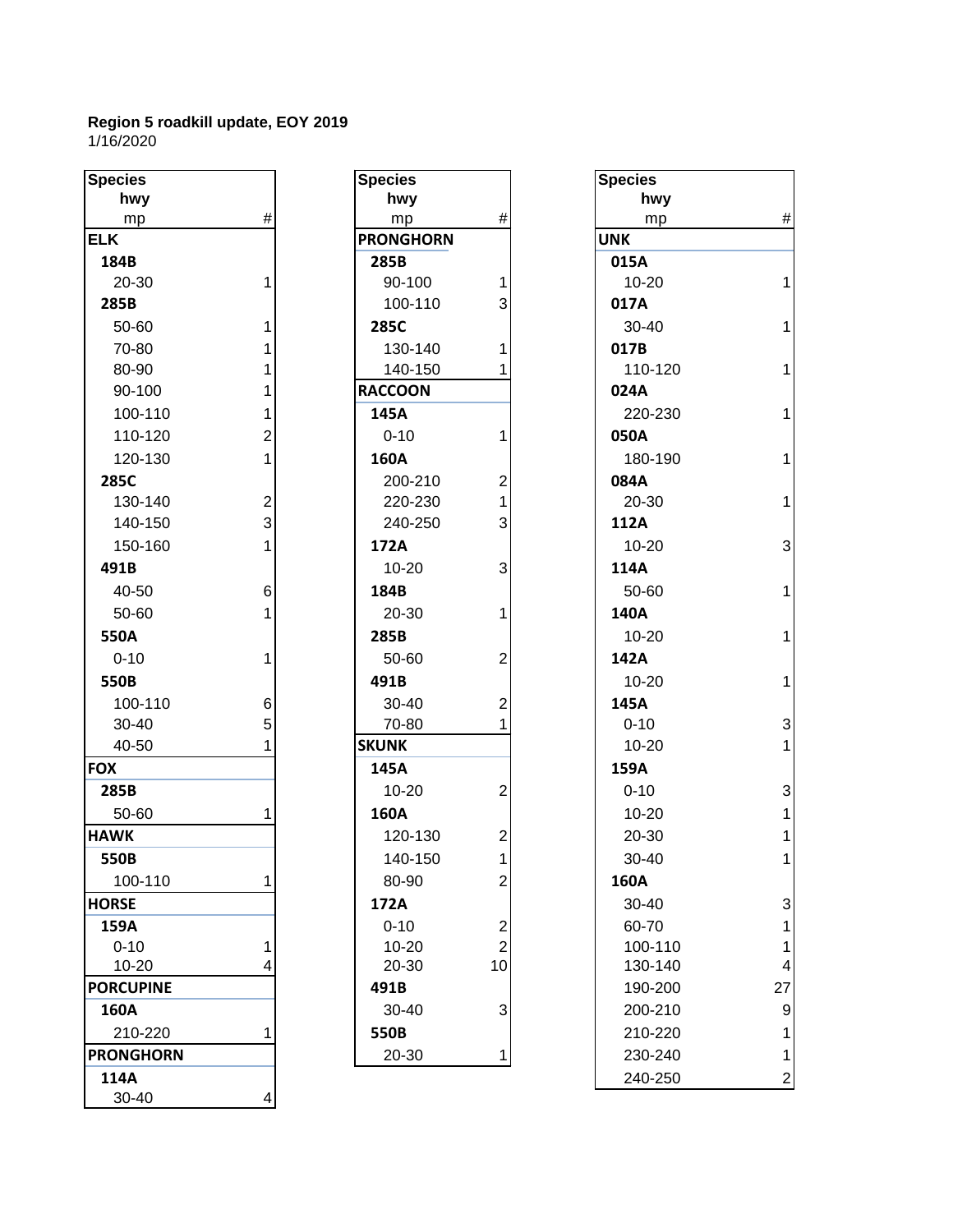| <b>Species</b> |                |      | PATROLS REPORT |  |
|----------------|----------------|------|----------------|--|
| hwy            |                | 5301 | 5703           |  |
| mp             | $\#$           | 5302 | 5704           |  |
| <b>UNK</b>     |                | 5303 | 5705           |  |
| 172A           |                | 5304 | 5706           |  |
| $0 - 10$       | 4              | 5305 | 5707           |  |
| 10-20          | 15             | 5307 | 5708           |  |
| 20-30          | 1              | 5310 | 5709           |  |
| 184B           |                | 5311 | 5710           |  |
| 10-20          | 5              | 5312 | 5711           |  |
| 285A           |                | 5313 | 5717           |  |
| 10-20          | $\overline{c}$ | 5315 | 5718           |  |
| 20-30          | $\overline{4}$ | 5317 | 5719           |  |
| 285B           |                | 5319 | 5723           |  |
| 60-70          | 1              | 5320 | 5724           |  |
| 80-90          | 3              | 5321 | 5727           |  |
| 491A           |                | 5324 | 5728           |  |
| 10-20          | 3              | 5327 | 5788           |  |
| 491B           |                | 5389 | 57J2           |  |
| 20-30          | 4              | 5701 | 57P1           |  |
| 30-40          | 61             | 5702 | 57PJ           |  |
| 40-50          | 3              |      |                |  |
| 50-60          | 4              |      |                |  |
| 60-70          | 1              |      |                |  |
| 550B           |                |      |                |  |
| 120-130        | 1              |      |                |  |

| pecies    |                         | PATROLS REPORTING |      |
|-----------|-------------------------|-------------------|------|
| hwy       |                         | 5301              | 5703 |
| mp        | #                       | 5302              | 5704 |
| NΚ        |                         | 5303              | 5705 |
| 172A      |                         | 5304              | 5706 |
| $0 - 10$  | 4                       | 5305              | 5707 |
| 10-20     | 15                      | 5307              | 5708 |
| 20-30     | 1                       | 5310              | 5709 |
| 184B      |                         | 5311              | 5710 |
| 10-20     | 5                       | 5312              | 5711 |
| 285A      |                         | 5313              | 5717 |
| 10-20     | $\overline{\mathbf{c}}$ | 5315              | 5718 |
| 20-30     | 4                       | 5317              | 5719 |
| 285B      |                         | 5319              | 5723 |
| 60-70     | 1                       | 5320              | 5724 |
| 80-90     | 3                       | 5321              | 5727 |
| 491A      |                         | 5324              | 5728 |
| 10-20     | 3                       | 5327              | 5788 |
| 491B      |                         | 5389              | 57J2 |
| 20-30     | 4                       | 5701              | 57P1 |
| $30 - 40$ | 61                      | 5702              | 57PJ |
| 10.50     | C                       |                   |      |